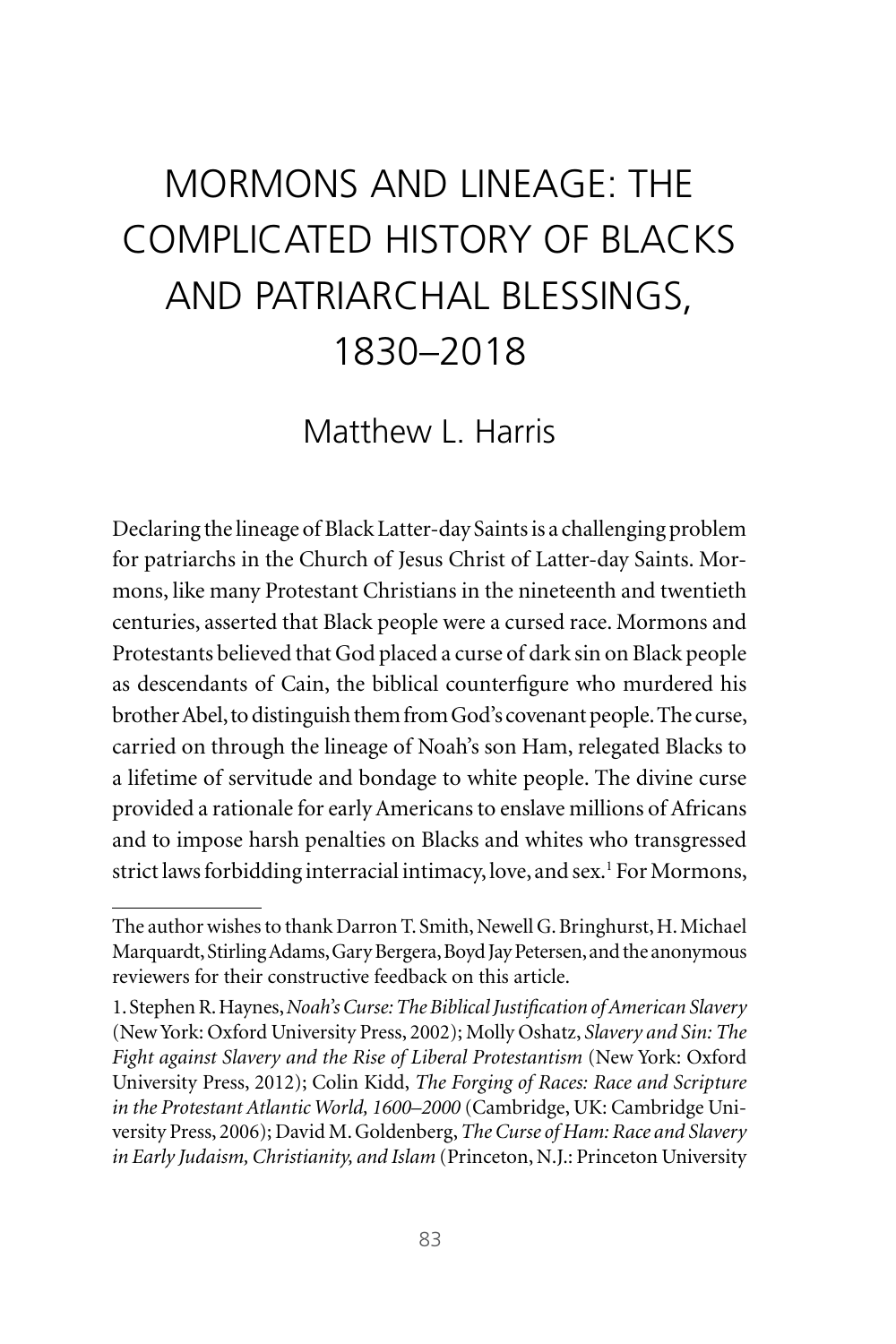the divine curse prohibited persons of African ancestry from holding the priesthood and participating in sacred temple rituals—a prohibition that lasted from  $1852 - 1978$ <sup>2</sup>

Somewhat quixotically, Mormons claimed to be the literal descendants of the House of Israel, in particular the lineage of Ephraim—the favored son of Joseph, the great grandson of the powerful Hebrew patriarch Abraham. As the self-appointed heirs of Ephraim, Mormon leaders theorized that Ephraim's descendants would play a significant role in the restoration of ancient priesthood rituals foretold in Mormon scripture. Mormon scripture also affirms that Ephraim's descendants would preach the gospel to the other tribes of Israel and lead the Church in the latter days.<sup>3</sup>

By the late nineteenth and early twentieth centuries, Mormon leaders articulated more fully what it meant to be God's covenant people.<sup>4</sup> They tied their "chosen status" as Ephraim's descendants through "assignment to a particular lineage that preceded birth itself."5 Lineage would be assigned by a patriarch, either from the Office of the Patriarch or

3. Abraham 2:9; Doctrine and Covenants 133:30–34, see also 64:36. For an expression of these duties, see Spencer J. Palmer, *The Expanding Church* (Salt Lake City: Deseret Book, 1978), 26.

4. Armand L. Mauss, *All Abraham's Children: Changing Mormon Conceptions of Race and Lineage* (Urbana: University of Illinois Press, 2003), 18–26.

Press, 2003); and David L. Chappell*, A Stone of Hope: Prophetic Religion and the Death of Jim Crow* (Chapel Hill: University of North Carolina Press, 2004).

<sup>2.</sup> Matthew L. Harris and Newell G. Bringhurst, eds., *The Mormon Church and Blacks: A Documentary History* (Urbana: University of Illinois Press, 2015); W. Paul Reeve, *Religion of a Different Color: Race and the Mormon Struggle for Whiteness* (New York: Oxford University Press, 2015); Newell G. Bringhurst, *Saints, Slaves, and Blacks: The Changing Place of Black People Within Mormonism* (Westport, Conn.: Greenwood Press, 1981); Russell W. Stevenson, *For the Cause of Righteousness: A Global History of Blacks and Mormonism, 1830–2013* (Draper, Utah: Kofford, 2014); and Lester E. Bush Jr., "Mormonism's Negro Doctrine: An Historical Overview," *Dialogue: A Journal of Mormon Though*t 8, no. 1 (Spring 1973): 11–68.

<sup>5.</sup> Terryl L. Givens, *People of Paradox: A History of Mormon Culture* (New York: Oxford University Press, 2007), 55; and Mauss, *All Abraham's Children,* chap. 2.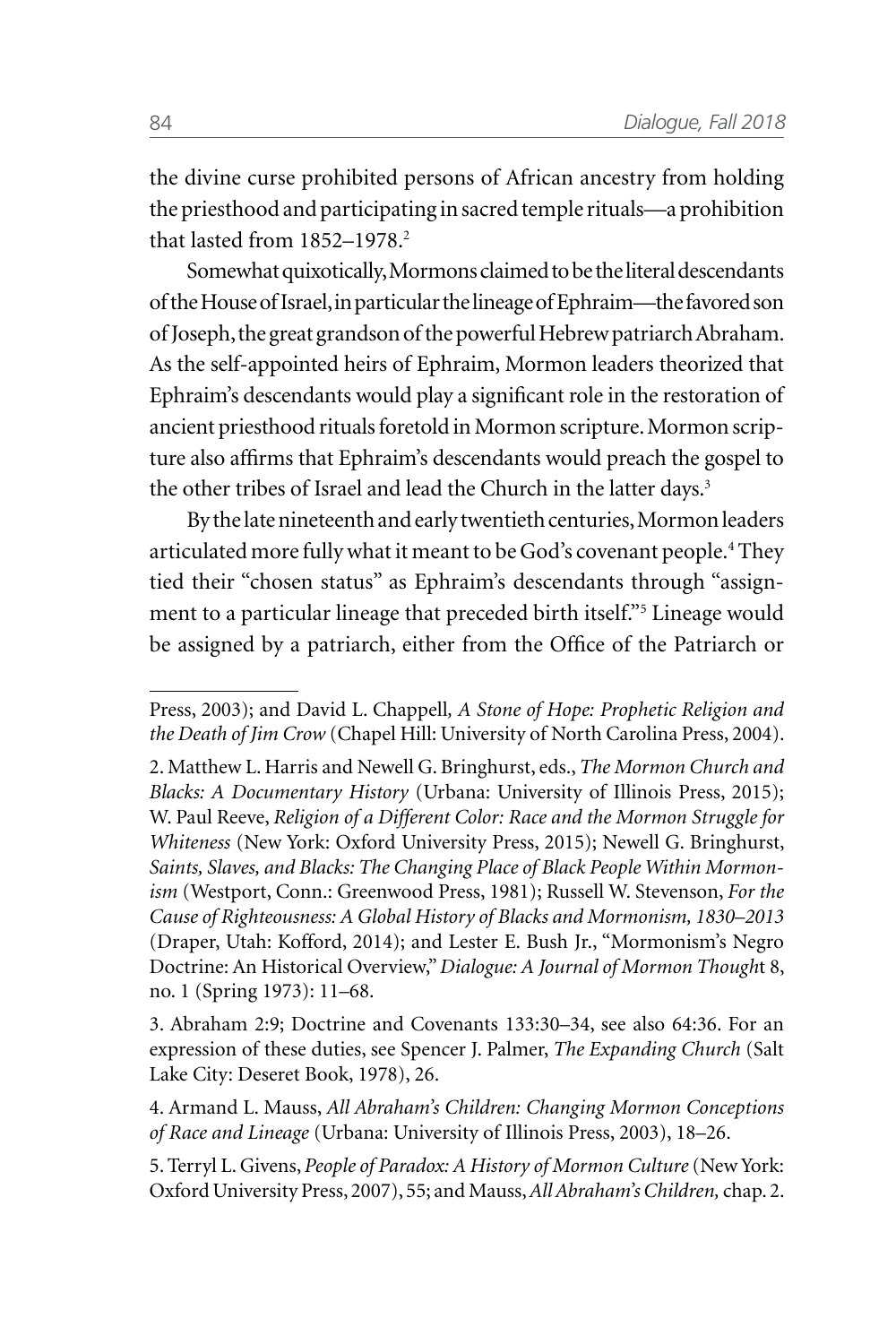from a local patriarch in one of the stakes of the Church. Patterned after Jacob's blessings to his twelve sons in the Bible, Mormons accept these patriarchal blessings "as sacred words of instruction and promise."6 In these special blessings Mormons would learn their designated Israelite lineage, through which they would receive eternal blessings and salvation. As Michael Marquardt has shown in his compilation of patriarchal blessings, most Mormons claim lineage through the tribes of Ephraim and Manasseh, but other lineages are named too.<sup>7</sup> According to the Church Historian's Office, which made a report to the Quorum of the Twelve in 1970, ten of the twelve tribes of Israel are represented in lineage pronouncements and as many as "fifteen other lineages had been named in blessings, including that of Cain."8

The Church Historian's report is not available, nor are the blessings themselves, which accounts for the dearth of scholarship on Blacks and patriarchal blessings.9 Nevertheless, enough blessings are available through

<sup>6.</sup> John G. Turner, *Brigham Young: Pioneer Prophet* (Cambridge, Mass.: Harvard University Press, 2012), 48. For Jacob's blessings to his twelve sons, see Genesis 49:1–27. For the notion that patriarchal blessings were part of a series of rituals inspired by the Book of Mormon and Bible, see Jonathan A. Stapley, *The Power of Godliness: Mormon Liturgy and Cosmology* (New York: Oxford University Press, 2018), 6.

<sup>7.</sup> H. Michael Marquardt, comp*.*, *Early Patriarchal Blessings of the Church of Jesus Christ of Latter-day Saints* (Salt Lake City: Smith-Pettit Foundation, 2007); H. Michael Marquardt, comp., *Later Patriarchal Blessings of the Church of Jesus Christ of Latter-day Saints* (Salt Lake City: Smith-Pettit Foundation, 2012). Marquardt provides an updated list of blessings on his website: https://user. xmission.com/~research/mormonpdf/additionalpb5c.pdf.

<sup>8.</sup> As cited in Irene M. Bates, "Patriarchal Blessings and the Routinization of Charisma," *Dialogue: A Journal of Mormon Thought* 26, no. 3 (Fall 1993): 4.

<sup>9.</sup> Of the rich body of scholarship on Mormons and race, surprisingly little has been written about Blacks and patriarchal blessings. One exception is Bates, "Patriarchal Blessings," 3–8. Two seminal studies on Mormons and patriarchal blessings both skirt questions of race and lineage. See Irene M. Bates and E. Gary Smith, *Lost Legacy: The Mormon Office of Presiding Patriarch,* 2nd ed. (Urbana: University of Illinois Press, 2018); and Gary Shepherd and Gordon Shepherd, *Binding Earth and Heaven: Patriarchal Blessings in the Prophetic Development of*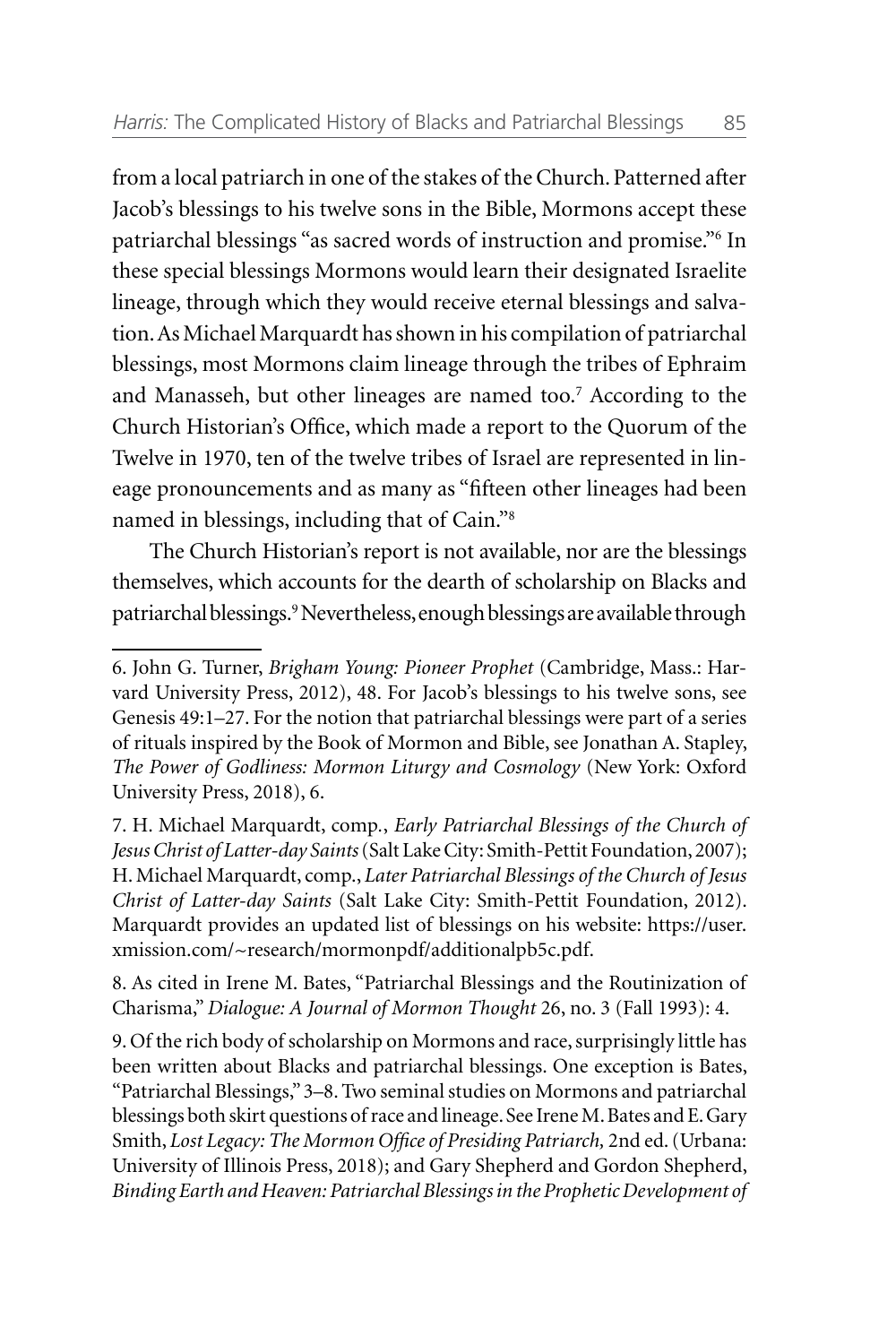archives to make informed judgments about Blacks and lineage. Enriched by meeting minutes from the First Presidency and Quorum of the Twelve, as well as firsthand accounts of patriarchs who gave the blessings, these valuable documents allow us to construct a rich narrative examining the complicated problem of declaring lineage to Black Latter-day Saints.

In this essay, I argue that Mormon leaders created an inchoate, confusing, and unevenly applied policy. Some patriarchs pronounced "the seed of Cain" on Black members during their blessings; others the blessings of Abraham, Isaac, and Jacob; while still others no lineage at all. Not until the late twentieth century did Mormon leaders begin to address the inconsistent and haphazard manner in which patriarchs declared lineage on Black Latter-day Saints. Eldred G. Smith, the great-great grandnephew of LDS Church founder Joseph Smith and the eighth patriarch of the LDS Church, claimed that Blacks should not receive a lineage designation because God had cursed them, which placed them outside of the House of Israel. His teachings clashed with those of other General Authorities, who averred that persons of African descent should receive a lineage designation. The priesthood revelation of 1978 allowing Black men to receive temple and priesthood privileges only complicated matters.

This new policy change posed all sorts of theological questions for Mormon leaders, prompting them to declare that Blacks could now be "adopted into the House of Israel." Yet, even as the priesthood revelation challenged previously accepted concepts of Mormon lineage theology, it failed to resolve the nagging question of whether or not Blacks had been—or still were—a cursed race. Indeed, after the priesthood revelation LDS leaders maintained a troubling silence regarding the lineage of Black Latter-day Saints. In 2018, some forty years after the priesthood and temple ban ended, Black lineage remains a vexing problem in the LDS Church.

*Early Mormonism* (University Park: Penn State University Press, 2012). Mauss's *All Abraham's Children* also ignores patriarchal blessings in his discussion of Black and Native American lineage within Mormonism.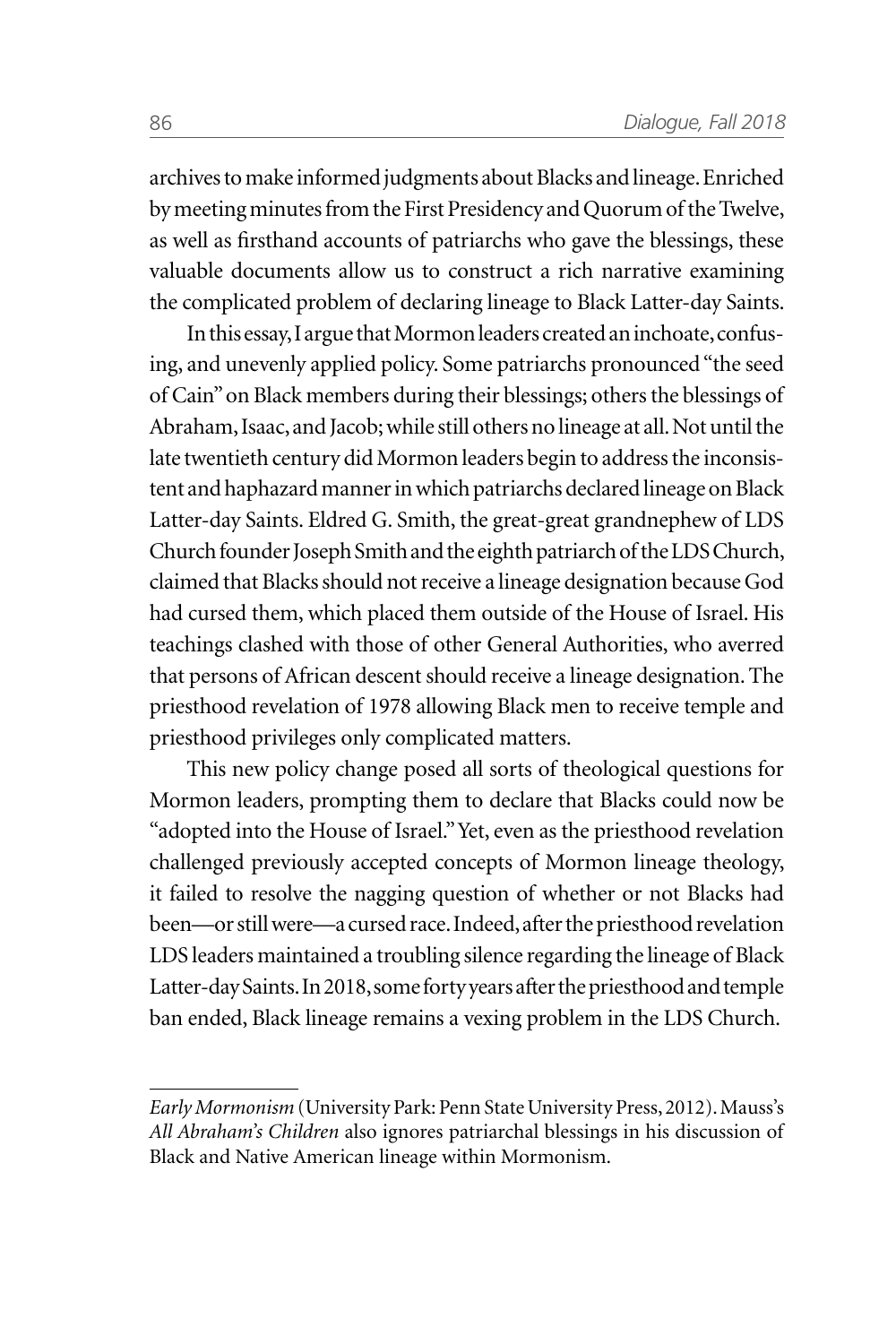$\sim$ 

The earliest known Black man to receive a patriarchal blessing was Elijah Abel, a faithful Latter-day Saint who joined the Church in 1832. Abel was one of a handful of Blacks who received the priesthood prior to Joseph Smith's death in 1844. Early Church records indicate that Abel, Joseph T. Ball, and Walker Q. Lewis all held the priesthood, and possibly two other men of African descent, William McCary and Black Pete.<sup>10</sup> Available records indicate that during the Church presidencies of Joseph Smith and Brigham Young just five African Americans received their patriarchal blessings: Elijah Abel, Joseph Ball, Walker Lewis, Anthony Stebbins, a Black slave, and Jane Manning James.

Abel was ordained to the office of an elder in the Melchizedek Priesthood in 1836 and ordained to the Third Quorum of the Seventy some nine months later.11 Also that year he received his patriarchal blessing from Joseph Smith Sr., whose appointment to the Office of the Patriarch

<sup>10.</sup> Reeve, *Religion of a Different Color,* 109–10, 112, 128, 131; Bringhurst, *Saints, Slaves, and Blacks,* 37–38; and Stevenson, *For the Cause of Righteousness,* 6–7, 210–12, 230–31, 248–49. For William McCary's experience in the Mormon Church see Angela Pulley Hudson, *Real Native Genius: How an Ex-Slave and a White Mormon Became Famous Indians* (Chapel Hill: University of North Carolina Press, 2015), 65–68; and Angela Pulley Hudson, "William McCary, Lucy Stanton, and the Performance of Race at Winter Quarters and Beyond," *Journal of Mormon History* 41, no. 3 (2015): 97–130.

<sup>11.</sup> Kirtland elders' certificates, 1836–1838, Mar. 31, 1836, CR 100 401, 61, Church History Library, Salt Lake City and name listed among ministers of the gospel in "Kirtland, Ohio, June 3, 1836," *Latter Day Saints' Messenger and Advocate* 2 (June 1836): 335. See also Stevenson, *For the Cause of Righteousness,* 211–12. For insightful studies on Abel's life, consult Newell G. Bringhurst, "Elijah Abel and the Changing Status of Blacks Within Mormonism," *Dialogue: A Journal of Mormon Thought* 12, no. 2 (Summer 1979): 22–36; W. Kesler Jackson, *Elijah Abel: The Life and Times of a Black Priesthood Holder* (Springville, Utah: Cedar Fort, 2013); Russell W. Stevenson, "'A Negro Preacher': The Worlds of Elijah Abels," *Journal of Mormon History* 39, no. 2 (Spring 2013): 165–254; and Russell W. Stevenson, *Black Mormon: The Story of Elijah Ables* (Afton, Wyo.: self-pub., PrintStar, 2013).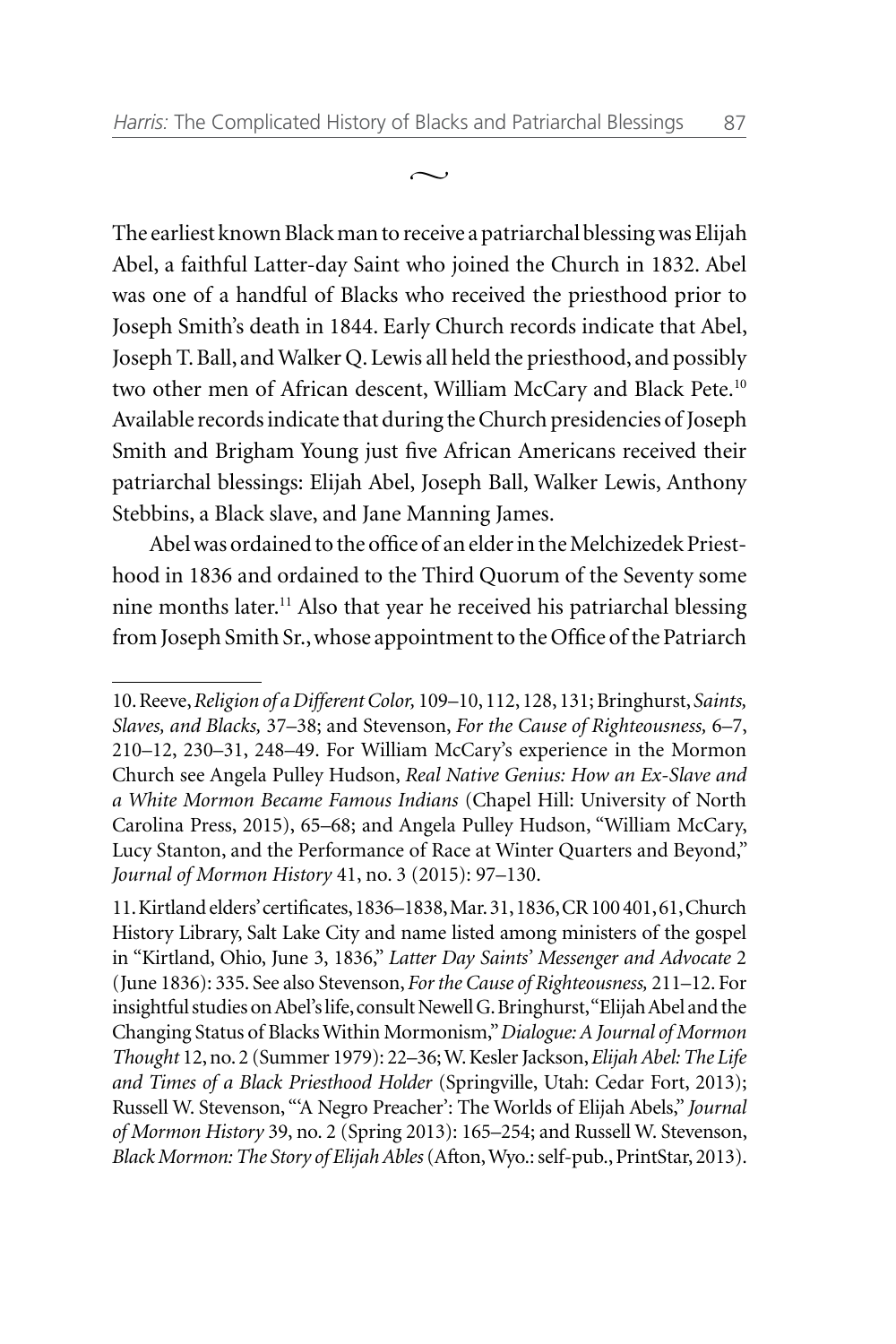was hereditary, as stipulated in Mormon scripture.<sup>12</sup> As the Church grew and requests for patriarchal blessings increased, Mormon founder Joseph Smith Jr. appointed local patriarchs to meet this demand.<sup>13</sup> Available records do not indicate if local patriarchs blessed early Black Latter-day Saints. Joseph Smith Sr. most likely gave the first patriarchal blessing to an African American Latter-day Saint. Smith had few instructions to go on and fewer still on how to bless Blacks. There was not a lineage policy for them, despite Joseph Smith Jr.'s asserting that Black people derived from the "seed of Cain."14 Abel's patriarchal blessing reads more like a "father's blessing," proclaiming him an "orphan"—a pointed reference signifying that Abel's father was not a Latter-day Saint and could therefore not bless his son as the family patriarch. His blessing was full of warnings and admonitions. It also included blessings and promises. "Thou shalt be made equal to thy brethren and thy soul be white in eternity and thy robes glittering," the elder Smith promised.<sup>15</sup> Abel's blessing did not include a designated lineage.<sup>16</sup>

Following Joseph Smith Sr.'s tenure as presiding patriarch from 1834 until the time of his death in 1840, his son Hyrum succeeded him in that

15. Blessing of Elijah Abel by Joseph Smith Sr., c. 1836, Church History Library, Salt Lake City, courtesy of Lester Bush. Also in Marquardt, *Early Patriarchal Blessings,* 99.

<sup>12.</sup> Doctrine and Covenants 124:91–93.

<sup>13.</sup> Bates and Smith, *Lost Legacy,* 39–40. For the office of local patriarch in Mormon scripture, see Doctrine and Covenants 107:39.

<sup>14. &</sup>quot;History, 1838–1856, volume A-1 [23 December 1805–30 August 1834]," 83, The Joseph Smith Papers, http://www.josephsmithpapers.org/paper-summary/ history-1838-1856-volume-a-1-23-december-1805-30-august-1834/89; Joseph Smith Jr., *History of the Church,* 7 vols., 2nd ed. (Salt Lake City: Deseret Book, 1976), 4:445–46; Richard Lyman Bushman, *Joseph Smith: Rough Stone Rolling* (New York: Alfred A. Knopf, 2005), 288–89; and Bringhurst, *Saints, Slaves, and Blacks,* 41–43, 86–87.

<sup>16.</sup> H. Michael Marquardt has published many of Smith's blessings in *Early Patriarchal Blessings.* See also Marquardt's website, which includes blessings from Joseph Smith Sr.: https://user.xmission.com/~research/mormonpdf/ blessingsbyjssr.pdf.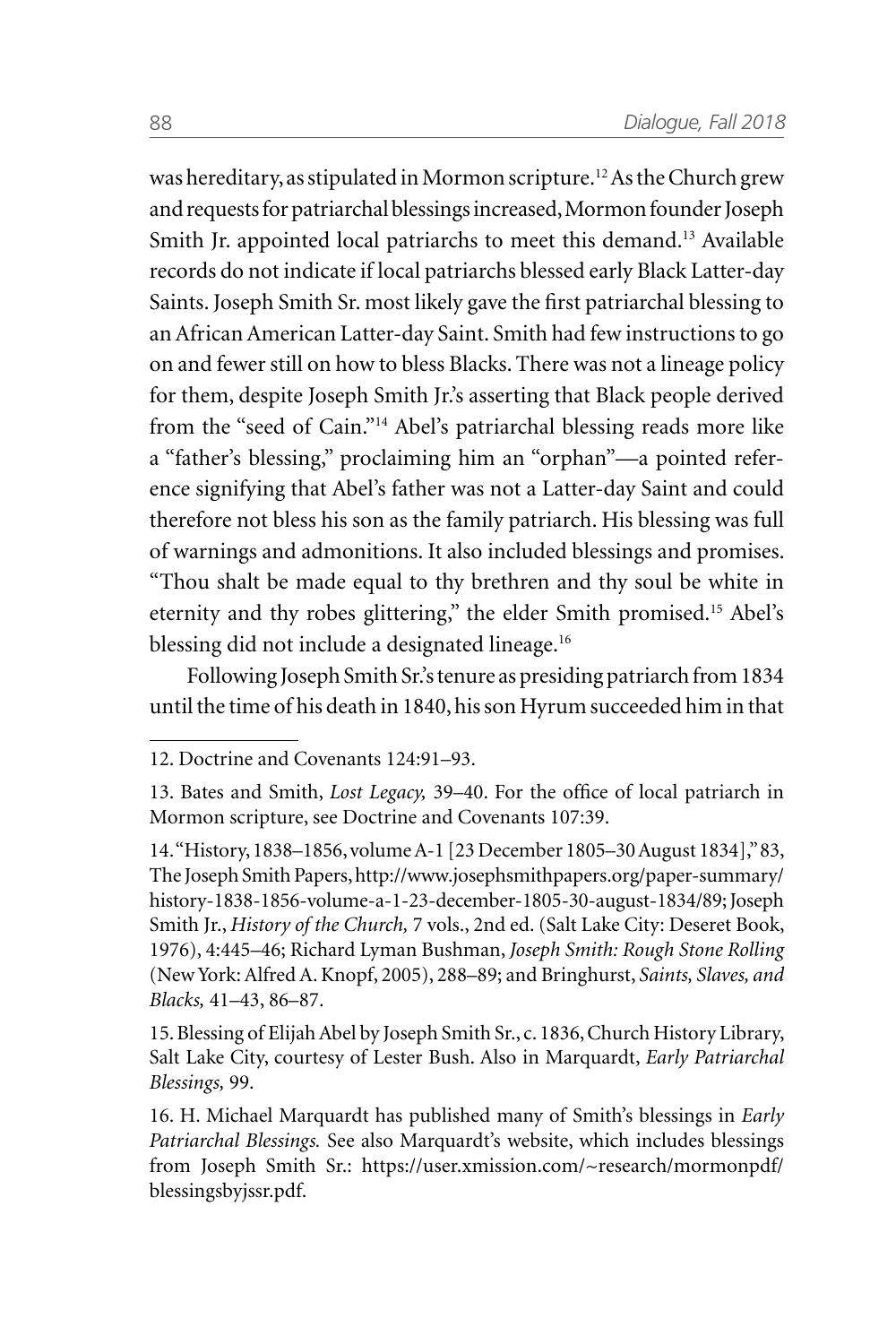office, serving from 1840–1844. On March 6, 1844, Hyrum Smith gave a patriarchal blessing to a former slave named Anthony Stebbins assigning him the lineage of "Cainaan."17 Smith also blessed Stebbins's sister-inlaw Jane Manning James, a faithful and loyal house servant to Joseph Smith Jr.18 James, baptized in Illinois in 1842, later relocated to Nauvoo, where she received her patriarchal blessing on May 11, 1844. Familiarly known as "Aunt Jane" by her fellow Mormons, Hyrum Smith blessed her that God would reveal the "Mysteries of the Kingdom" according to her "obedience" to God's "requisitions." He assigned her lineage through "Cainaan the Son of Ham," proclaiming that if she lived worthily, God would lift the curse and "stamp . . . his own lineage" upon her.<sup>19</sup>

19. Blessing of Jane Manning James by Hyrum Smith, May 11, 1844, Church History Library, Salt Lake City, courtesy of Max Perry Mueller. Mueller notes that "Aunt Jane" was beloved by Latter-day Saints "for her indefatigable faith in Mormonism and for her memories of Mormonism's first prophet" (*Race and the Making of the Mormon People,* 119). Reeve comments that when James died in 1908 she was "remembered as a well-respected person within the Mormon community" (*Religion of a Different Color,* 211). LDS apostles also referred to Jane Manning James as "Aunt Jane." See Council of Twelve minutes, Jan. 2, 1902, in "Compilation on the Negro in Mormonism," compiled by Lester Bush, 192, Church History Library, Salt Lake City. This moniker, however, was deeply racist. According to historian Eric Foner, after the American Civil War many slaves rejected being called "boy," "auntie," or "uncle." These former slaves wanted complete "independence from white control," including from names that racist whites assigned to them (*Forever Free: The Story of Emancipation and Reconstruction* [New York: Alfred Knopf, 2005], 83). Fellow Mormons called Jane Manning James "Aunt Jane" as a term of endearment signifying her advanced

<sup>17.</sup>According to Bringhurst, *Saints, Slaves, and Blacks,* 101, n. 14. Unfortunately, not much is known about Stebbins.

<sup>18.</sup> For an insightful study of James's life, see Max Perry Mueller, *Race and the Making of the Mormon People* (Chapel Hill: University of North Carolina Press, 2017). See also Quincy D. Newell, "The Autobiography and Interview of Jane Elizabeth Manning James," *Journal of Africana Religions* 1, no. 2 (2013): 251–91; and Quincy D. Newell, "'Is There No Blessing for Me?': Jane James's Construction of Space in Latter-day Saint History and Practice," in *New Perspectives in Mormon Studies: Creating and Crossing Boundaries,* edited by Quincy D. Newell and Eric F. Mason (Norman: University of Oklahoma Press, 2013), 41–68.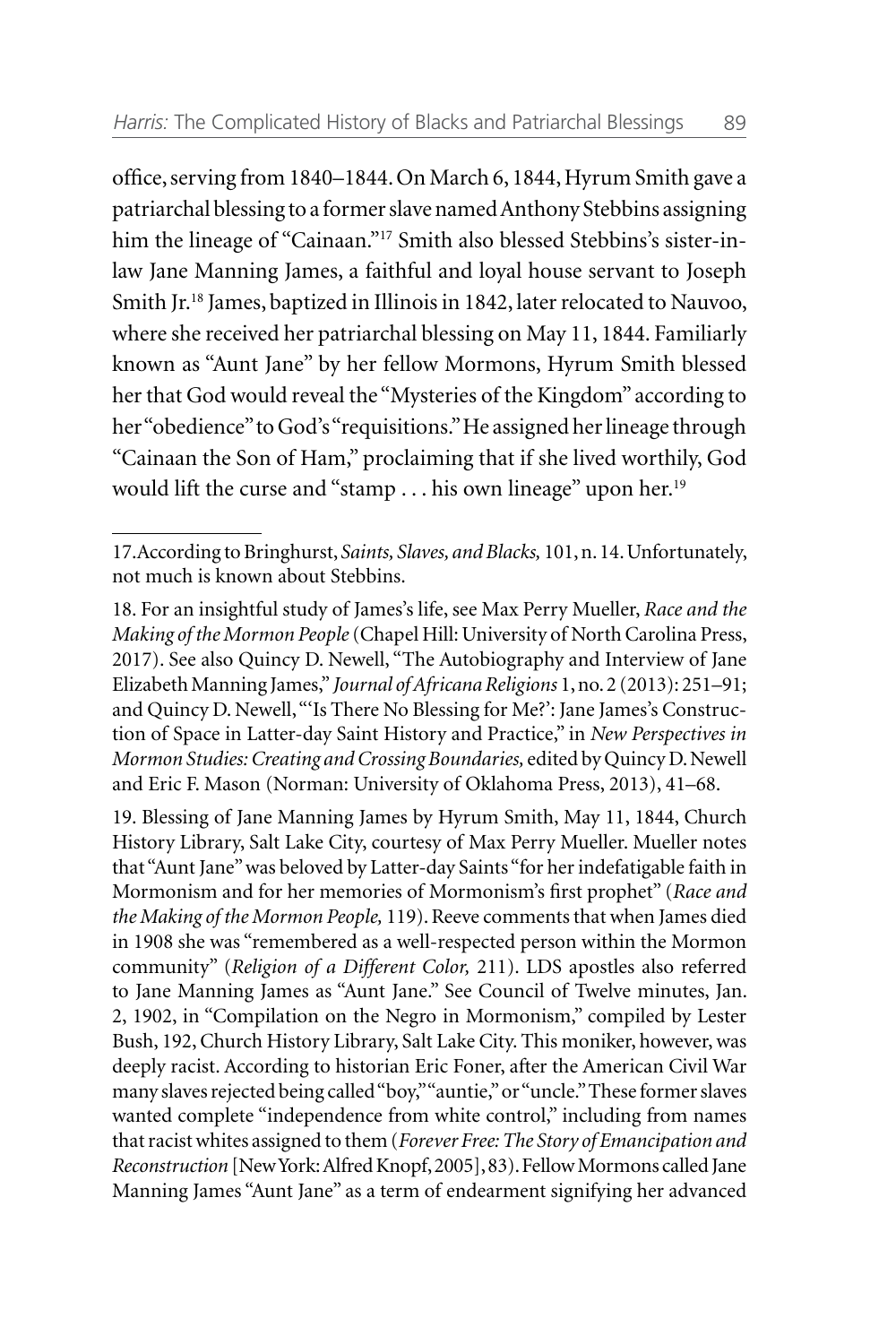If pronouncements from the lineage of "Cainaan" characterized Hyrum Smith's patriarchal blessings on Black Mormons, William Smith, the son of Joseph Smith Sr., appears to have departed from the practice during his brief tenure as Patriarch to the Church. On July 14, 1845, he gave Joseph T. Ball, an African American from Boston, a patriarchal blessing. Ball joined the LDS Church in Boston in 1832 and was ordained an elder in the Melchizedek Priesthood in the mid-1830s in Kirtland, Ohio. In 1844 he was ordained a high priest in the Melchizedek Priesthood and served as the branch president in Boston, making him the first African American ordained to that office and the first to preside over a Mormon congregation. In Ball's blessing, Patriarch Smith told him that he was of "Royal Stock, to whom the blessings and promises were made, even Joseph['s] tribe whose blessing are of heaven." Smith further proclaimed that Ball would be "called to a mighty Prophet, [a] minister of peace [and] righteousness," promising that he would reveal "the great mysteries of the kingdom and the Salvation of Israel's God to a dying world." Ball was most likely the first African American to be assigned a lineage through Joseph, one of Jacob's sons in the House of Israel, and the father of Ephraim and Manasseh.20

By the mid-nineteenth century when "Uncle" John Smith, brother of Joseph Smith Sr., became the fourth patriarch of the LDS Church, a position he occupied from 1849–1854, assignments from the lineage

age and beloved status within the Mormon community. Nonetheless, as Quincy D. Newell has argued in her forthcoming work on James, the term was rooted in white supremacy and the slave culture of nineteenth-century America. See *Your Sister in the Gospel: The Life of Jane Manning James, a Nineteenth-Century Black Mormon* (New York: Oxford University Press, forthcoming).

<sup>20.</sup> Blessing of Joseph T. Ball by William Smith, July 14, 1845, Church History Library, Salt Lake City, courtesy of H. Michael Marquardt. Also in Marquardt, *Early Patriarchal Blessings,* 320. For more on William Smith and patriarchal blessings, see Christine Elyse Blythe, "William Smith's Patriarchal Blessings and Contested Authority in the Post-Martyrdom Church," *Journal of Mormon History* 39, no. 3 (Summer 2013): 60–95. Blythe does not discuss Smith's views on lineage for Black Latter-day Saints.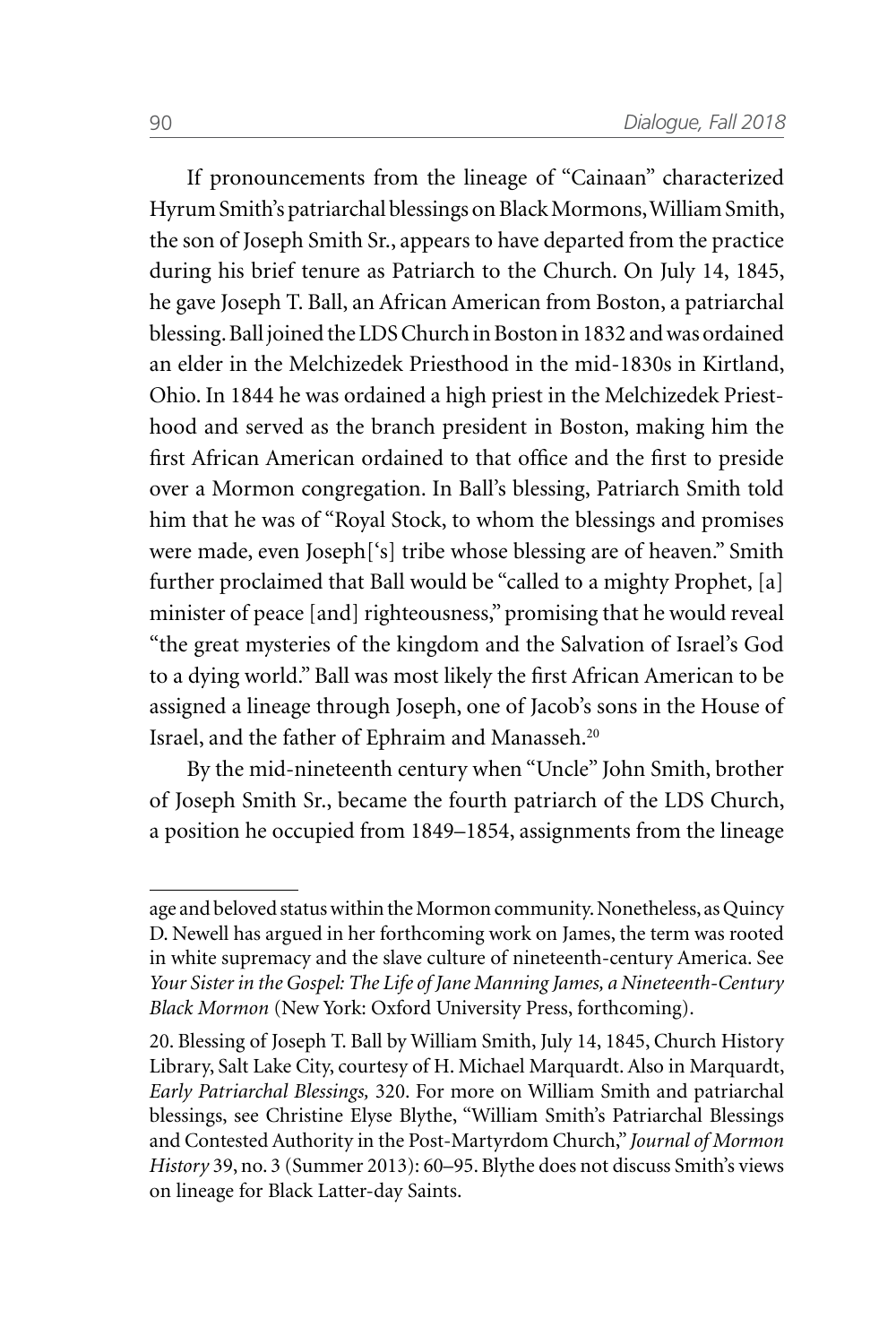of Cain and Ham became more consistent. This change largely resulted from the priesthood restriction that Brigham Young implemented in 1852. Young declared that "A man who has the African blood in him cannot hold one jot nor tittle of priesthood." According to Young, "if the children of God . . . mingle their seed with the seed of Cain it would not only bring the curse of being deprived of the power of the priesthood upon themselves but they [will] entail it upon their children after them."<sup>21</sup>

Affected by Young's pronouncement, Uncle John Smith proclaimed a cursed lineage on at least two Black Latter-day Saints according to available records. On August 18, 1850, he gave a patriarchal blessing to John Burton, a Black man, and informed him that he was of the "Blood of Cainnain." On October 4, 1851, he gave a patriarchal blessing to Q. Walker Lewis, an African American man from Boston. Lewis was baptized into the LDS Church in 1843 and ordained an elder by William Smith, the brother of Church founder Joseph Smith by 1844. Smith declared that Lewis was of the "tribe of Canan," following the same lineage that his nephew pronounced for Jane Manning James some seven years earlier.<sup>22</sup>

Uncle John Smith's grandnephew John Smith also assigned Blacks lineage through the "tribe of Canan" after serving as the fifth patriarch of the Church from 1855–1911. The younger Smith, in fact, gave blessings to several Black Latter-day Saints declaring the "lineage of Cain and Ham," though available records do not indicate who these recipients

<sup>21.</sup> Brigham Young address to the Utah Territorial Legislature, Feb. 5, 1852, box 48, folder 3, Brigham Young Papers, Church History Library, Salt Lake City. See also Reeve, *Religion of a Different Color,* 144–61; and Turner, *Brigham Young,* 218–29.

<sup>22.</sup> Blessing of John Burton by John Smith, Aug. 18, 1850, Church History Library, Salt Lake City, courtesy of Melvin C. Johnson. Not much is known about Burton. Walker Lewis blessing quoted in Connell O'Donovan, "The Mormon Priesthood Ban and Elder Q. Walker Lewis: 'An example for his more whiter brethren to follow,'" *John Whitmer Historical Association Journal* 26, no. 1 (2006): 48–100 (quotations on 91–92); see also Bringhurst, *Saints, Slaves, and Blacks,* 101, n. 14.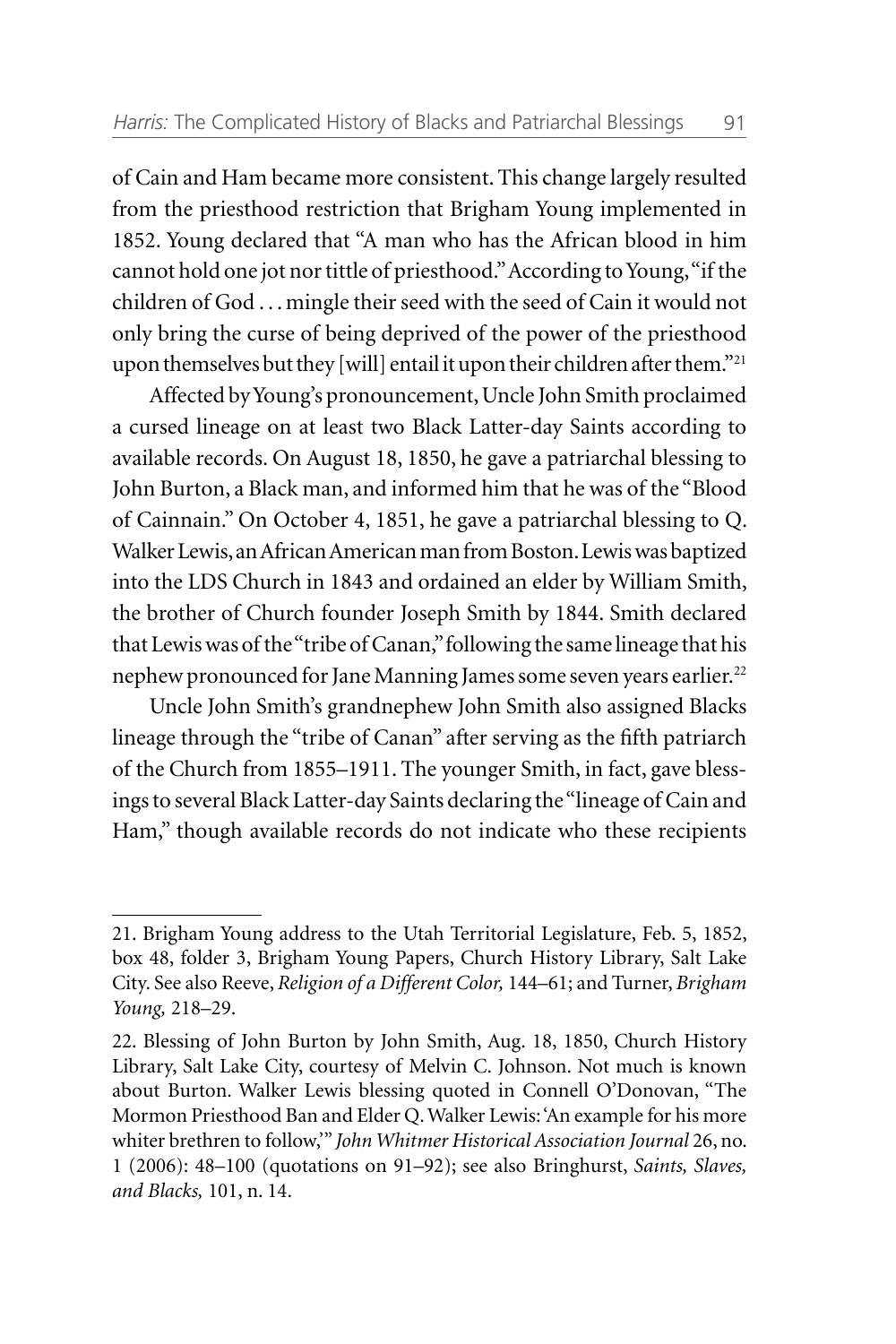were.<sup>23</sup> Also instructive, on October 10, 1889, patriarch John Smith granted Jane Manning James a second patriarchal blessing without assigning a lineage. The omission can be attributed to two factors: Most likely he knew she already had a designated lineage or perhaps he was not inspired to declare a new one.<sup>24</sup>

Regardless, Manning's cursed lineage was reaffirmed thirteen years later when she sought the First Presidency's approval to be eternally sealed to the prophet Joseph Smith. Rejecting her request, LDS Church President Joseph F. Smith instructed that she would be sealed as a "servant" to Joseph Smith—this "done [in] a special ceremony having been prepared for that purpose."<sup>25</sup> The servant designation, well known to the early leaders of the Church, followed the biblical injunction that descendants of "Canaan shall be . . . servant[s]" to non-cursed lineages. Joseph F. Smith and Brigham Young clearly accepted this passage of scripture, as did Southerners who appropriated it to justify slavery. Young explained, "The Lord put a mark upon [the Negro], which is the flat nose and black skin. Trace mankind down to after the flood, and then

<sup>23.</sup> In 1970, Assistant Church Historian E. Earl Olson researched lineage assignments. He specifically noted that John Smith, son of Hyrum Smith, gave blessings assigning the lineage of "Cain and Ham" to several Black Latter-day Saints. His findings are recorded in the Council of Twelve minutes, May 21, 1970, box 63, folder 3, Spencer W. Kimball Papers, Church History Library, Salt Lake City. My thanks to the late Edward L. Kimball for facilitating access to his father's papers at the Church History Library.

<sup>24.</sup> Blessing of Jane Elizabeth Manning Perkins by John Smith, Oct. 10, 1889, Church History Library, Salt Lake City, courtesy of Max Perry Mueller (James's married name was Perkins). In *Lost Legacy,* Bates and Smith affirm that it was not uncommon during the early days of the Church for Latter-day Saints to receive second patriarchal blessings. As of 2018, the Church handbook allows for a second blessing, providing the recipient receives permission from the Quorum of the Twelve ("Information and Suggestions for Patriarchs," rev. ed. [Salt Lake City: The Church of Jesus Christ of Latter-day Saints, 2016], 6).

<sup>25.</sup> Council of Twelve minutes, Jan. 2, 1902, in Bush, "Compilation on the Negro," 192.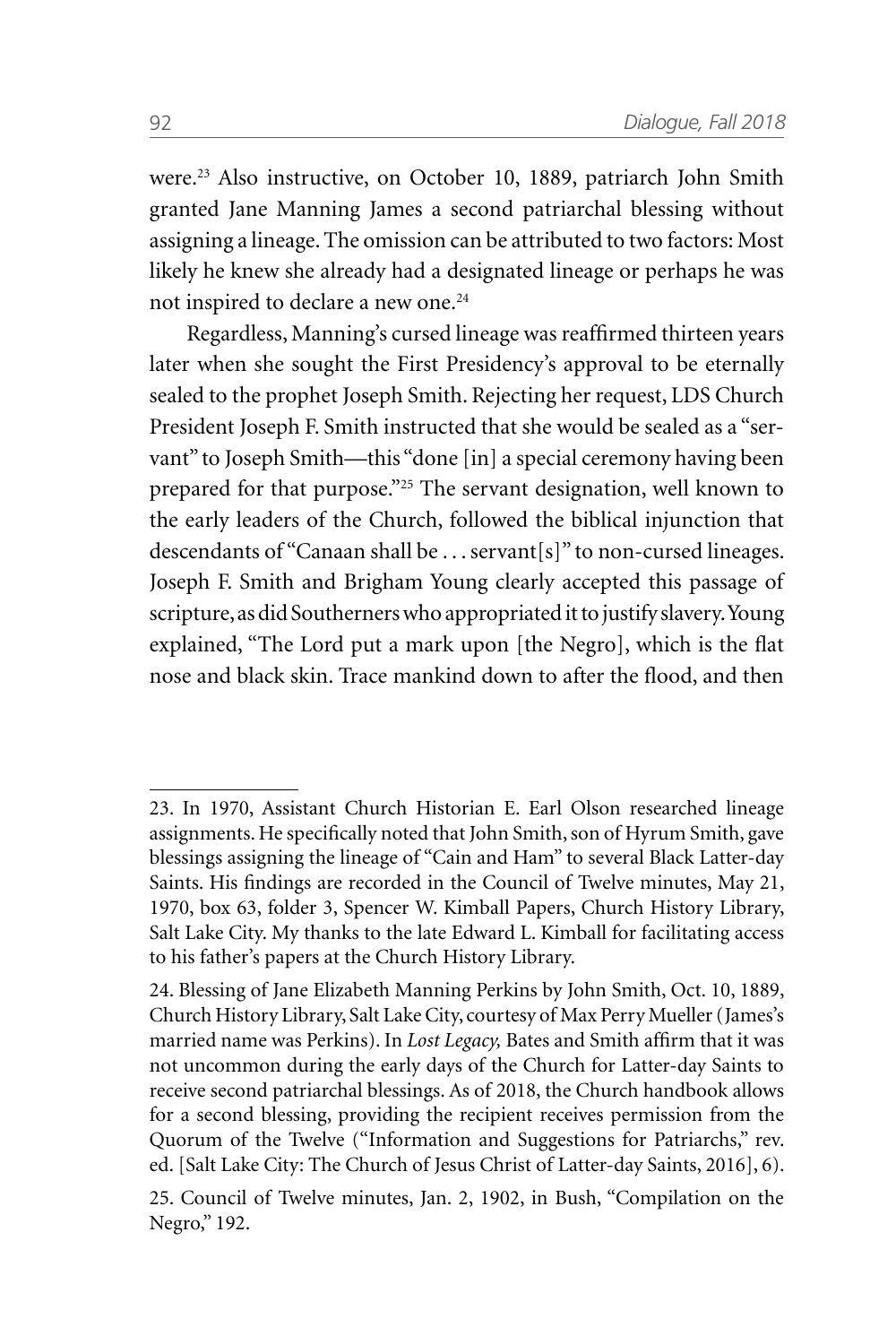another curse is pronounced upon the same race—that they should be the 'servant of servants'; and they will be, until that curse is removed."26

Well into the twentieth century, the ambiguous status of Black Latterday Saints continued. This was complicated by the increased number of Blacks baptized into the Church. As Black and biracial Latter-day Saints trekked west and settled in Utah, they sought their temple and patriarchal blessings.<sup>27</sup> One of these converts, a man named "Church," "inherited negro blood from his mother." The patriarch informed him in his blessing that "he was of the lineage of Ephraim and that he should receive the priesthood and go on a mission."28 Cases like this prompted prolonged discussions within the Quorum of the Twelve. Apostles struggled with cases that came before them dealing with mixed-race members like Church. Could he hold the priesthood? Could he serve a mission? Was it appropriate to declare him the lineage of Ephraim? These and other questions increased after the American Civil War. In particular, the apostles were flummoxed by cases where a person with "a single drop of negro blood might be entirely white, yet one of his descendants might turn out to be a pronounced negro." President

<sup>26.</sup> Genesis 9:25–27; and Brigham Young, Oct. 9, 1859, *Journal of Discourses,* 7:290–91. For more on the biblical justification of slavery, see Haynes, *Noah's Curse,* chaps. 4–5.

<sup>27.</sup> For Blacks requesting their temple endowments and patriarchal blessings, see Council of Twelve minutes, Jan. 2, 1902, in Bush, "Compilation on the Negro"; Reeve, *Religion of a Different Color,* 193–210; and Mueller, *Race and the Making of the Mormon People,* 150–52. When the First Presidency denied permission for Black Latter-day Saints to receive their temple endowments, they sought to participate in other temple ordinances. For this point, see Tonya Reiter, "Black Saviors on Mount Zion: Proxy Baptisms and Latter-day Saints of African Descent," *Journal of Mormon History* 43, no. 4 (2017): 100–23. For early Blacks and their devotion to the LDS church, see Kate B. Carter, *The Story of the Negro Pioneer* (Salt Lake City: Daughters of Utah Pioneers, 1965). Precise estimates are unknown, but probably fewer than two hundred Blacks were Mormon in 1900. See also Ronald Coleman, "Blacks in Utah History: An Unknown Legacy," in *The Peoples of Utah,* edited by Helen Z. Papanikolas (Salt Lake City: Utah State Historical Society, 1976), 115–40.

<sup>28.</sup> Council of Twelve minutes, Mar. 1, 1900, in Bush, "Compilation on the Negro," 188.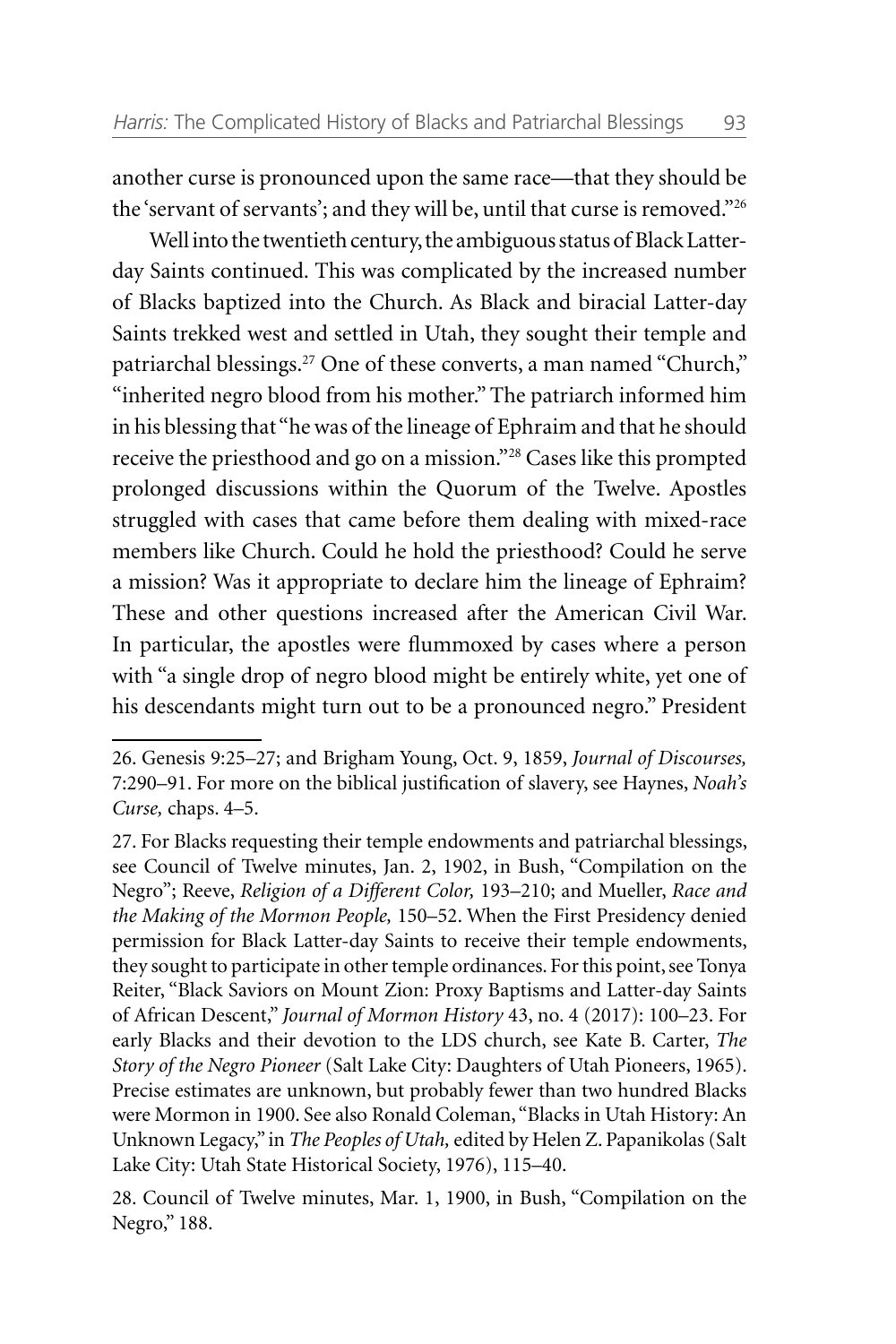Joseph F. Smith stated that the brethren should "determine each case on its merits," but it was "his opinion that in all cases where the blood of Cain showed itself, however slight, the line should be drawn there."29

Without firm rules to determine lineage, some patriarchs even questioned whether or not Blacks could receive patriarchal blessings. In a letter to LDS apostle David O. McKay in 1935, a patriarch asked "whether a person having negro blood in his or her veins might receive a blessing from a patriarch" and McKay answered yes, adding: "A patriarch may pronounce upon anybody's head the blessing to which that person may be entitled." McKay, however, did not tell him how to declare lineage—only that "privileges . . . accorded to negroes" were limited in the Church.<sup>30</sup>

The lack of direction from Church headquarters in declaring lineage created anguish for many patriarchs. Dozens of stories, both firsthand and anecdotal, illustrate the difficulty of pronouncing lineage on the Church's relatively small but faithful Black population. For example, Orson Sperry, a patriarch from Utah, gave patriarchal blessings to an engaged couple who were soon to be married in the Salt Lake Temple. Sperry gave the young man "a very wonderful blessing," but when he blessed the woman he put his hands on her head and struggled. He "paused," then said, "'I'm sorry, but there's no blessing for you. You have the blood of Cain flowing in your veins and there's no blessing for you.' The young woman broke down and wept." Sperry agonized over the incident, informing the couple that there would be no temple marriage because of her "negro lineage." A similar incident occurred in Rexburg, Idaho, when a "handsome young man" requested a patriarchal blessing. A "Brother Knudsen" in the Patriarch to the Church's office witnessed what happened. "The Church Patriarch, when he laid his hands upon

<sup>29.</sup> Council of Twelve minutes, Jan. 2, 1902, ibid., 191–92. See also Council of Twelve minutes, Aug. 22, 1895, ibid., 187.

<sup>30.</sup> David O. McKay to Henry H. Hoff, Jan. 24, 1935, in *Minutes of the Apostles of the Church of Jesus Christ of Latter-day Saints, 1910–1951,* 4 vols. (Salt Lake City: Smith-Pettit Foundation, 2010), 4:336.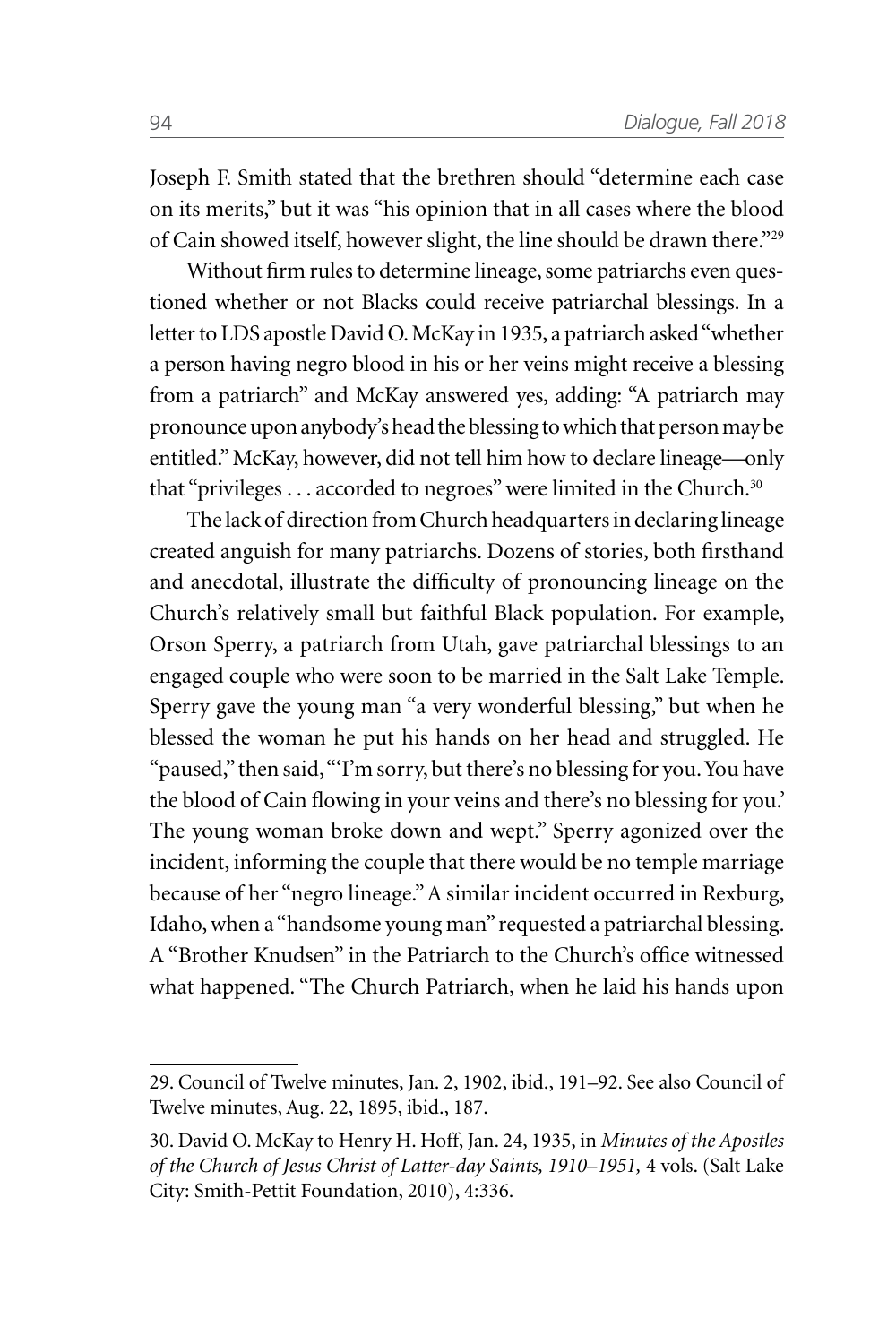his head, refused to give him a blessing. He told him that he had the blood of Cain flowing in his veins."31

James Wallis, a traveling patriarch in the Canadian and Northern States mission, was similarly anguished about giving a blessing to a person of African descent and sought assistance from Church leaders in Salt Lake City. In 1934, the Duckworth family requested their patriarchal blessings, but they "had been accused of having negro blood in them."32 Wallis agonized over the request, receiving no guidance from his ecclesiastical superiors on how to assign lineage when he was called as a patriarch in 1932. Uncertain how to proceed, he contacted apostle Charles Callis, who had extensive experience around "colored members of the Church," having presided over the Southern States mission for nearly three decades. Callis sympathized with Wallis but did not offer assistance. Wallis then contacted apostle John A. Widtsoe, who asked LDS Church President Heber J. Grant for instruction. Grant responded through Widtsoe that it would be "alright to bless them, but as to their status in the future, that is a matter that is in the hands of the Lord."33

Why President Grant failed to provide a definitive answer on Black lineage can only be a matter of speculation. He clearly believed that Blacks had a cursed lineage. In private letters to Latter-day Saints and in private meetings with the Quorum of the Twelve and First Presidency, he made his views known.<sup>34</sup> Nevertheless, the LDS leader and

<sup>31.</sup> Sidney B. Sperry, who recorded patriarchal blessings for his grandfather Orson Sperry, recounted this experience to apostles Joseph Fielding Smith and Mark E. Petersen in the Salt Lake Temple, Oct. 7, 1954, "Discussion after a talk on Racial Prejudice," 28, box 4, folder 7, William E. Berrett Papers, L. Tom Perry Special Collections, Harold B. Lee Library, Brigham Young University. For Knudsen's experience, see ibid., 29.

<sup>32.</sup> Wallis journal, Oct. 16, 1934, Church History Library, Salt Lake City.

<sup>33.</sup> Ibid. See also Gloria Wallis Rytting, *James H. Wallis: Poet, Printer and Patriarch* (Salt Lake City: R & R Enterprises, 1989), 185–86.

<sup>34.</sup> Heber J. Grant diary, Oct. 1, 1890, 447, Church History Library, Salt Lake City; Heber J. Grant to L. H. Wilkin, Jan. 28, 1928, box 63, folder 11, Leonard J. Arrington Papers, Special Collections, Merrill-Cazier Library, Utah State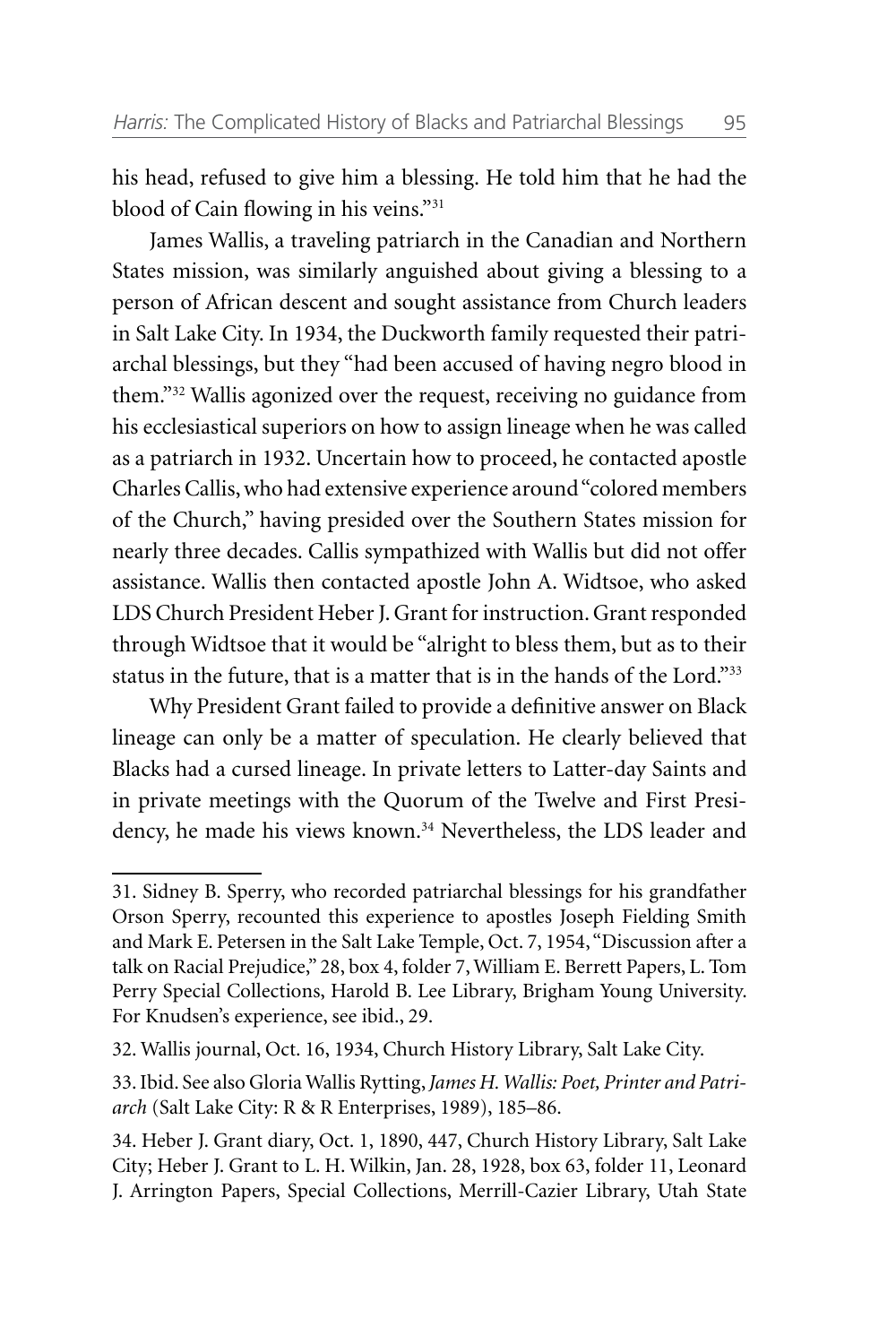perhaps his apostles recognized the pain that such declarations would cause Black members if patriarchs pronounced the lineage of Cain in their blessings. After all, one of the purposes of blessings was to provide comfort and guidance for one's life and being associated with a cursed race, much less a figure linked with Satan, was less than reassuring.<sup>35</sup> Apostle George F. Richards seemed to recognize the precarious position of Blacks when he noted in general conference in 1939: "The negro is an unfortunate man. He has been given a black skin. But that is nothing compared with that greater handicap that he is not permitted to receive the Priesthood and the ordinances of the temple, necessary to prepare men and women to enter into and enjoy a fulness of glory in the celestial kingdom." His fellow apostle Joseph Fielding Smith put it even more bluntly in 1931: "Not only was Cain called upon to suffer, but because of his wickedness he became the father of an inferior race. A curse placed upon him and that curse has been continued through his lineage and must do so while time endures. Millions of souls have come into this world cursed with a black skin and have been denied the privilege of Priesthood and the fullness of the blessings of the Gospel. These are the descendants of Cain."36

University; "Minutes of a Special Meeting by President McKay," recounting President Grant's refusal to ordain to the priesthood a "negro man" because he was cursed (in McKay journal, Jan. 17, 1954, box 32, folder 3, David O. McKay Papers, Special Collections, Marriott Library, University of Utah).

<sup>35.</sup> For the linkage of Blackness with Cain and Satan in Mormon discourse, see my essay "Whiteness Theology and the Evolution of Mormon Racial Teachings," in *The Mormon Church and its Gospel Topics Essays: The Scholarly Community Responds,* edited by Matthew L. Harris and Newell G. Bringhurst (Salt Lake City: University of Utah Press, forthcoming).

<sup>36.</sup> George F. Richards, in Report of the Annual Conference of The Church of Jesus Christ of Latter-day Saints, Apr. 1939 (Salt Lake City: Church of Jesus Christ of Latter-day Saints, annual), 58–59 (hereafter cited as Conference Report); and Joseph Fielding Smith, *The Way to Perfection: Short Discourses on Gospel Themes*, 5th ed. (1931; repr., Salt Lake City: Genealogical Society of Utah, 1945), 101–02.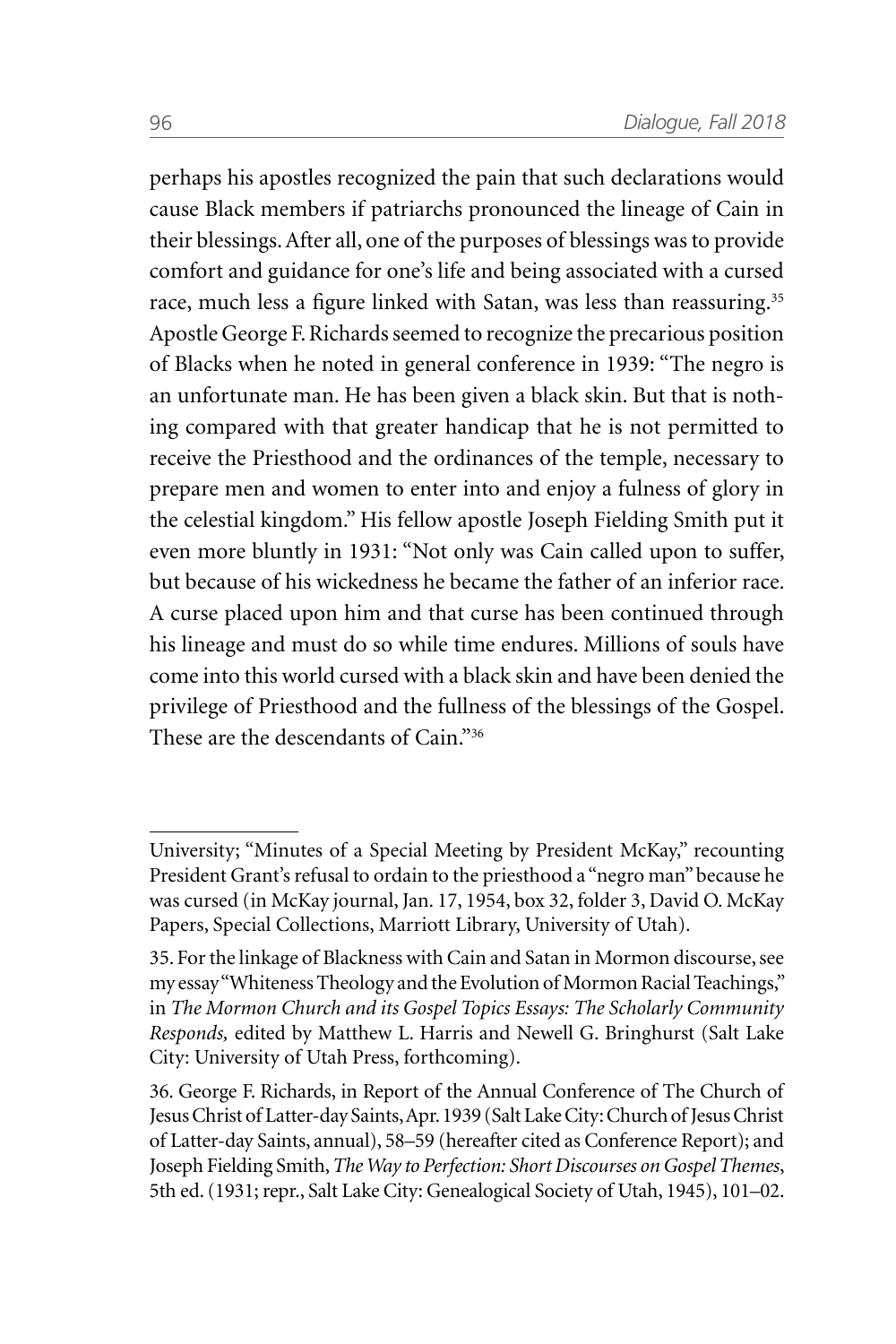Grant's ambiguous response to the question of Black lineage only heightened Wallis's anxiety. Wallis agonized over "the problem of the Duckworth family," stating in his journal that it "had caused me considerable anxiety and stress of mind, realizing as I sincerely do that with me rests the responsibility of declaring their lineage." With little guidance from Church headquarters, Wallis attempted to trace the family's genealogy to determine bloodlines. He also fasted and prayed hoping that God would reveal it to him. When that failed, he resolved to give them a blessing anyway, recording in his journal: "I am sure there is no objection to giving them a blessing of encouragement and comfort, leaving out all reference to lineage and sealing."37

That same year Wallis was confronted with another challenging case when Herbert Augustus Ford, a light-skinned Black man, asked for his patriarchal blessing. Ford was originally from Saint Croix in the Virgin Islands, which had a long history of slavery and race-mixing.<sup>38</sup> According to his granddaughter, Patricia Ford, Herbert was denied the priesthood because "he was somewhat Negroid in appearance," which was "supposedly linked to his dark-skinned grandmother Mary Carden," although it was "unknown" if the grandmother had "negroid ancestry." Patricia Ford recalled that these assumptions were enough for priesthood leaders to deny "Herbert Ford and his descendants the Priesthood," which made her grandfather's life in the LDS Church "difficult." Wallis complicated the matter when he gave Ford his patriarchal blessing avowing that he was "of the blood of Abraham, through Ephraim and Manasseh." This declaration confused Ford even further because it did not resolve his

<sup>37.</sup> Wallis journal, Oct. 16, 1934.

<sup>38.</sup> See "An Interview Between Brother and Sister Herbert Augustus Ford and Brother Kelvin Thomas Waywell, High Councilman Advisor to the Stake President on Genealogy for the Hamilton Ontario Stake," taped on Oct. 21, 1973, Welland, Ontario, Canada, copy in box 32, folder 4, David John Buerger Papers, Special Collections, Marriott Library, University of Utah.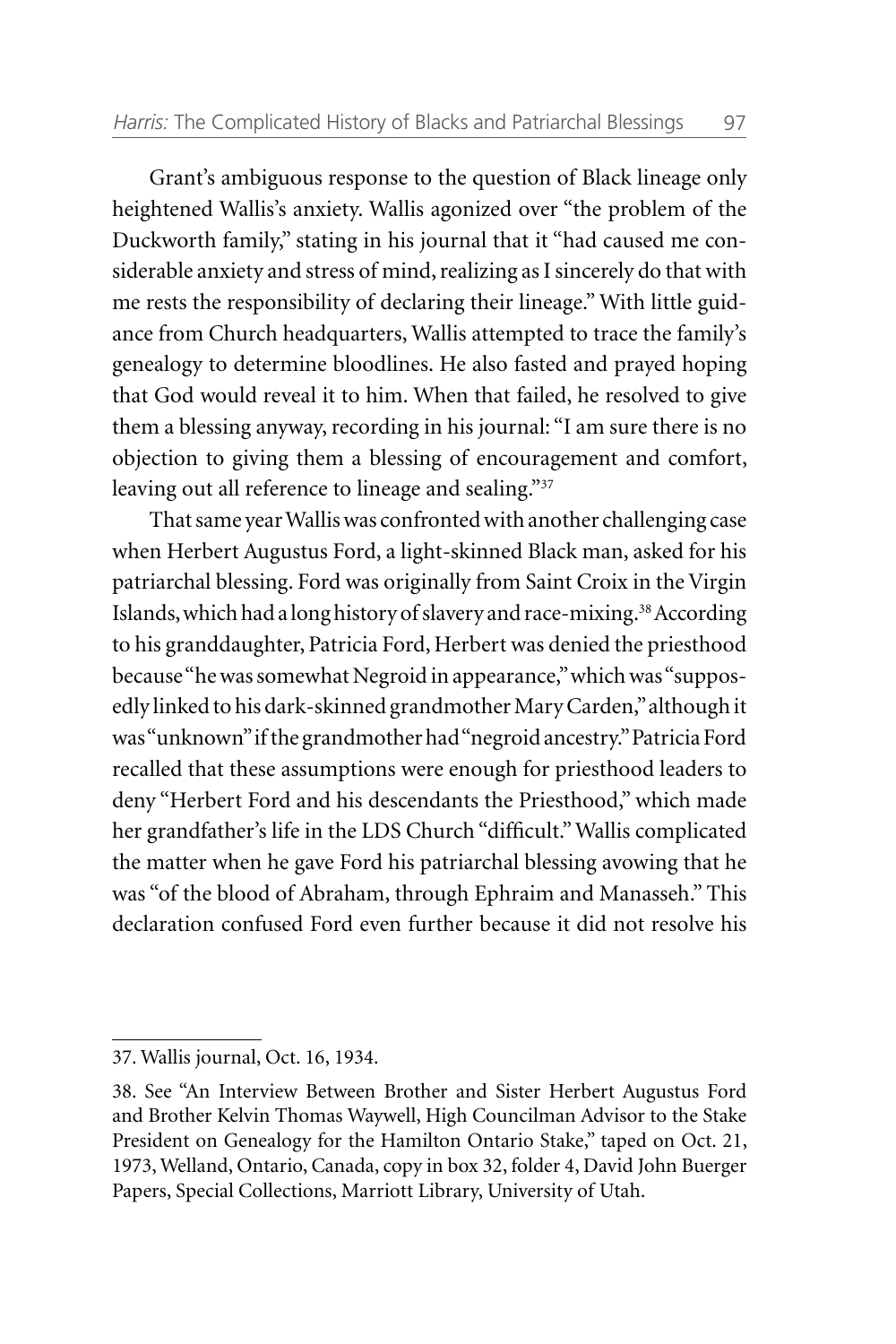lineage. Rather, it placed him between two lineages, obfuscating the issue of whether or not he was eligible for the priesthood.<sup>39</sup>

Anguished over his uncertain status in the Church, Ford wrote to the First Presidency seeking guidance. Although the letter is unavailable, its contents can be gleaned from the First Presidency's response. Joseph Anderson, the First Presidency secretary, replied that "The hearts of the Brethren bleed with sorrow over the lot of yourself and millions of others who find themselves in the same situation but for which neither the Brethren nor the Church is in any way responsible. I am directed by the Brethren to reply to you in the terms in which reply has been made to many others who find themselves in the same condition and who presented their cases to the Brethren with anguish equal to your own. Your statement is noted in which you say, 'I hope for the day when things might change, maybe not in my day, that all the people who may have confronted you in your lifetime on the same trouble will be free."<sup>40</sup>

Ford's granddaughter Patricia experienced a similar fate. She was "denied a pronouncement of lineage by a patriarch aware of her situation" despite her protest that there was no evidence that she had "negro bloodlines." Not accepting the decision, she spent many years researching her genealogy to prove that she was not of the "restricted lineage."41 (In 1976, she presented evidence to the First Presidency convincing them that her family did not have African ancestry. The First Presidency granted permission for her to receive a second patriarchal blessing, which stated that she was from the "lineage of Ephraim." It is not clear if Herbert Ford received a second blessing, though the

<sup>39.</sup> Blessing of Herbert Augustus Ford by James H. Wallis, July 18, 1934, in "Herbert Augustus Ford Family" family history. See also "Letter from Patricia Ford outlining her research investigations," ibid.

<sup>40.</sup> Joseph Anderson to Herbert Ford, Apr. 10, 1951, copy in First Presidency and Quorum of the Twelve minutes, 1951, in Bush, "Compilation on the Negro," 256.

<sup>41.</sup> Patricia Ford, "Herbert Augustus Ford and the LDS Priesthood," May 31, 1978, box 32, folder 4, David John Buerger Papers, Special Collections, Marriott Library, University of Utah.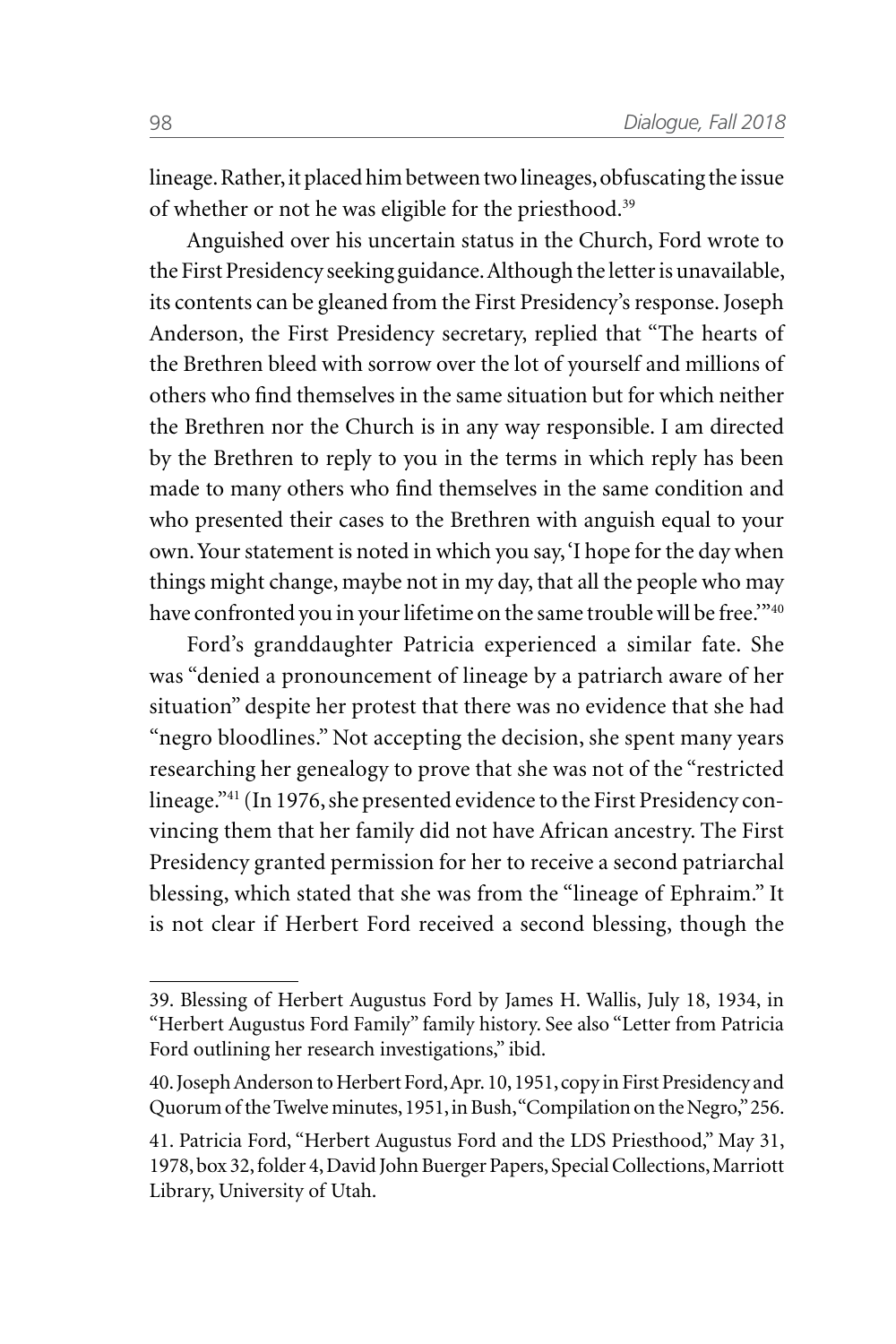First Presidency, because of his granddaughter's genealogical research, declared him eligible for the priesthood.<sup>42</sup>)

As cases like these circulated throughout the Church, the Quorum of the Twelve and First Presidency began to discuss lineage more earnestly. Indeed, by the late nineteenth and early twentieth centuries, a number of theories circulated among the Church leadership "about the significance of Israelite, Aryan, or Anglo-Saxon ancestry."43 Hyrum G. Smith, the presiding patriarch from 1912–1932, delivered a pointed sermon in general conference in 1929, in which he stated that at "the present time in the Church the great majority of those receiving their blessings are declared to be of the house and lineage of Ephraim, while many others are designated as members of the house of Manasseh; but up to the present time we have discovered that those who are leaders in Israel, no matter where they come, are of Ephraim." In Smith's judgement, "Ephraim seems to prevail in the greater blessings, in the greater responsibilities, and in faithfulness to the Lord's work."44

A year later, in a prominent Church publication called the *Utah Genealogical and Historical Magazine,* an author proclaimed that descendants of Ephraim hailed from white European countries like Great Britain, Scandinavia, and Germany. Descendants of Ephraim "are of the Anglo-Saxon race," the author boldly asserted, "and they are upon the face of the whole earth, bearing the spirit of rule and dictation, to go forth from conquering to conquer."45 LDS lesson manuals reinforced

<sup>42.</sup> Ibid. See also Theodore M. Burton, president of the Genealogical Society, to Ford's stake president, Elden Clark Olson, Feb. 6, 1975, and Theodore M. Burton and Grant Bangerter to President Elden Clark Olson, Sept. 30, 1976 (affirming that LDS Church President Spencer W. Kimball lifted the restriction).

<sup>43.</sup> As perceptively noted in Mauss, *All Abraham's Children,* 26.

<sup>44.</sup> Joseph Fielding Smith, "The Day of Ephraim," in Conference Report, Apr. 7, 1929, 122–25; reprinted in *Utah Genealogical and Historical Magazine* 20 (April 1929): 123–26 (quotes on 124).

<sup>45.</sup> Archibald F. Bennett, "The Children of Ephraim," *Utah Genealogical and Historical Magazine* 21 (January 1930): 69. According to Mauss, Bennett was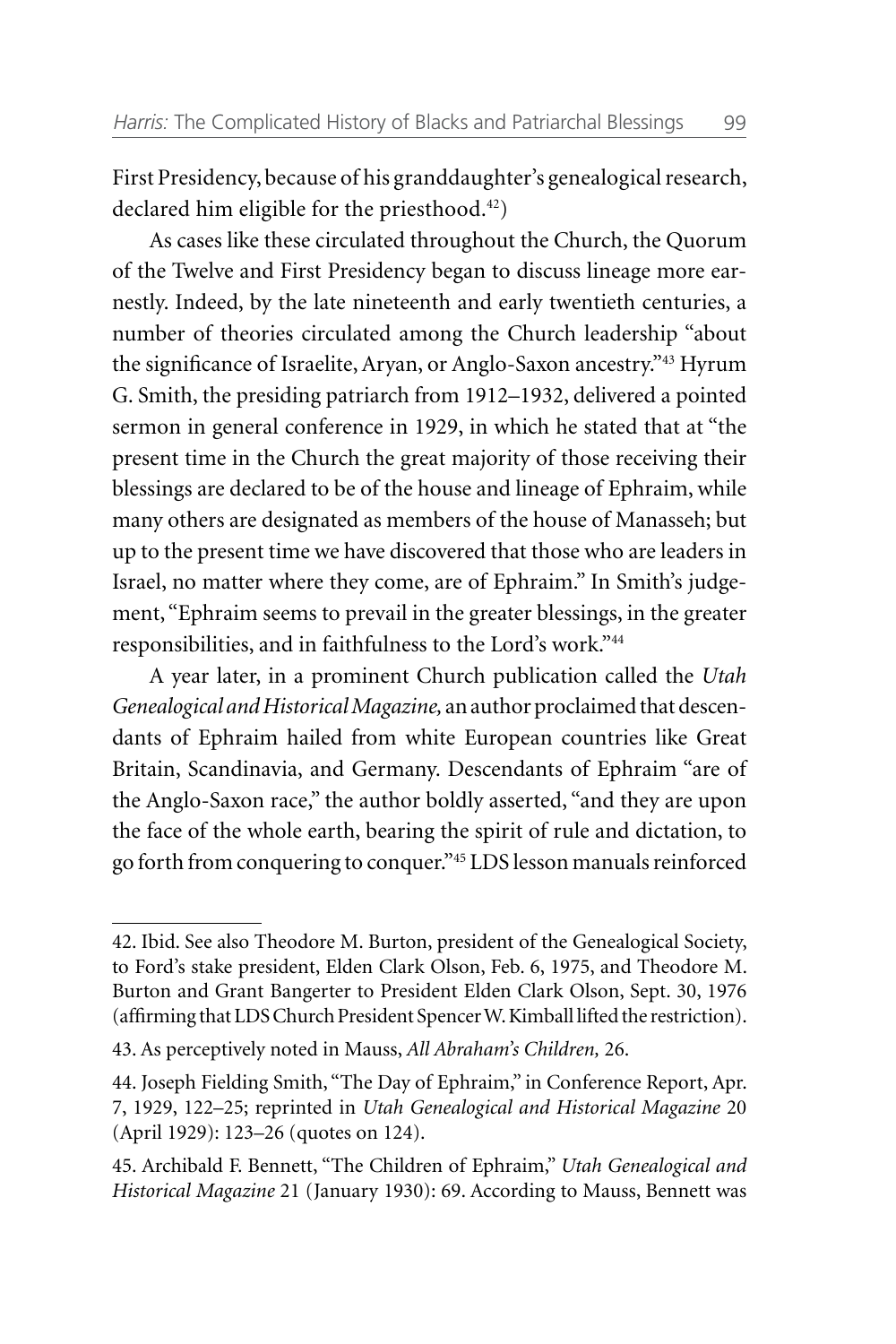a whiteness theology as well, extolling Anglo-Saxons as the "chosen seed" of Israel.<sup>46</sup> So too, did apostle Joseph Fielding Smith, whose 1931 best-selling book *The Way to Perfection* outlined in vivid detail a racial hierarchy consisting of "favored" and "less favored lineages." The outspoken Mormon apostle asserted that some lineages were blessed because of their "valiance" in a pre-earth life, while others bore the mark of a divine curse "for some act, or acts, performed before they were born." According to Smith, Blacks were not preassigned to a "nation or tribe" through "the lineage of Abraham." Rather, their lineage—that of Cain and Ham—placed them outside of God's covenant blessings.<sup>47</sup>

Smith's teachings, couched in theological racism, echoed throughout the LDS Church, posing particular challenges for patriarchs when they gave blessings to African Americans, Black Africans, Australian Aborigines,

the executive secretary of the Utah Genealogical Society (*All Abraham's Children,* 28).

<sup>46. &</sup>quot;Our Lineage," lessons 1 to 10 of the Course for First Year Senior Genealogical Classes (Salt Lake City: Genealogical Society of Utah, 1934); "Children of the Covenant," A Lesson Book for Second Year Junior Genealogical Classes (Salt Lake City: Genealogical Society of Utah, 1937); "Youth and its Culture," Manual for the Gleaner Department of the Y.W.M.I.A. (Salt Lake City: Genealogical Society of Utah, 1938); and "Birthright Blessings: Genealogical Training Class," Sunday School Lessons for the Church of Jesus Christ of Latter-day Saints (Salt Lake City: Deseret Sunday School Board, 1942).

<sup>47.</sup> Smith, *Way to Perfection,* 43, 46, 48, 105–06, 109–10. See also Joseph Fielding Smith, "The Negro and the Priesthood," *Improvement Era* 27 (April 1924): 564–65; Alvin R. Dyer, "For What Purpose," address to a missionary conference in Oslo, Norway, Mar. 18, 1961, Church History Library, Salt Lake City; and Melvin J. Ballard, "Three Degrees of Glory," discourse in the Ogden Tabernacle, Sept. 22, 1922, Church History Library, Salt Lake City. For background and context to *The Way to Perfection,* see Reid L. Neilson and Scott D. Marianno, "True and Faithful: Joseph Fielding Smith as Mormon Historian and Theologian," *BYU Studies Quarterly* 57, no. 1 (Winter 2018): 38–40. For a nuanced account of Mormon teachings on "the premortal world," see Boyd Jay Petersen, "'One Soul Shall Not Be Lost': The War in Heaven in Mormon Thought," *Journal of Mormon History* 38, no. 1 (Winter 2012): 1–50.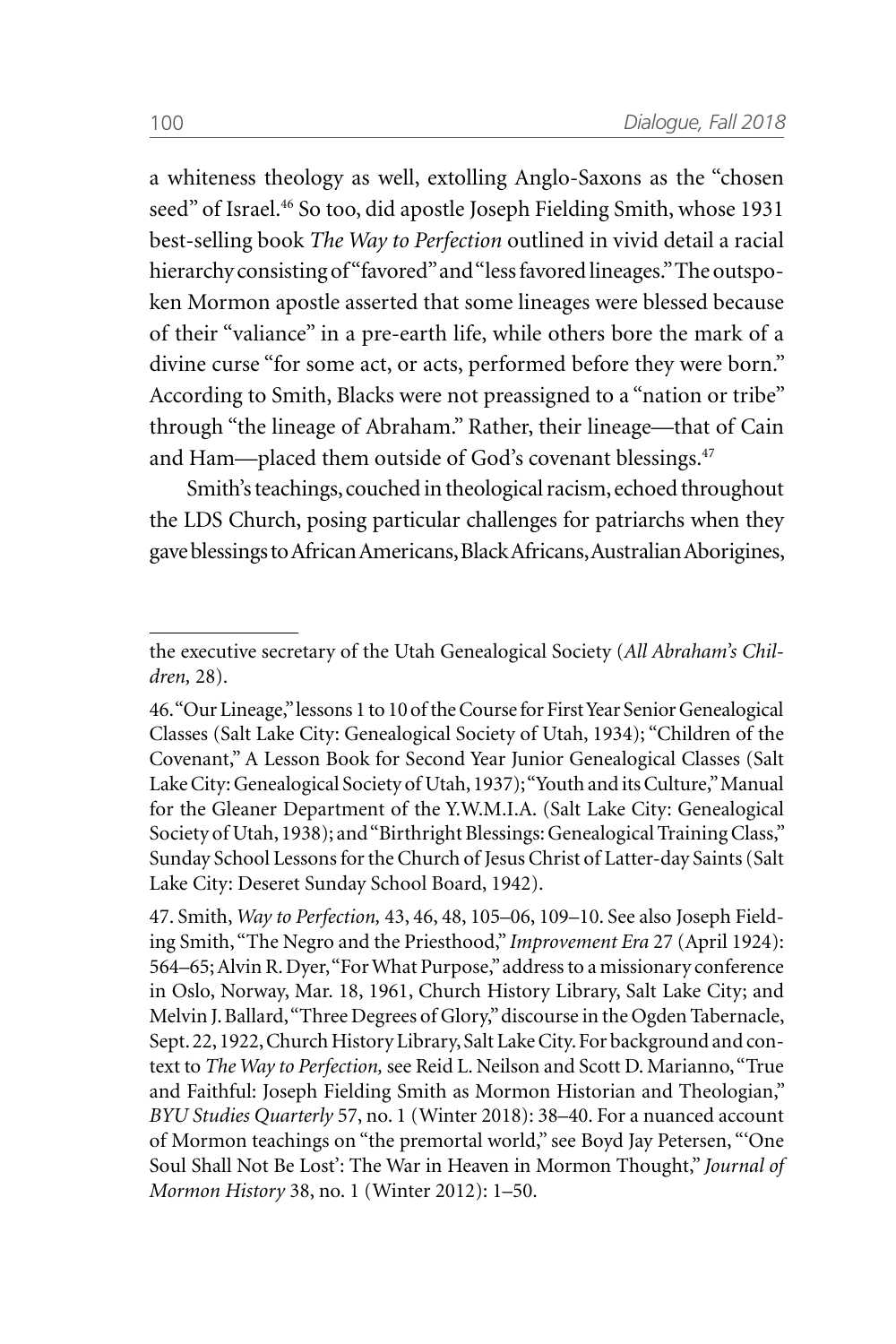Black Fijians, and Philippine Negritos.<sup>48</sup> Indeed, by the mid-twentieth century patriarchs had still received no guidance at all on how to address these "less favored lineages." In 1942, apostle John A. Widtsoe affirmed in the *Improvement Era,* an official Church magazine, that patriarchal blessings "may declare lineage," but he hinted that exceptions could be made for Black people. The following year the First Presidency made a similar statement, declaring that "Patriarchal blessings contemplate inspired declaration of lineage of the recipient."49 But the two statements were ambiguous with respect to Black lineage. Phrases like "may declare lineage" and "contemplate inspired declaration of lineage" left open the possibility that patriarchs could omit lineage altogether if they were not sufficiently inspired.

Allowing patriarchs to omit lineage resulted in Church leaders' anxieties about determining who had "negro bloodlines" and who did

<sup>48.</sup> In the 1950s, the First Presidency cleared Negritos and Fijians for priesthood ordination and "reclassified [them] as Israelites." For this point, see Armand L. Mauss, "The Fading of the Pharaoh's Curse: The Decline and Fall of the Priesthood Ban Against Blacks in the Mormon Church," *Dialogue: A Journal of Mormon Thought* 14, no. 3 (Fall 1981): 12. See also R. Lanier Britsch, *Unto the Islands of the Sea: A History of the Latter-day Saints in the Pacific* (Salt Lake City: Deseret Book, 1986), 502. For Australian Aborigines, see Marjorie Newton, *Southern Cross Saints: The Mormons in Australia* (Laie, Hawaii: Institute for Polynesian Studies, 1991), 209–10. For Black Africans, see Stevenson, *For the Cause of Righteousness,* 55–57, 75–91. Joseph Fielding Smith wrote *The Way to Perfection* during a time of intense racism in the United States. Some theologians used science, particularly eugenics, to justify racism. Others, like Smith (and other Mormon leaders), couched their racism in theology by appealing to scripture. Three books address these issues in some detail: Nell Irvin Painter, *The History of White People* (New York: W. W. Norton, 2010); Grace Elizabeth Hale, *Making Whiteness: The Culture of Segregation in the South, 1890–1940* (New York: Pantheon Books, 1998); and David L. Chappell, *A Stone of Hope.*

<sup>49.</sup> John A. Widtsoe, "What is the Meaning of Patriarchal Blessings?," *Improvement Era* 45 (January 1942): 33, 61, 63. Also published in John A. Widtsoe, *Evidences and Reconciliations* (Salt Lake City: Bookcraft, 1943), 234. For the First Presidency statement, "Suggestions for Stake Patriarchs," May 25, 1943, see James R. Clark, comp., *Messages of the First Presidency,* 6 vols. (Salt Lake City: Bookcraft, 1965–1975), 6:194–96 (quotation on 194).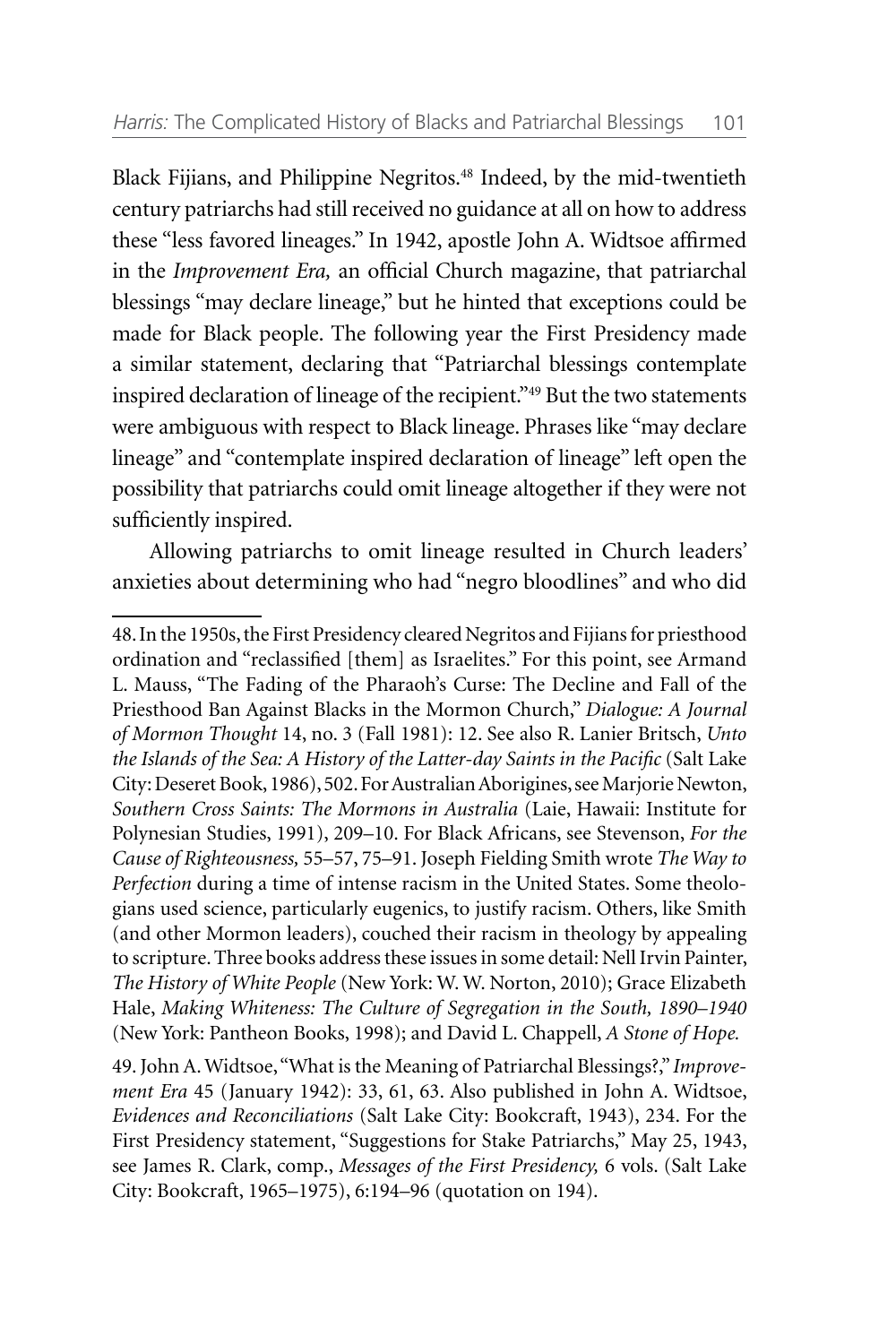not.50 Such anxieties were rooted in the difficulties that Americans in general had in defining African ancestry following the American Civil War and continuing into the early twentieth century. Some states stipulated that one-sixteenth African ancestry qualified for "negro status," while other states placed it at one-eighth or one-twenty-fifth.<sup>51</sup> Mormons, by contrast, followed the "one-drop" rule—based on lineage, not skin color.52 Harold B. Lee, as Church president, affirmed that "skin color is not what keeps the Negro from the Priesthood. It is strictly a matter

<sup>50.</sup> For an excellent expression of this problem, see Jeremy Talmage and Clinton D. Christensen, "Black, White, or Brown?: Racial Perceptions and the Priesthood Policy in Latin America," *Journal of Mormon History* 44, no. 1 (January 2018): 119–45; Richard E. Turley Jr. and Jeffrey G. Cannon, "A Faithful Band: Moses Mahlangu and the First Soweto Saints," *BYU Studies Quarterly* 55, no. 1 (Winter 2016): 9–38; and William Grant Bangerter, *These Things I Know: The Autobiography of William Grant Bangerter* (Salt Lake City: Voices and Images, 2013), 170. Bangerter, a mission president in Brazil in the 1950s, explained: "I very earnestly sought the guidance of the Spirit of the Lord, and because of the mixture of African ancestry among Brazilian people, it was always very difficult to determine who would be eligible to hold the priesthood" (ibid.). Apostle David O. McKay explained to a mission president in Brazil that determining who had "negro blood" in South America "is not an easy problem to handle" (David O. McKay to Rulon S. Howells, June 29, 1935, Dorothy H. Ipsen Collection of Rulon S. Howells's Missionary Papers, 1934–1949, Church History Library, Salt Lake City). First Presidency Secretary Hamer Reiser expressed a similar concern about South Africa (Reiser oral history interview with William G. Hartley, Oct. 16, 1974, ibid.).

<sup>51.</sup> Ariela J. Gross, *What Blood Won't Tell Us: A History of Race on Trial in America* (Cambridge, Mass.: Harvard University Press, 2008), chaps. 3–4; Peter Wallenstein, *Race, Sex, and the Freedom to Marry: Loving v. Virginia* (Lawrence: University Press of Kansas, 2014), 42–43, 56–60; and Peggy Pascoe, *What Comes Naturally: Miscegenation Law and the Making of Race in America* (New York: Oxford University Press, 2009), chaps. 3–4.

<sup>52.</sup> For the "one-drop" rule, see Smith, *Way to Perfection,* 106; Reeve, *Religion of a Different Color,* chap. 7; and Stevenson, *For the Cause of Righteousness,* chap. 10. Several states also followed the "one-drop" rule. For this point, see Pascoe, *What Comes Naturally,* 118–19, 140–54; and Wallenstein, *Race, Sex, and the Freedom to Marry,* 42, 55, 58.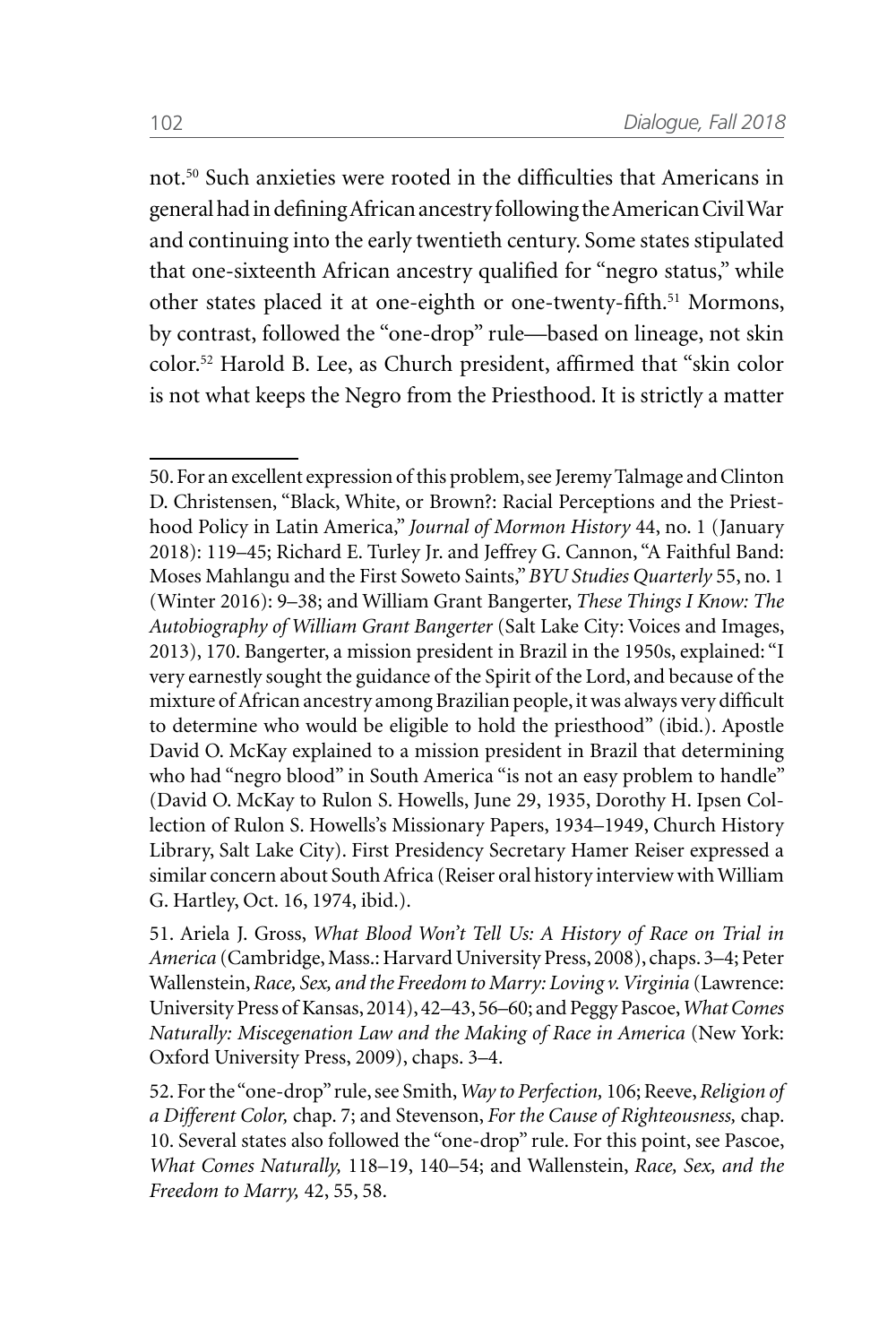of lineage and involves only African Negroes," he declared. Lee further noted that "dark or black islanders, such as Fijians, Tongans, Samoans, or Maoris are all permitted full rights to the priesthood" since they do not descend from African ancestry.53

Various Church presidents, in fact, claimed that any mixed blood between whites and Blacks would classify them a "negro" and therefore restrict them from priesthood and temple rituals. To that end, Mormon leaders went to great lengths during the twentieth century to determine bloodlines. J. Reuben Clark, a counselor to three Church presidents, asked apostle Joseph Fielding Smith, the Church Historian at the time and a leading doctrinal authority, to research if dark-skinned peoples in the Pacific Islands were of the "seed of Cain." After extensive research, Smith claimed he did not know.<sup>54</sup> In some cases, Clark tried to determine Black ancestry through scientific means, collaborating with Albin Matson, an LDS doctor, to learn more about "negro blood."55 In other instances, LDS leaders instructed missionaries and members to conduct genealogical studies and "lineage lessons" to determine ancestry, particularly in South Africa and Brazil—two countries with a long history of

55. In the 1950s, Clark and Matson exchanged several letters in which they discussed ways to "differentiate the blood of Negroes and other peoples by means of hereditary factors in human blood." See Matson to Clark, July 2, 1954 and Clark's reply, July 22, 1954, box 391, folder 7, J. Reuben Clark Papers, L. Tom Perry Special Collections, Harold B. Lee Library, Brigham Young University; Matson to Clark, Oct. 20, 1958, Clark's reply, Nov. 7, 1958, Matson to Clark, Dec. 16, 1958, Clark's response, Jan. 9, 1958, all in "Clarkana" box 295, "Negro" folder, ibid. See also D. Michael Quinn, *Elder Statesman: A Biography of J. Reuben Clark* (Salt Lake City: Signature Books, 2002), 350–51.

<sup>53.</sup> Harold B. Lee, quoted in John Keahey, "LDS Head Says Blacks to Achieve Full Status," *Standard-Examiner* (Ogden, Utah), Sept. 24, 1973.

<sup>54.</sup> See J. Reuben Clark office diary, Mar. 19, 1960, box 22, folder 3, J. Reuben Clark Papers, L. Tom Perry Special Collections, Harold B. Lee Library, Brigham Young University; First Presidency (Stephen L. Richards and J. Reuben Clark) to Joseph Fielding Smith, May 29, 1951, and Joseph Fielding Smith's reply, June 8, 1951, both in box 17, folder 13, Joseph Fielding Smith Papers, Church History Library, Salt Lake City.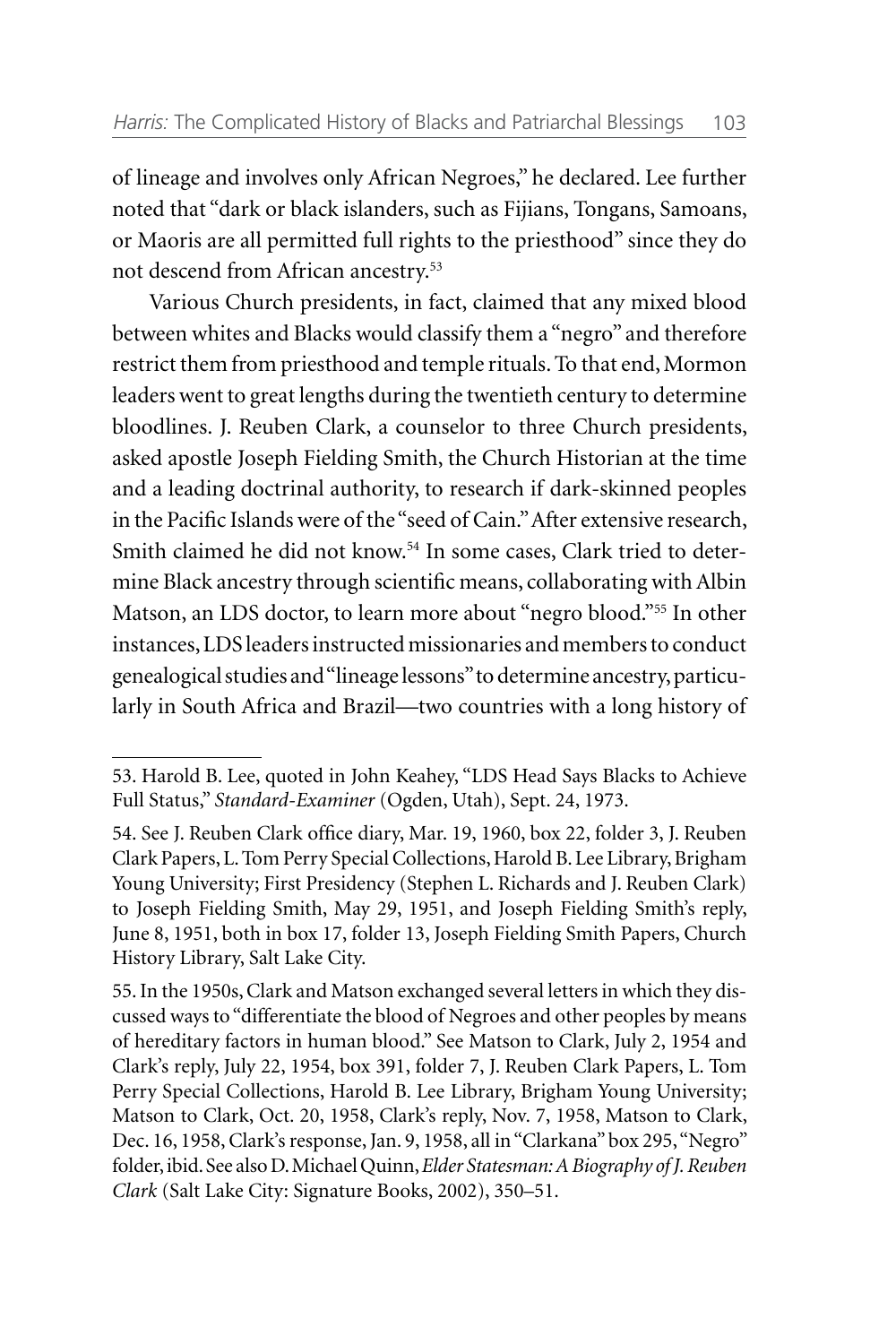race-mixing. In lineage lessons, missionaries were instructed to discern ancestry by discreetly evaluating the person's nose, face, lips, and other features that might reveal whether or not the person had "negro blood." They would also ask suspected persons if they could review their family photo albums.<sup>56</sup>

Other leaders looked to patriarchs to solve the problem.<sup>57</sup> In Brazil, where lineage was difficult to determine, patriarchs became the final authority in determining priesthood eligibility. General Authorities instructed patriarchs that if they detected "the lineage of Cain," they were to refrain from declaring lineage. If, on the other hand, they felt prompted to declare one of the tribes of Israel, then the recipient was cleared for the priesthood and, as was often the case, missionary service. As one scholar wrote: "It was a very simple method to dispose of the difficult administrative problem of determining lineage in questionable cases."58 Puerto Rico appeared to follow the same policy, as did other regions of the Church.<sup>59</sup>

<sup>56.</sup> This practice took place in South Africa and Brazil. See South African Proselyting Plan (December 1951), compiled by Elder Gilbert G. Tobler, Mowbray, C. P. South Africa, discussion 13, 45–46, Church History Library, Salt Lake City. For Brazil, see "Lineage Lesson," Brazil North Mission, 1970, ibid. See also Harris and Bringhurst, *Mormon Church and Blacks,* 102.

<sup>57.</sup> J. Reuben Clark acknowledged privately that in these racially-mixed countries there was no way to accurately determine bloodlines. He feared that bishops and stake presidents were conferring priesthood ordination on persons of African descent. For this point, see Council of Twelve minutes, Jan. 25, 1940, box 64, folder 5, Spencer W. Kimball Papers, Church History Library, Salt Lake City; also in box 78, folder 7, George Albert Smith Papers, Special Collections, Marriott Library, University of Utah.

<sup>58.</sup> Mark L. Grover, "Religious Accommodation in the Land of Racial Democracy: Mormon Priesthood and Black Brazilians," *Dialogue: A Journal of Mormon Thought* 17, no. 3 (Fall 1984): 32.

<sup>59.</sup> Talmage and Christensen, "Black, White, or Brown?," 122–23. See also J. Reuben Clark office diary, Aug. 18, 1939, box 10, folder 5, J. Reuben Clark Papers, L. Tom Perry Special Collections, Harold B. Lee Library, Brigham Young University; and David O. McKay journal, Nov. 1, 1963, box 55, folder 3, David O. McKay Papers, Special Collections, Marriott Library, University of Utah.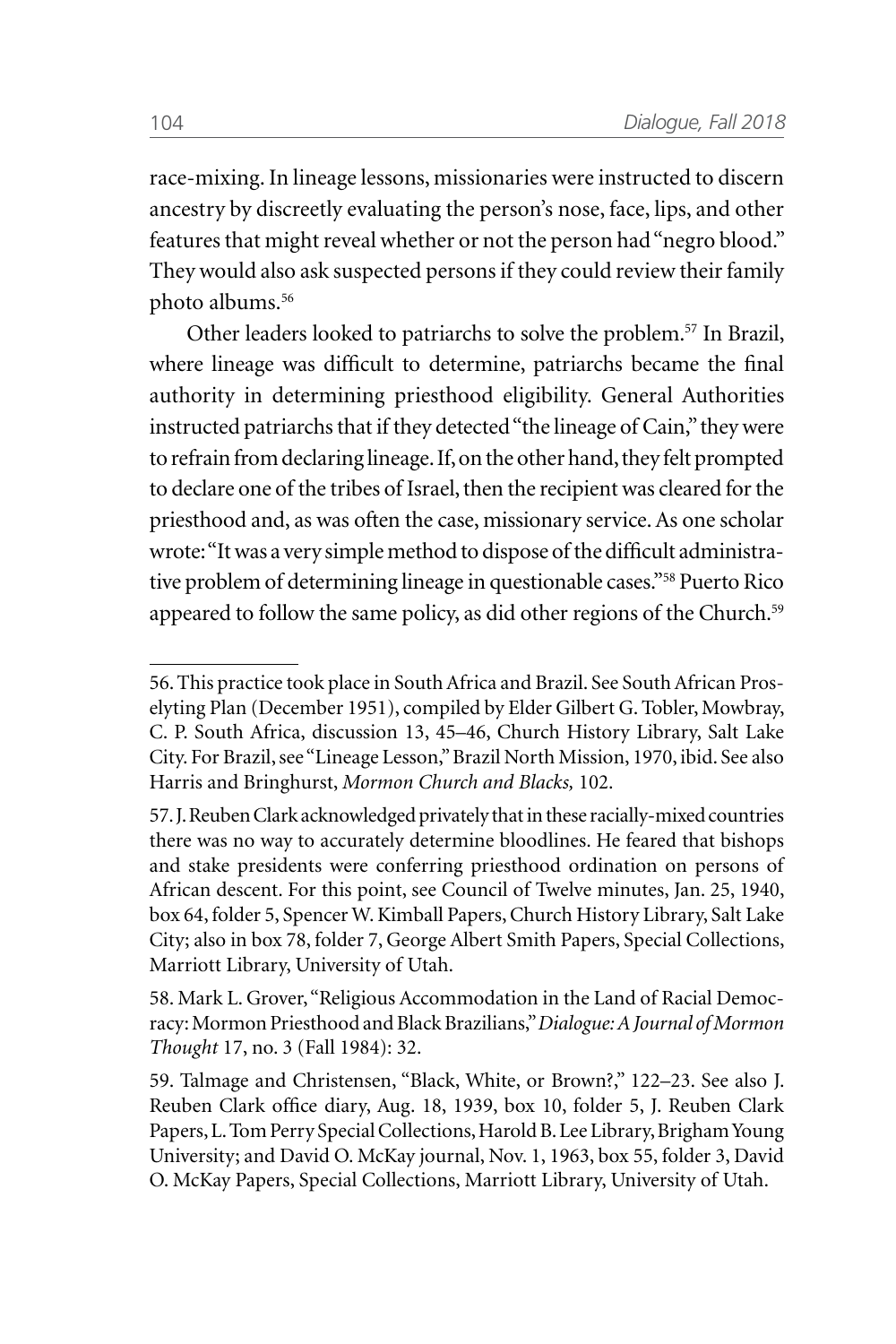The policy, by contrast, differed in South Africa. In 1949, South African mission president Evan P. Wright asked the First Presidency if "a patriarchal blessing is sufficient evidence for ordination to the priesthood" and the First Presidency replied no.<sup>60</sup> Nevertheless, in 1958, during a special meeting with patriarchs, Joseph Fielding Smith took a different position from the First Presidency. He instructed patriarchs that suspected "Negroes" could go to their patriarchs "who could declare lineage to see if they have the Negro blood." Missionaries, in fact, were already doing just that. In 1953, a missionary in Chicago explained to apostle Spencer W. Kimball that a sixteen-year-old boy with "definite Negroid characteristics" received his blessing from a Patriarch Whowell. Members of the family showed "very definite Canaanite features," the missionary reported. The family's descendants "intermarried into many . . . other families," making it difficult to determine the boy's ancestry. So they sought the blessing of Patriarch Whowell, who confirmed their worst suspicion: "he could not give [the boy] the blessing of Israel because of his negro ancestry."61

As one might suspect, patriarchs felt tremendous pressure to determine lineage. Oftentimes their declarations of lineage led to disappointment and confusion, as in 1962 when a patriarch told a newly-baptized convert, who looked "Hawaiian," that he had "mixed lineage, which stemmed from dark-skinned people" in his family line. The patriarch explained in the blessing that "there is insufficient record or guidance for me to declare the certainty of your lineage." The man, along with his wife who heard the blessing, was stunned, both because

<sup>60.</sup> Evan P. Wright to First Presidency (George Albert Smith, J. Reuben Clark, David O. McKay), Mar. 31, 1949 and First Presidency's response, Aug. 31, 1949, both in box 64, folder 6, Spencer W. Kimball Papers, Church History Library, Salt Lake City.

<sup>61.</sup> Digest of the minutes of the meeting of patriarchs of the Church with the General Authorities held in Barratt Hall, Salt Lake City, Utah, Saturday, Oct. 11, 1958, at 8:00 a.m. with President Joseph Fielding Smith, President of the Quorum of the Twelve, box 64, folder 4, Spencer W. Kimball Papers, Church History Library, Salt Lake City; and Elder Grant Farmer to Spencer W. Kimball, Sept. 12, 1953, box 64, folder 8, ibid.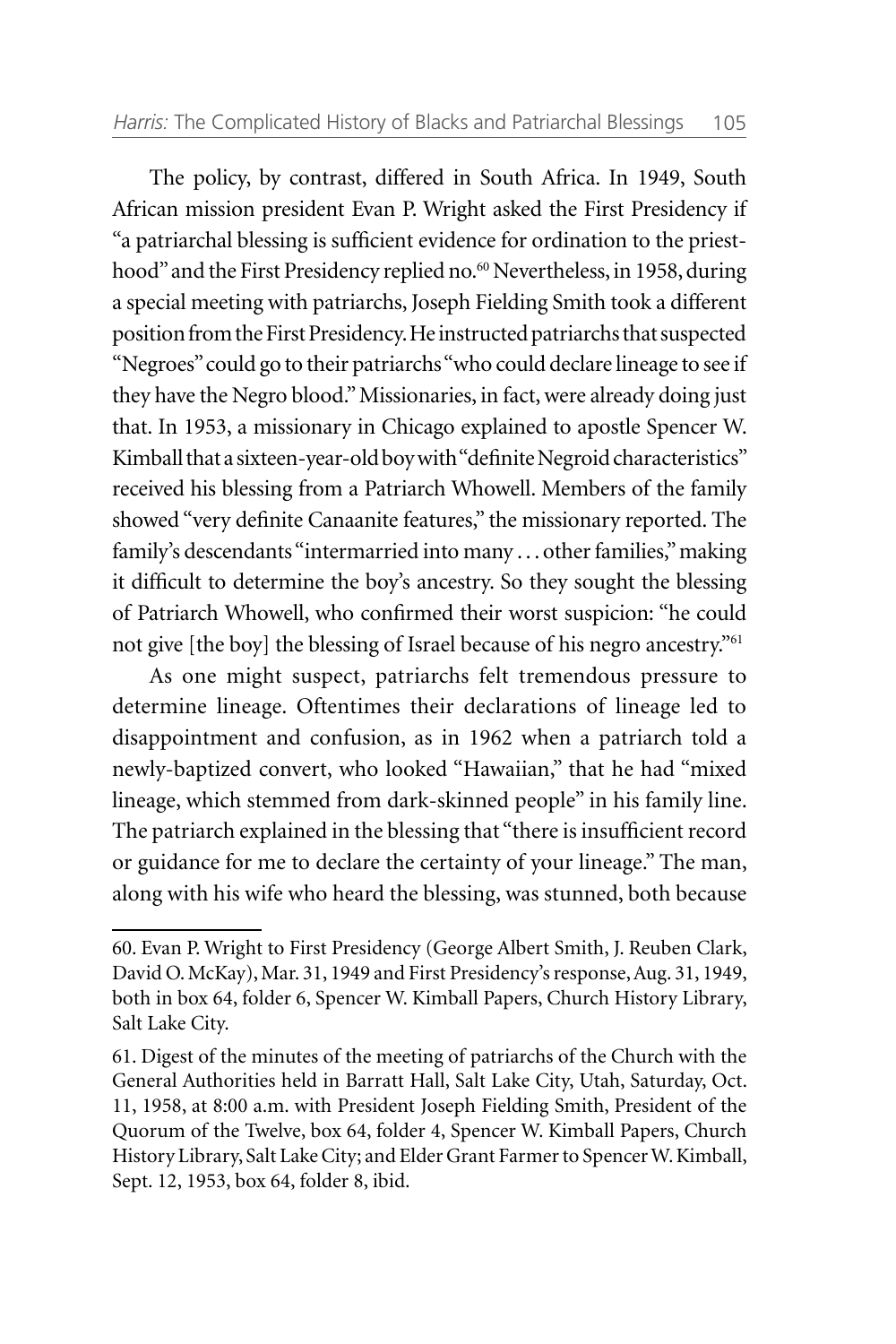the missionaries told them that the patriarch could resolve the man's priesthood eligibility and because it left his lineage in limbo. In protest, the wife wrote a blunt, angry letter to President McKay. "I think this church is bigoted, biased, and prejudiced," she lashed out. "My husband joined the church to try and clear up this mess," adding, "I don't know what you can do, but please try to help us. We are a happier family because of the church, and if it wasn't for this mess, we could be deliriously happy."62

In some cases, local leaders resisted when patriarchs declared the lineage of Ephraim on dark-skinned Latter-day Saints. In 1961, Donald Hemmingway, a stake president in England, interviewed a "young man" who had "kinky hair and dark skin" and possibly even "Negro blood." Yet the patriarch proclaimed in his blessing that he descended from "the lineage of Ephraim," effectively clearing him for priesthood ordination. Hemmingway, troubled by the young man's outward appearance, refused to ordain him, at which point LDS Church President David O. McKay intervened and allowed the ordination to move forward.<sup>63</sup>

By the 1950s and 1960s it was becoming clear that President McKay had a more progressive attitude about Black priesthood ordination than some of his more conservative brethren in the Quorum of the Twelve.<sup>64</sup> He asserted that "evidence of negro blood must be definite and positive," not

<sup>62.</sup> An identified bishop to an unidentified stake president, Dec. 26, 1962, and the recipient's wife to President David O. McKay, May 17, 1963, both in Matt Harris files (courtesy of Newell G. Bringhurst). She included long segments of her husband's patriarchal blessing in the letter to McKay. First Presidency Secretary A. Hamer Reiser responded on behalf of President McKay. He told the woman that the matter would be referred to her stake president. See Reiser to unidentified sister, May 29, 1963, ibid. President McKay also instructed the woman's stake president to investigate the matter to determine if her husband had "negro blood." The results of the stake president's investigation is not known. See McKay to unidentified stake president, June 3, 1963, ibid.

<sup>63.</sup> Donald William Hemmingway interview by Christen L. Schmutz, July 16, 1980, Church History Library, Salt Lake City.

<sup>64.</sup> For this point, see Newell G. Bringhurst, "David O. McKay's Confrontation with Mormonism's Black Priesthood Ban," *John Whitmer Historical Association Journal* 37, no. 2 (Fall/Winter 2017): 1–11.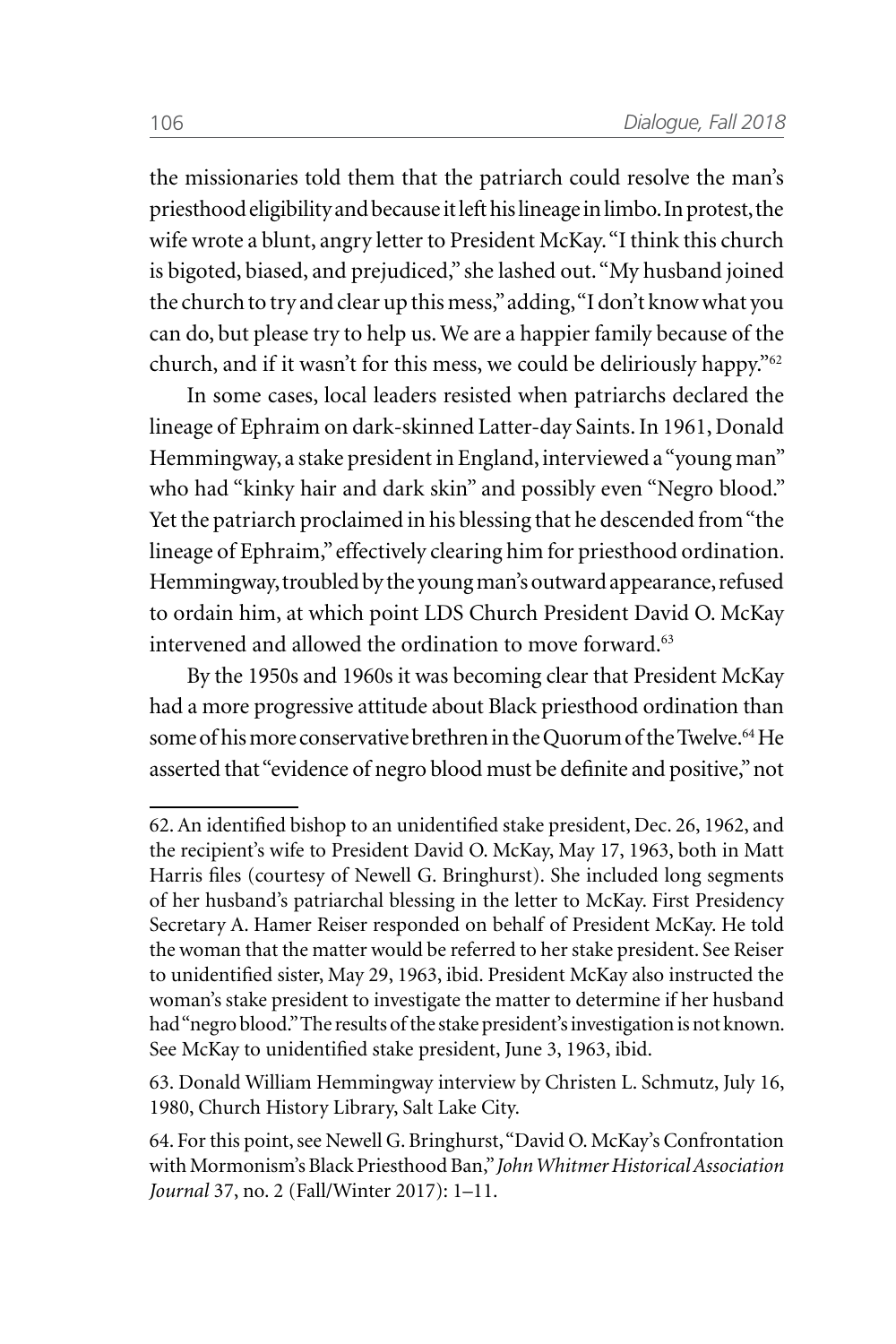based on "rumor, surmise," or innuendo. To that end, McKay instructed bishops and stake presidents to be generous in their judgement as long as the persons in question met worthiness standards. A "lack of evidence sufficient to sustain the presumption of negro blood is not enough to justify withholding the Priesthood from worthy and faithful men," he averred.65 McKay's generosity of spirit manifested itself time and again in ad hoc cases that came before him. In 1954 he reversed a policy requiring South Africans to trace their genealogy back several generations to prove that they did not have Black ancestry.<sup>66</sup> He also encouraged bishops and stake presidents to err in favor of ordaining persons to the priesthood if there was insufficient evidence of Black blood.<sup>67</sup> He took the same liberal attitude with patriarchal blessings. When patriarchs blessed light-skinned people with "negro features" and declared them to be of the lineage of Ephraim, McKay let the persons in question advance in the priesthood.<sup>68</sup>

Addressing these cases on an ad hoc basis became even more difficult in the decades following World War II. During the post-war years as the LDS Church expanded throughout the Pacific Islands, Europe, and South America, determining lineage was nearly impossible as biracial, lightskinned, and dark-skinned Latter-day Saints joined the Church in these racially-mixed countries. Without proper guidance on how to handle

<sup>65.</sup> David O. McKay to an unidentified stake president, June 3, 1963, Matt Harris files (courtesy of Newell G. Bringhurst).

<sup>66. &</sup>quot;Minutes of Special Meeting by President McKay," Jan. 17, 1954, Church History Library, Salt Lake City; also in box 32, folder 3, David O. McKay Papers, Special Collections, Marriott Library, University of Utah; and box 64, folder 8, Spencer W. Kimball Papers, Church History Library, Salt Lake City.

<sup>67.</sup> For McKay's overlooking Latter-day Saints suspected of having "negro lineage," see Gregory A. Prince and Wm. Robert Wright, *David O. McKay and the Rise of Modern Mormonism* (Salt Lake City: University of Utah Press, 2005), 78–79; and Mary Lythgoe Bradford, *Lowell L. Bennion: Teacher, Counselor, Humanitarian* (Salt Lake City: Dialogue Foundation, 1995), 165–66.

<sup>68.</sup> See, for example, First Presidency (David O. McKay, Hugh B. Brown, N. Eldon Tanner) to Bishop Bernard J. Price of Idaho Falls, Idaho, Apr. 16, 1964, Matt Harris files (courtesy of Newell G. Bringhurst)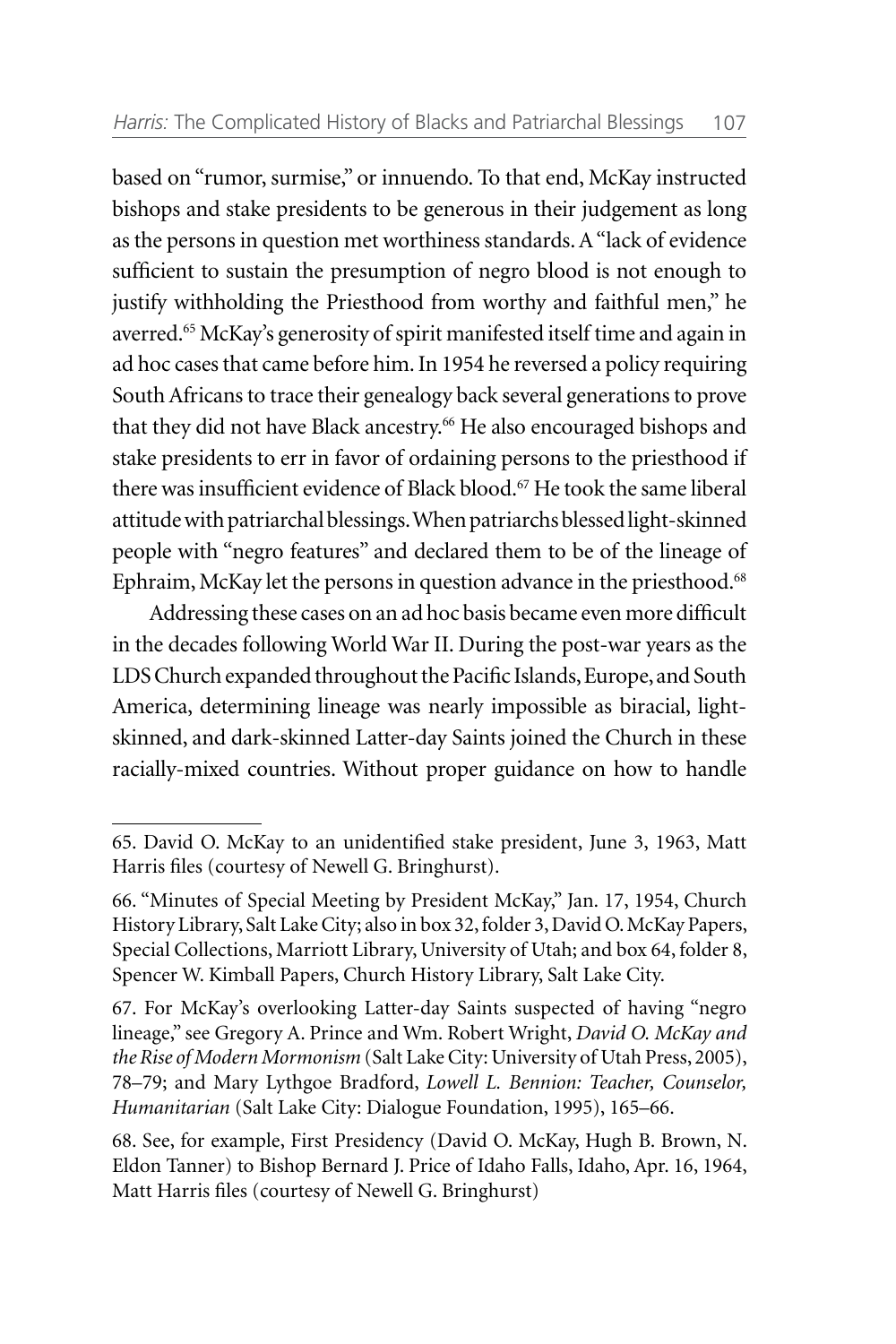these cases, patriarchs did not follow a consistent policy declaring lineage on persons with suspected African ancestry or persons whose African ancestry was unchallenged. Some patriarchs declared the lineage of Cain, some Ephraim, some Manasseh, some no lineage while others refused to grant blessings at all if they suspected them of having "negro blood."

Concerned about the problem, apostle Joseph Fielding Smith called for a Church-wide meeting of patriarchs on October 11, 1958. They met at Barratt Hall on the campus of the LDS Business College in Salt Lake City. Smith, Spencer W. Kimball, Mark E. Petersen, Delbert L. Stapley, and LeGrand Richards, all members of the Quorum of the Twelve, attended the meeting along with patriarch Eldred G. Smith and members of the First Council of the Seventy S. Dilworth Young and Bruce R. McConkie. An undetermined number of patriarchs also attended the meeting. Smith cut right to the heart of the problem. There was "a problem which to me is serious," he cautioned. "A Patriarch gave a blessing to an individual who had Negro blood in his veins and said you are of the House of Israel and entitled to all the blessings of Abraham, Isaac, and Jacob. A Negro cannot hold the priesthood and not holding the priesthood they cannot, until the Lord removes the restriction, enter into the exaltation of the Kingdom of God and that would not entitle them to all of the blessings of Abraham, Isaac, and Jacob. That is a very serious matter and we should be extremely careful to know the Lord is speaking to us because Negroes cannot receive the fullness."<sup>69</sup>

Smith reiterated his hardline position during the question-andanswer period when a patriarch asked about lineage. "We have a young man who joined the Church and there is a question as to his lineage. Is there any reason why they couldn't call upon the patriarch to see if he could give it to them, to see whether or not they have colored blood?"

<sup>69.</sup> Digest of the minutes of the meeting of patriarchs of the Church with the General Authorities held in Barratt Hall, Salt Lake City, Utah, Saturday, Oct. 11, 1958, at 8:00 a.m. with President Joseph Fielding Smith, President of the Quorum of the Twelve, box 64, folder 4, Spencer W. Kimball Papers, Church History Library, Salt Lake City.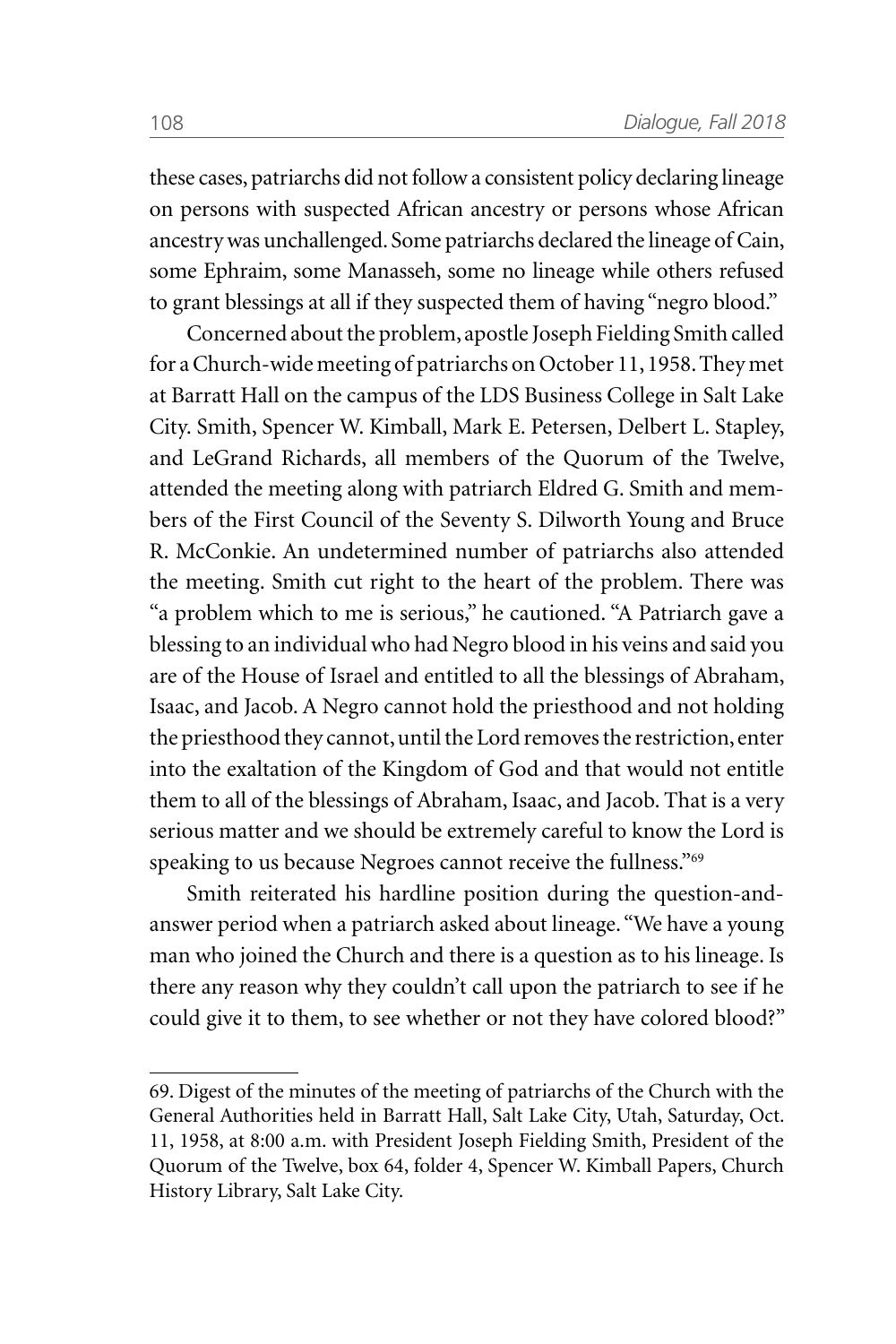Smith replied that when cases were questioned of "a person suspected of having Negro blood," it was permissible to "go to a patriarch" to determine lineage. "He has a right to inspiration." But Smith did not address the specific lineage in his answer, only that patriarchs have a right to declare lineage.70 Later, Smith clarified Black lineage in an *Improvement Era* article that was republished in a volume called *Answers to Gospel Questions.* Smith removed any ambiguity about Black lineage when he emphatically stated that the "Negro may have a patriarchal blessing, but it would declare him to be of the lineage of Cain or Canaan."71

Smith's unambiguous position on the lineage of the Church's small, but noteworthy, Black population was echoed by his son-in-law Bruce R. McConkie, who shared his father-in-law's penchant for doctrinal certainty. In his best-selling book *Mormon Doctrine,* published in 1958, McConkie, then a member of the First Quorum of the Seventy, expressed strong anti-Black views. "The negroes are not equal with other races where the receipt of certain spiritual blessings are concerned," he pronounced, "particularly the priesthood and the temple blessings that flow therefrom." McConkie went on to state that "this inequality is not of man's origin. It is the Lord's doing ... based on his eternal laws of justice."<sup>72</sup> McConkie further elaborated his views in a series of lectures given in 1967 to Mormon students at the University of Utah. "You automatically got the Priesthood if you belonged to the right lineage," he candidly explained. "Negroes . . . are Negroes because of [the] pre-existence. They were less valiant. They did not develop the talent for spirituality that some others did. The House of Israel is the House of Israel because of our pre-existence."73

<sup>70.</sup> Ibid.

<sup>71.</sup> Joseph Fielding Smith, *Answers to Gospel Questions,* 5 vols. (Salt Lake City: Deseret Book, 1957–1966), 5:168. See also Joseph Fielding Smith, *Doctrines of Salvation,* compiled by Bruce R. McConkie, 3 vols. (Salt Lake City: Deseret Book, 1954–1956), 3:172.

<sup>72.</sup> Bruce R. McConkie, *Mormon Doctrine* (Salt Lake City: Bookcraft, 1958), 477.

<sup>73.</sup> See McConkie's religion lectures, "Patriarchal Order" and "Pre-Mortal Existence," University of Utah Institute, 1967, AV 191, CD 1–3, Church His-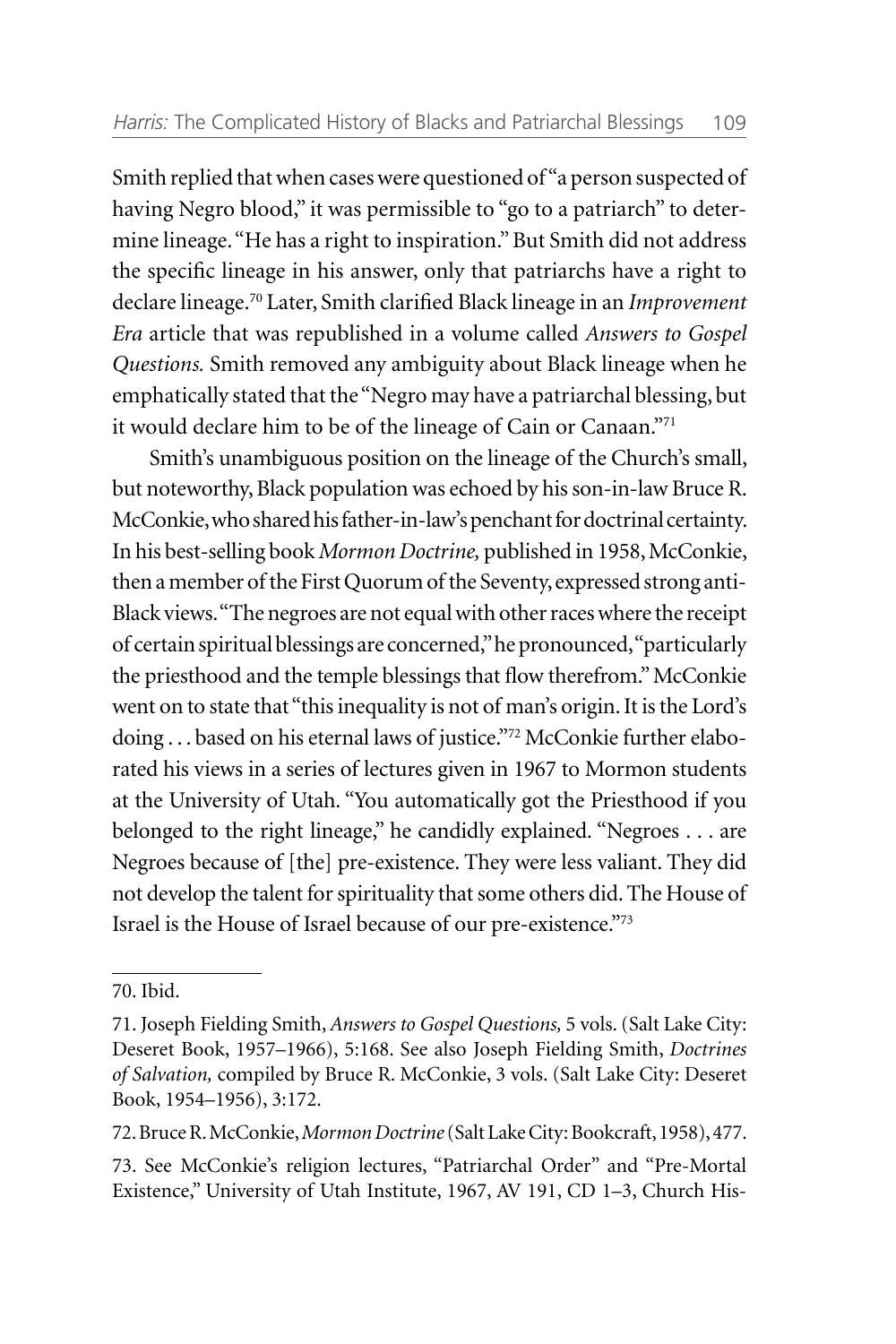McConkie's forceful views reflected the essence of Mormon lineage theology, underscoring a stark racism that consigned Black Latter-day Saints to the margins. Without fully understanding how his teachings affected people of color, the Mormon leader made it emphatically clear where Blacks stood in God's racial order. A student asked McConkie if "a Negro [can] have a patriarchal blessing and the blessing tell him he's adopted into the House of Israel" and McConkie replied no. "Negroes can't go to the temple and . . . can't have these blessings."74

Eldred G. Smith, LDS church patriarch from 1947–1979, shared Joseph Fielding Smith's and Bruce R. McConkie's doctrinal views affirming Black inferiority. When Eldred Smith was ordained as the Patriarch to the Church in 1947, then–Church President George Albert Smith instructed him "to declare lineage of those who come under your hands." For a period, Patriarch Smith declared the lineage of Blacks, though he was uncomfortable doing so. Nowhere was this more evident than with "Brother and Sister Hope," a Black couple from Cincinnati, Ohio, who flew to Salt Lake City in the spring of 1947 to receive their patriarchal blessings. According to apostle Spencer W. Kimball, the Hope family were "black members of the Church who were ostracized by their LDS congregation at Cincinnati and were asked by the branch president not to come back, so they held their own Sunday services in their home."75 Feeling "somewhat perplexed" about how to declare lineage on the Hopes, Smith "spent the night in prayer and contemplation and finally felt impressed to indicate that they were 'associated with the line of Manasseh."<sup>76</sup>

76. Ibid. Patriarch Smith also related this experience to BYU religion professor Roy W. Doxey, as recounted in James R. Clark's letter to his father, June 1, 1956,

tory Library, Salt Lake City. See also McConkie, *Mormon Doctrine,* 102, 314, 476–77, 530–31.

<sup>74.</sup> McConkie, "Patriarchal Order."

<sup>75.</sup> Eldred G. Smith's ordination blessing is included in Minutes of the Meetings of the First Presidency and Twelve, Apr. 10, 1947, in Minutes of the Apostles of the Church of Jesus Christ of Latter-day Saints, 4:333. Biographical information on the Hopes can be found in Spencer W. Kimball journal, Oct. 20, 1947, reel 5, Spencer W. Kimball Papers, Church History Library, Salt Lake City.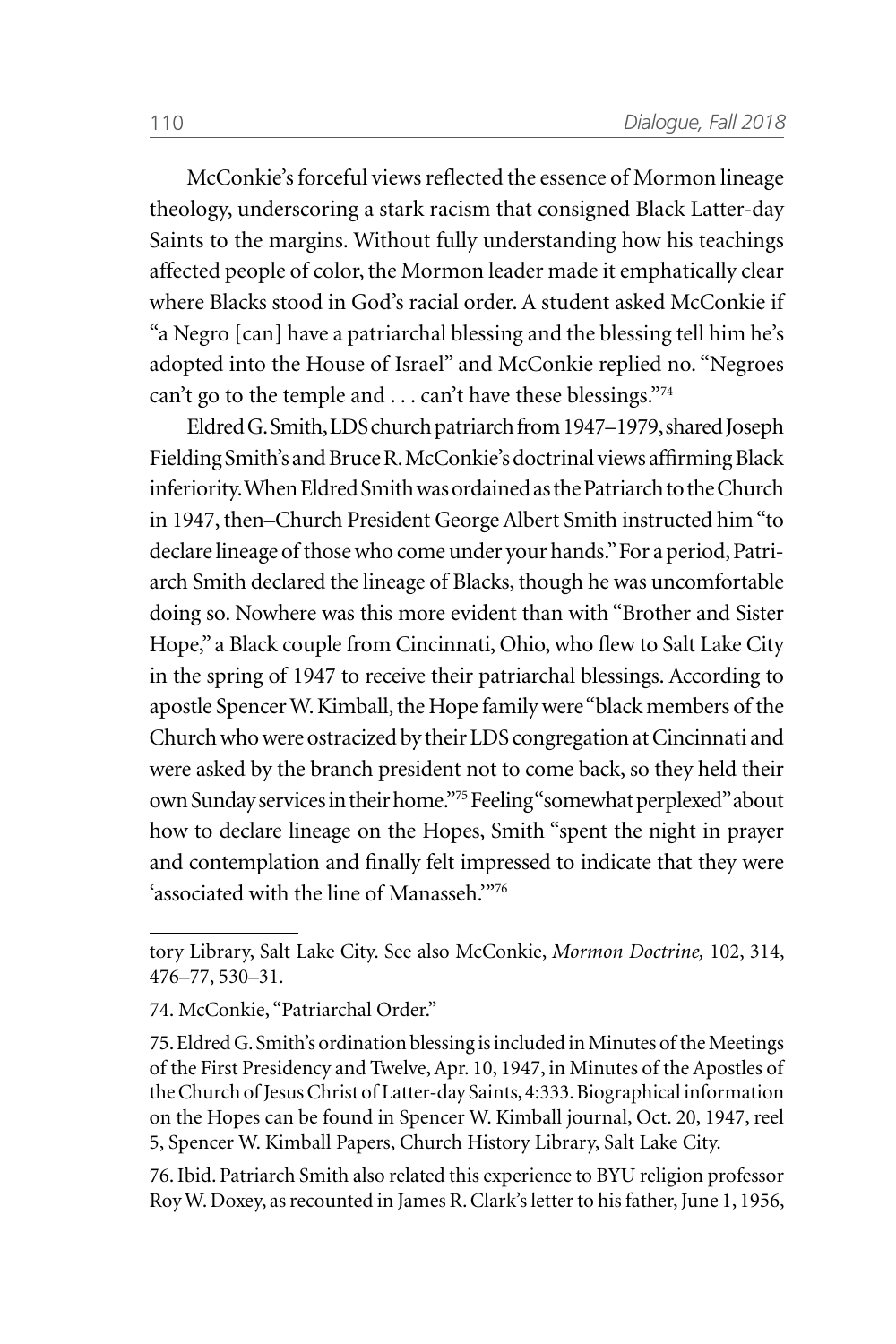But as more Black people sought their patriarchal blessings from Eldred Smith, he began to rethink how he blessed them.<sup>77</sup> In a general conference sermon in 1952, he proclaimed that Blacks were not direct descendants from the House of Israel and therefore not entitled to the priesthood or a declaration of lineage. Declarations of lineage or "assignments," he explained, were only reserved for persons of a certain ancestry, whether born into the covenant or adopted into it through baptism into the Church. Thus, he reasoned, Blacks could not be adopted into the House of Israel and assigned a specific lineage because they were a cursed race. In another general conference sermon eight years later, he opined that "The blessings of Israel are leadership blessings and leadership blessings are the blessings of the priesthood."78 In 1964, he told Mormon students at the University of Utah that "every baptized member of the Church is entitled to a blessing with this declaration [of lineage] with one exception. And that, of course, is a Negro who can't hold the Priesthood." Smith went on to explain, "He can be a member of the church and he can get a blessing from a Patriarch but until we get different instructions from the Lord, a Negro does not hold the Priesthood. And so," Smith concluded, "Priesthood blessings are leadership blessings; leadership blessings are the blessings of Israel."79

box 90, folder 5, Paul R. Cheesman Papers, L. Tom Perry Special Collections, Harold B. Lee Library, Brigham Young University.

<sup>77.</sup> Smith affirmed that he had "given blessings to a number of Negroes who are members of the Church" (in Eldred G. Smith BYU devotional address, "A Patriarchal Blessing Defined," Nov. 8, 1966, 10, Church History Library, Salt Lake City; copy also in box 211, folder 6, Ernest L. Wilkinson Papers, L. Tom Perry Special Collections, Harold B. Lee Library, Brigham Young University).

<sup>78.</sup> Joseph Fielding Smith, "Patriarchal Order of the Priesthood," *Improvement Era* 55 (June 1952): 425; and Joseph Fielding Smith, "Your Patriarchal Blessing," *Improvement Era* 63 (June 1960): 417.

<sup>79.</sup> Eldred G. Smith to the LDS Student Association, University of Utah Institute of Religion, "Patriarchal Blessings," Jan. 17, 1964, 3, copy in box 6, folder 10, H. Michael Marquardt Papers, Special Collections, Marriott Library, University of Utah.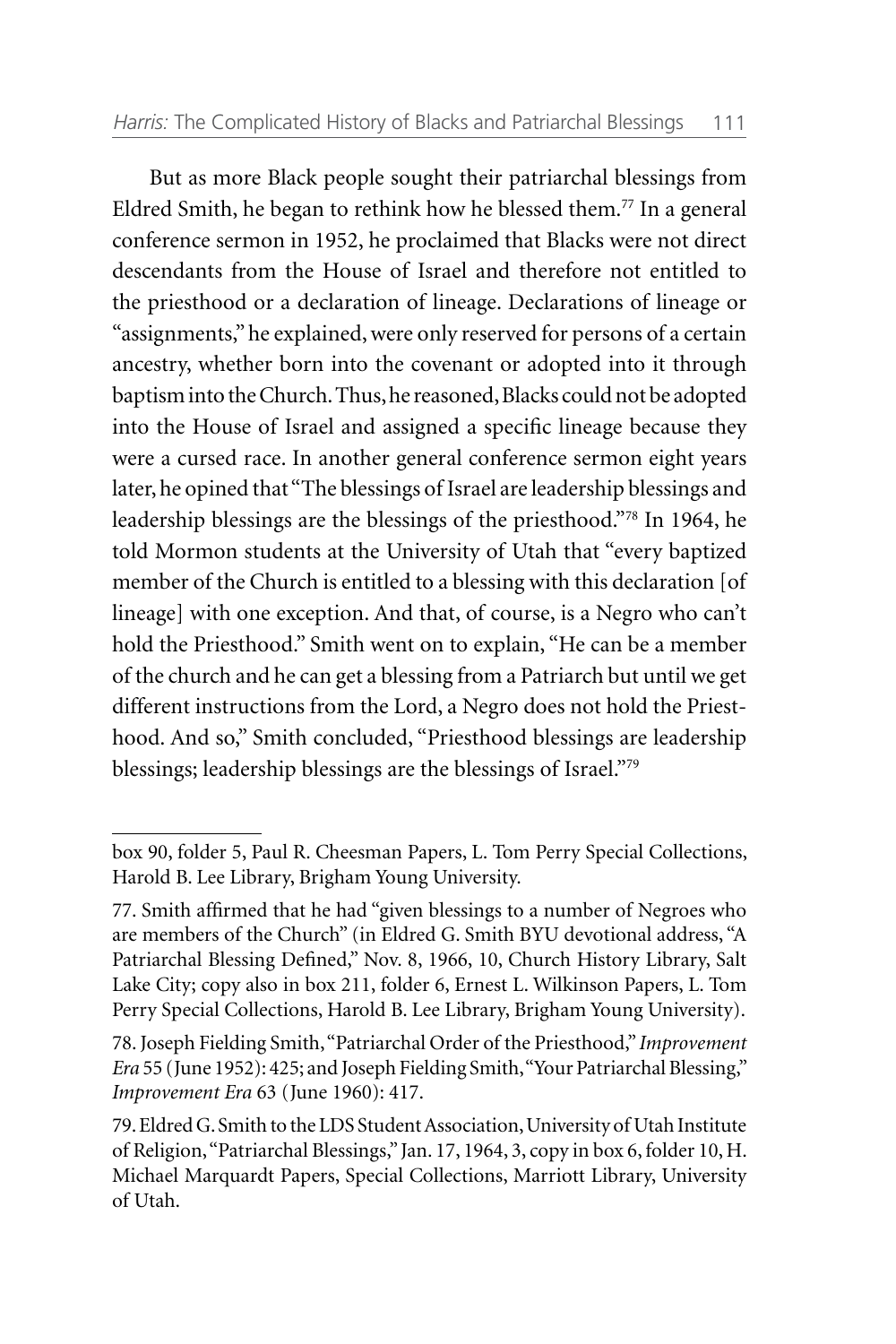Smith refined and indeed expanded his views on race in a 1966 devotional address at Brigham Young University. In that controversial address, the outspoken Mormon patriarch reaffirmed his belief that "leadership blessings are not for the Negro," but then added a twist: "His is to be a servant. So as a servant he cannot be a leader." Smith further opined that since Blacks were not eligible for the "blessings of Israel" they could not receive a true patriarchal blessing. Theirs would be "not . . . much different than the blessing that any bishop or home teacher or anyone else holding the priesthood would give, except that they would have the right to have it recorded and these are recorded." Smith also stated that patriarchs were to omit lineage during blessings to Black people.<sup>80</sup>

Patriarch Smith's assertion that Blacks would be "servants" to whites eerily echoed the pro-slavery views that Brigham Young expressed in 1852 when he first announced the practice of restricting Blacks from the priesthood.81 Smith's frank opinions shocked even BYU president Ernest Wilkinson, who was known for his hardline views on race.<sup>82</sup> In response to Smith's address, Wilkinson shared his concerns with apostle

<sup>80.</sup> Eldred G. Smith, "A Patriarchal Blessing Defined," 9–10. William E. Berrett, BYU Vice President and Church Education System administrator, also taught that Blacks could not be given true patriarchal blessings since they could not receive "the blessings of Abraham, Isaac, and Jacob" ("Race Problems," Church History and Philosophy 245—Advanced Theology, July 10, 1956, Church History Library, Salt Lake City).

<sup>81.</sup> Bringhurst, *Saints, Slaves, and Blacks,* 125–26; and Reeve, *Religion of a Different Color,* 148–52.

<sup>82.</sup> Wilkinson's racism was manifest most poignantly during the BYU athletic protests in the late 1960s. For Wilkinson's reaction to the protests, see J. B. Haws, *The Mormon Image in the American Mind: Fifty Years of Public Perception* (New York: Oxford University Press, 2013), chap. 3; Darron T. Smith, *When Race, Religion and Sport Collide: Black Athletes at BYU and Beyond* (Lanham, Md.: Rowman and Littlefield, 2016), 85–91; Gary James Bergera, "'This Time of Crisis': The Race-Based Anti-BYU Athletic Protests of 1968–1971," *Utah Historical Quarterly* 81, no. 3 (Summer 2013): 204–29.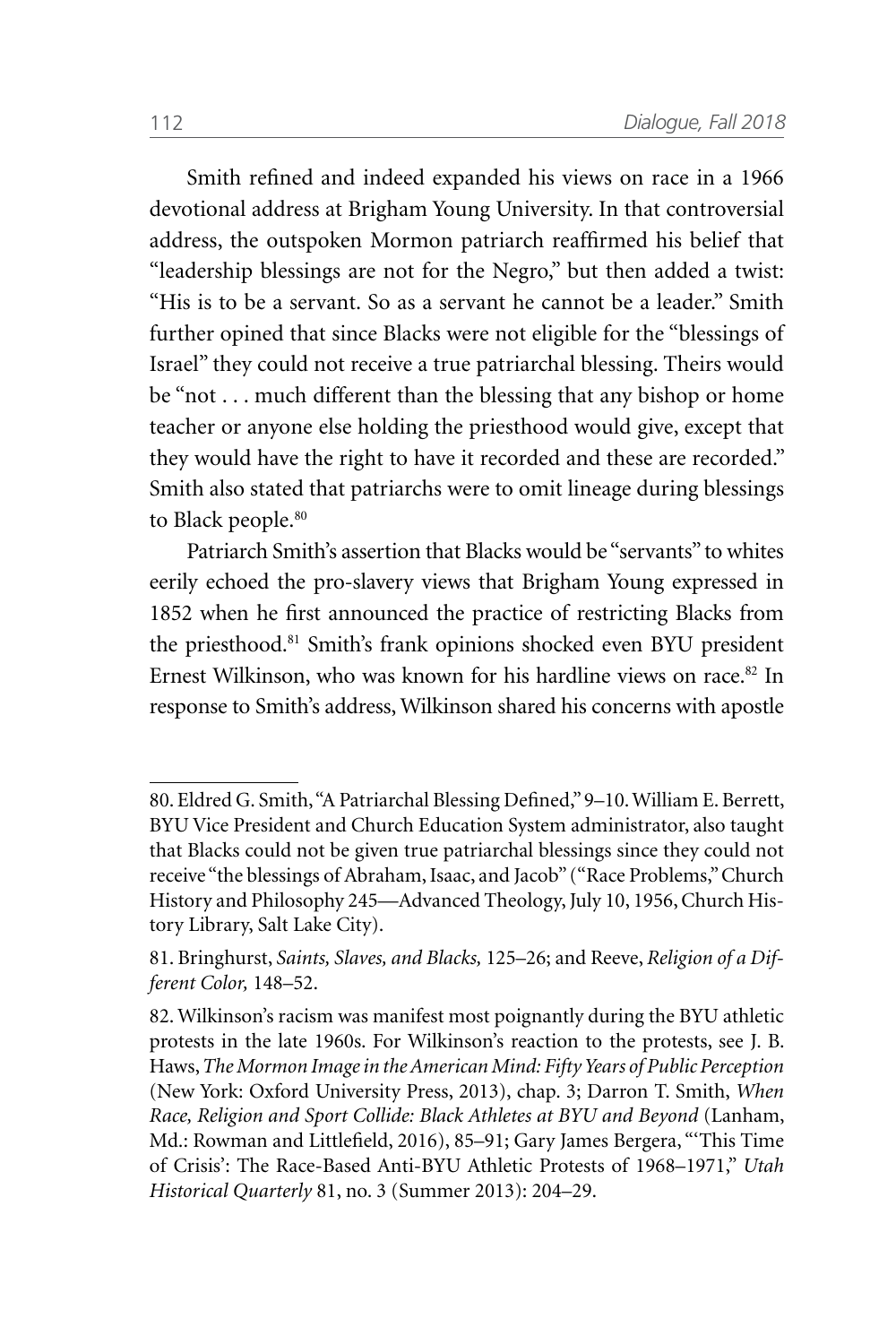Harold B. Lee and Church President David O. McKay.<sup>83</sup> In the midst of the turbulent civil rights era, Wilkinson worried about a public backlash against Mormon racial teachings. This also concerned General Authorities. In 1965, apostle Joseph Fielding Smith refused to allow BYU religion professor James R. Clark permission to publish the controversial 1949 First Presidency statement affirming Black priesthood denial in his multivolume compilation *Messages of the First Presidency,* fearing it would bring undue critical attention to the Church.<sup>84</sup> At the same time, Church leaders reconsidered how they addressed letters from non–Latter-day Saints asking about "the Negroes holding the priesthood." First Presidency counselor Hugh B. Brown stated "that since people do not believe in a pre-existence, such statements only lead to confusion," and he recommended that they be stricken from letters explaining Church racial teachings. The First Presidency agreed with Brown and pledged to keep conversation about Black priesthood denial "clear, positive, and brief."85

In the 1960s, the Church found itself under increased scrutiny for its treatment of Blacks. Michigan governor George Romney, a devoted Latter-day Saint and a leading contender for national office, became the target of intense criticism in the national news media.<sup>86</sup> Of equal

<sup>83.</sup> As recorded in David O. McKay journal, Nov. 13, 1966, box 63, folder 7, David O. McKay Papers, Special Collections, Marriott Library, University of Utah.

<sup>84.</sup> Smith instructed Clark not to publish any statements the First Presidency issued "during controversial periods in Church history since they would probably be misunderstood today" (in Clark's "Memorandum on a trip to see President Joseph Fielding Smith," June 29, 1964, box 7, folder 9, James R. Clark Papers, L. Tom Perry Special Collections, Harold B. Lee Library, Brigham Young University).

<sup>85.</sup> First Presidency Minutes, Mar. 1, 1968, box 67, folder 3, David O. McKay Papers, Special Collections, Marriott Library, University of Utah.

<sup>86.</sup> For criticisms of Romney and Mormon racial teachings, see J. B. Haws, "When Mormonism Mattered Less in Presidential Politics: George Romney's 1968 Window of Possibilities," *Journal of Mormon History* 39, no. 3 (Summer 2013): 114; Haws, *Mormon Image in the American Mind,* 38-40; and Harris and Bringhurst, *Mormon Church and Blacks,* 75, 79.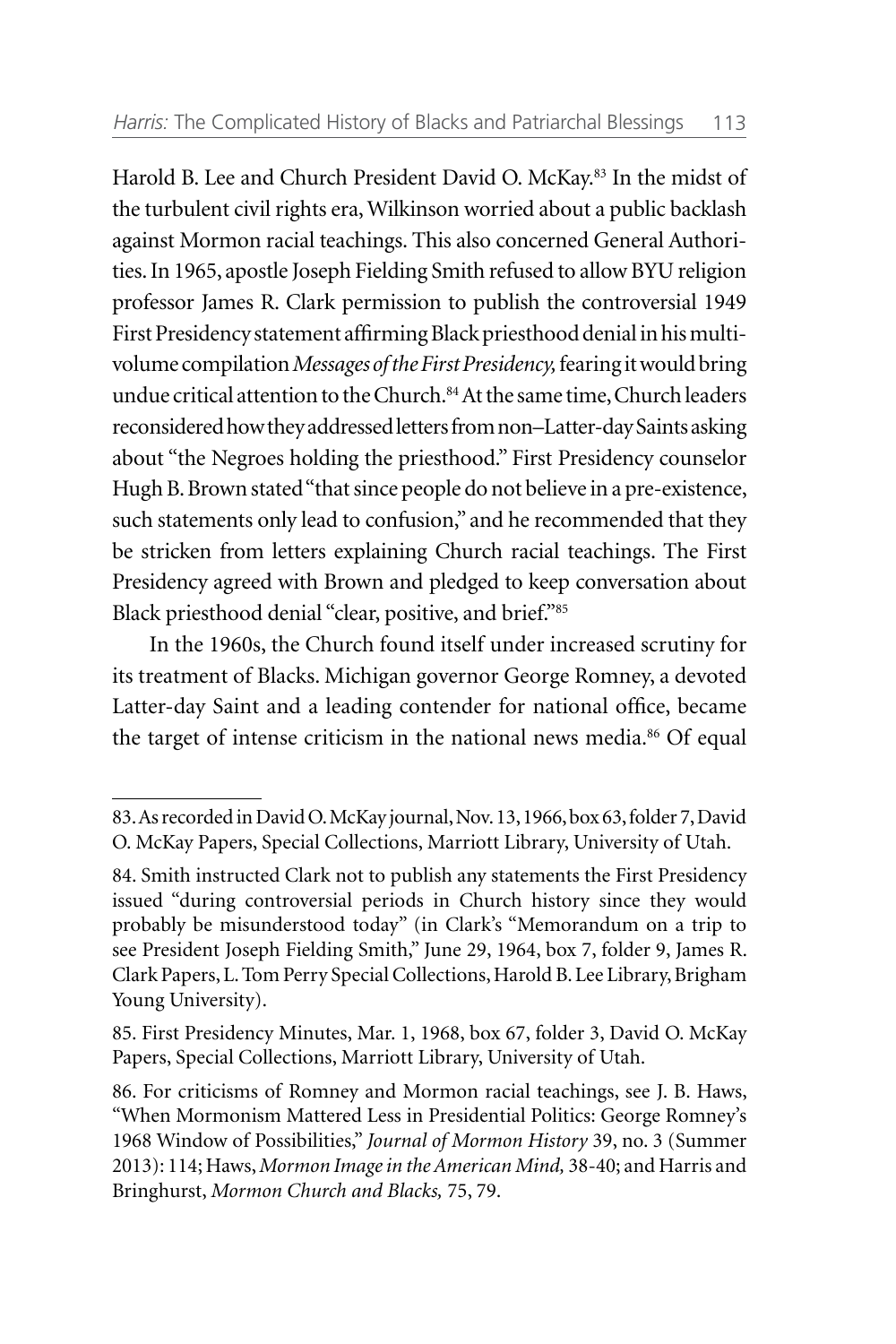concern were naysayers within the Church, who offered pointed criticisms of Mormon racial teachings. Included in this number were Sterling McMurrin and Stuart Udall, both high-ranking government officials in the Kennedy and Johnson administrations, who published sharplyworded statements condemning LDS racial doctrine. Apostle Spencer W. Kimball lamented such attacks, noting that "there are many letters from embarrassed people, much of it negative."87

It was in this context that Patriarch Smith gave his controversial BYU address. President McKay, upset with Patriarch Smith for expressing such extremist views, "directed that no part of [Smith's] address be printed."88 Apostle Mark E. Petersen experienced similar criticism twelve years earlier when he gave a controversial address to religion instructors at BYU. In it, he said that if a "Negro is faithful all his days he can and will enter the Celestial Kingdom," but "will go there as a servant."89 Concerned Latter-day Saints condemned Petersen's sermon as a "gross misreading

<sup>87.</sup> Spencer W. Kimball to Edward L. Kimball, June 1963, box 63, folder 6, Spencer W. Kimball Papers, Church History Library, Salt Lake City. Sterling M. McMurrin served in the Kennedy administration as the Commissioner of Education. Stewart L. Udall served in the Kennedy and Johnson administrations as the Secretary of the Interior. For their criticisms of Mormon racial teachings, see McMurrin's addresses to the NAACP, Mar. 8, 1960, box 220, folder 2 and June 21, 1968, box 289, folder 2, both in Sterling McMurrin Papers, Special Collections, Marriott Library, University of Utah; Udall to First Presidency, Sept. 18, 1961, box 209, folder 3, Stuart L. Udall Papers, Special Collections, University of Arizona; and Udall letter to the editor, *Dialogue: A Journal of Mormon Thought* 2, no. 2 (Summer 1967): 5–7.

<sup>88.</sup> McKay journal, Nov. 13, 1966. Wilkinson informed Eldred Smith that President McKay did not want the address published "because of the present turmoil over the Negro question." See Wilkinson to Smith, November 25, 1966, box 378, folder 3, Ernest L. Wilkinson Presidential Papers, L. Tom Perry Special Collections, Harold B. Lee Library, Brigham Young University.

<sup>89.</sup> Mark E. Petersen, "Race Problems As They Affect the Church," address given to religious educators at Brigham Young University, Aug. 17, 1954, Church History Library, Salt Lake City.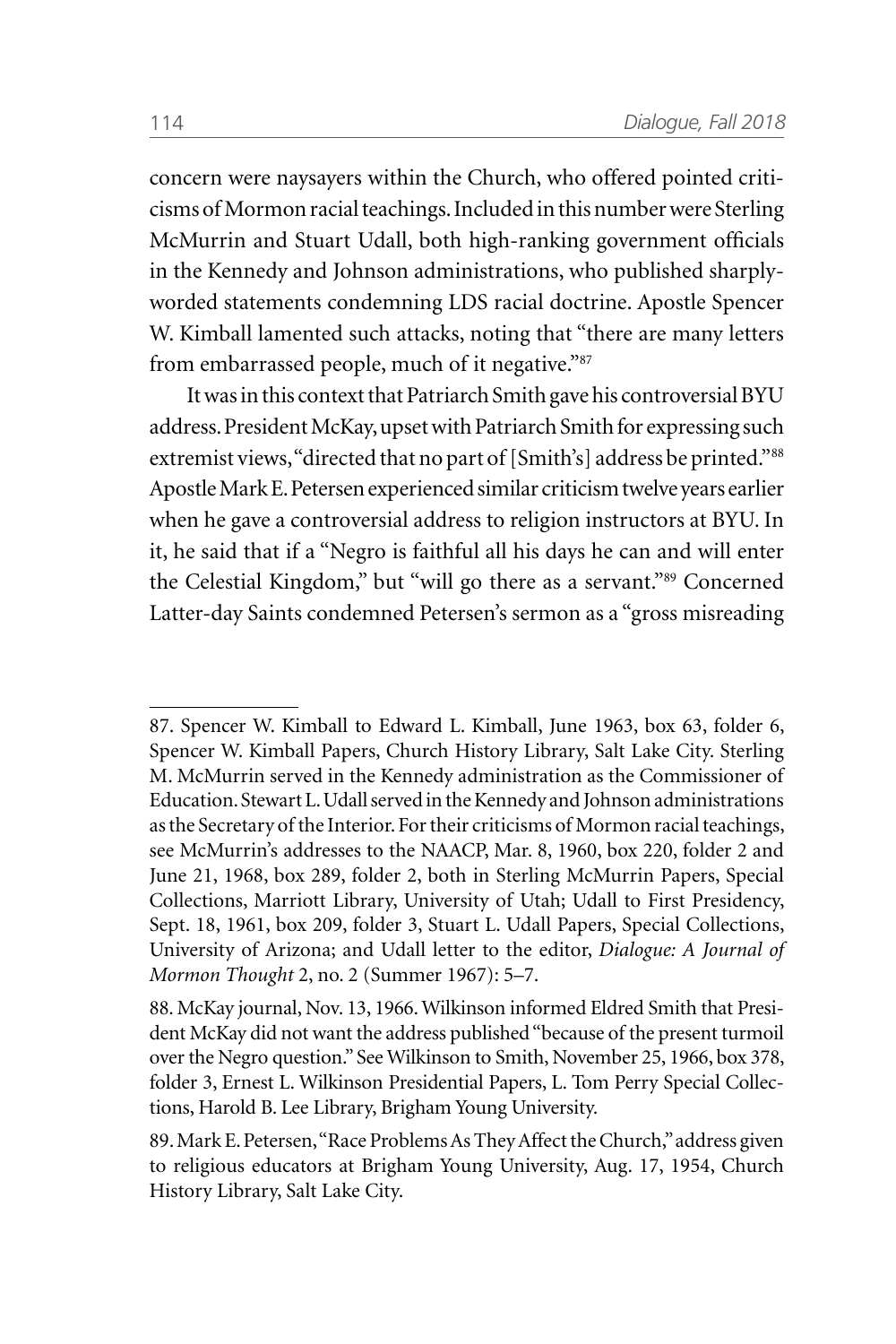of LDS scripture." One critic labeled it as "reminiscent of the Klan."90 Of course, the teaching did not originate with Smith or Petersen. They had merely repeated what Joseph Fielding Smith, Joseph F. Smith, and Brigham Young had said before, as well as various pro-slavery Protestant ministers from the nineteenth century.91 But Smith and Petersen said it at a time when the LDS Church was under siege for its racial teachings.

Patriarch Smith's statements on Black lineage only heightened an already-tense problem within the Church. "We have these conditions by the thousands in the United States," he candidly admitted, "and are getting more of them. If they have any blood of the Negro at all in their line, in their veins at all, they are not entitled to the blessings of the Priesthood, which would eliminate them from receiving these Patriarchal Blessings."92 In a 1968 document called "Instructions to Patriarchs," the apostles tried to clarify how Black lineage should be handled. While they did not identify the specific lineage for persons suspected of having African bloodlines, they made it emphatically clear that Blacks were not to receive the blessings of "Abraham, Isaac, and Jacob," and therefore patriarchs should not declare that lineage on persons with "Negro blood." The statement was essentially lifted from the 1958 meeting minutes with

<sup>90.</sup> LDS Bishop J. D. Williams condemned Petersen's sermon as a "gross misreading of LDS scripture" in "Analysis of 'Race Problems—As They Affect the Church,'" 1954, box 24, folder 2, J. D. Williams Papers, Special Collections, Marriott Library, University of Utah. LDS sociologist O. Kendall White linked the talk with the Klan (in White, "Mormonism's Anti-Black Policy and Prospects for Change," *Journal of Religious Thought* 29, no. 4 [1972]: 44. For more on the backlash against Petersen, see Harris and Bringhurst, *Mormon Church and Blacks,* 68–69, 172–73, n. 38–39.

<sup>91.</sup> Smith, *Way to Perfection,* 109–10; Joseph F. Smith, Council of Twelve minutes, Aug. 18, 1900, in Bush, "Compilation on the Negro," 191–92; Brigham Young, Feb. 18, 1855, *Journal of Discourses,* 2:184. On pro-slavery Protestant ministers, see generally Haynes, *Noah's Curse*; Kidd, *Forging of Races*; Oshatz, *Slavery and Sin*; Goldenberg, *Curse of Ham.*

<sup>92.</sup> Smith address to the LDS Student Association, University of Utah Institute of Religion, "Patriarchal Blessings," 8.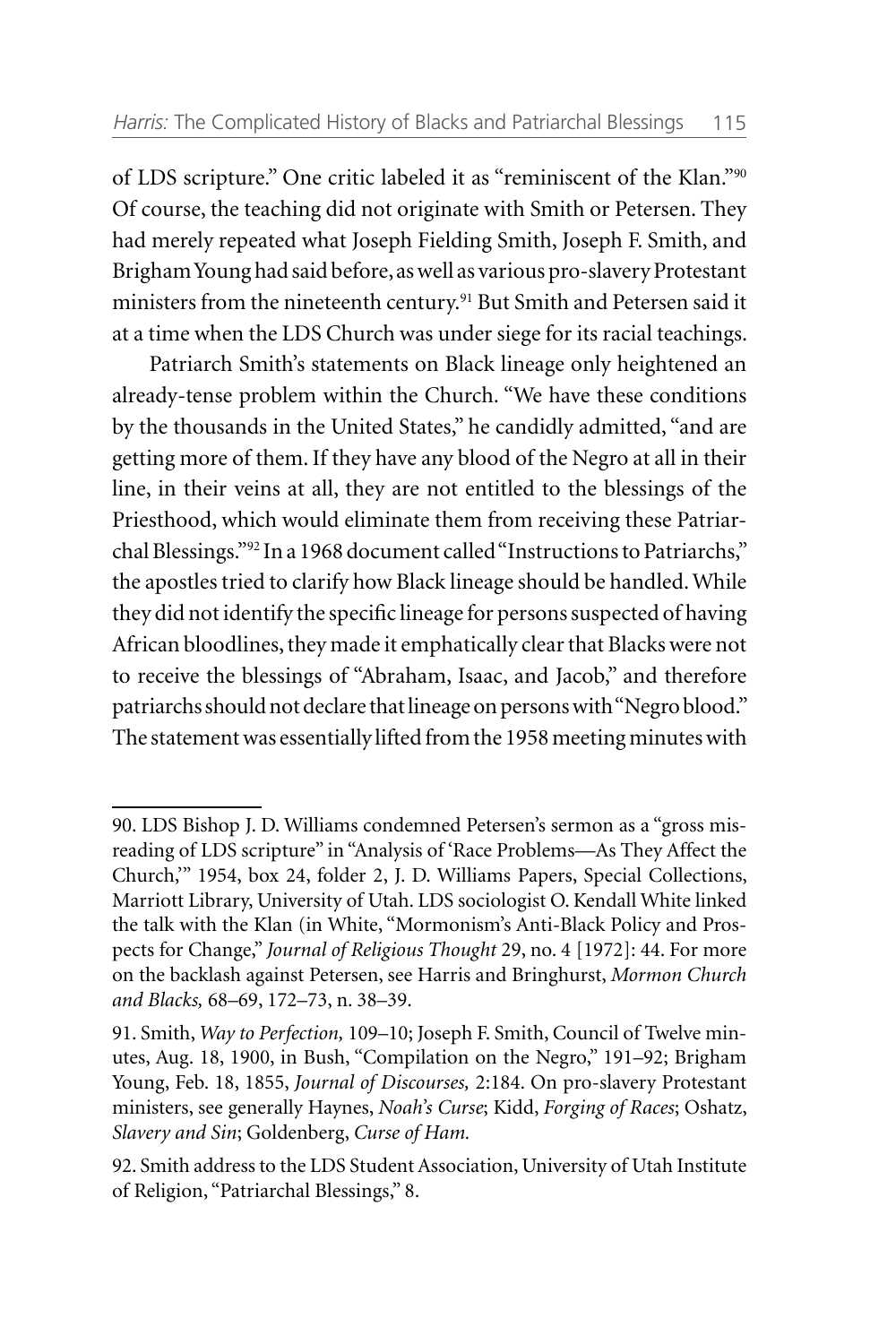Joseph Fielding Smith's instruction to patriarchs. There was no new counsel—just a reaffirmation of what had been said earlier.<sup>93</sup>

Not surprisingly, the 1968 "Instructions to Patriarchs" did not clear up the matter. Arguably it created more confusion because it failed to address the uncertainty of Black lineage. To that end, the apostles convened a special meeting of the Quorum of the Twelve in March 1970 to resolve the issue. They reviewed the minutes from Joseph Fielding Smith's 1958 meeting with patriarchs. Apostle Richard L. Evans correctly identified the problem when he said that the 1958 meeting "clearly says that the Negroes cannot receive all the blessings of Abraham, Isaac, and Jacob, but it does not tell the patriarch what lineage they should declare." Evans said he "researched this with Earl Olson, Assistant Church Historian, and in only a few blessings over many years has the lineage of Ham been declared." Apostle Gordon B. Hinckley "said he had some additional help on this matter" that he would share at another meeting.<sup>94</sup>

The following week the Twelve met again. The meeting was focused exclusively on "the Negro and Patriarchal Blessings." As promised, Hinckley shared his findings. He described "some of the blessings given by [Patriarch] John Smith, in May 1895, when he stated that the individual receiving the blessing was of the lineage of Ham." Hinckley also "referred to a number of other blessings which had been given by various patriarchs in the Church in which the lineage of Ham was stipulated in their blessings." The meeting minutes record that "It was discussed and it was the feeling of the Brethren that it is difficult to prescribe some of these lineages and some of the blessings, that this is a matter which should be left to the patriarch under the inspiration of the Holy Ghost." Apostle Ezra Taft Benson, who harbored negative views about Black people, reminded his colleagues that "one of the great purposes of a patriarchal blessing is to give the lineage and on many occasions when

<sup>93. &</sup>quot;Instructions to Patriarchs," 1968, copy in box 6, folder 10, H. Michael Marquardt Papers, Special Collections, Marriott Library, University of Utah.

<sup>94.</sup> Council of Twelve minutes, May 14, 1970, box 63, folder 3, Spencer W. Kimball Papers, Church History Library, Salt Lake City.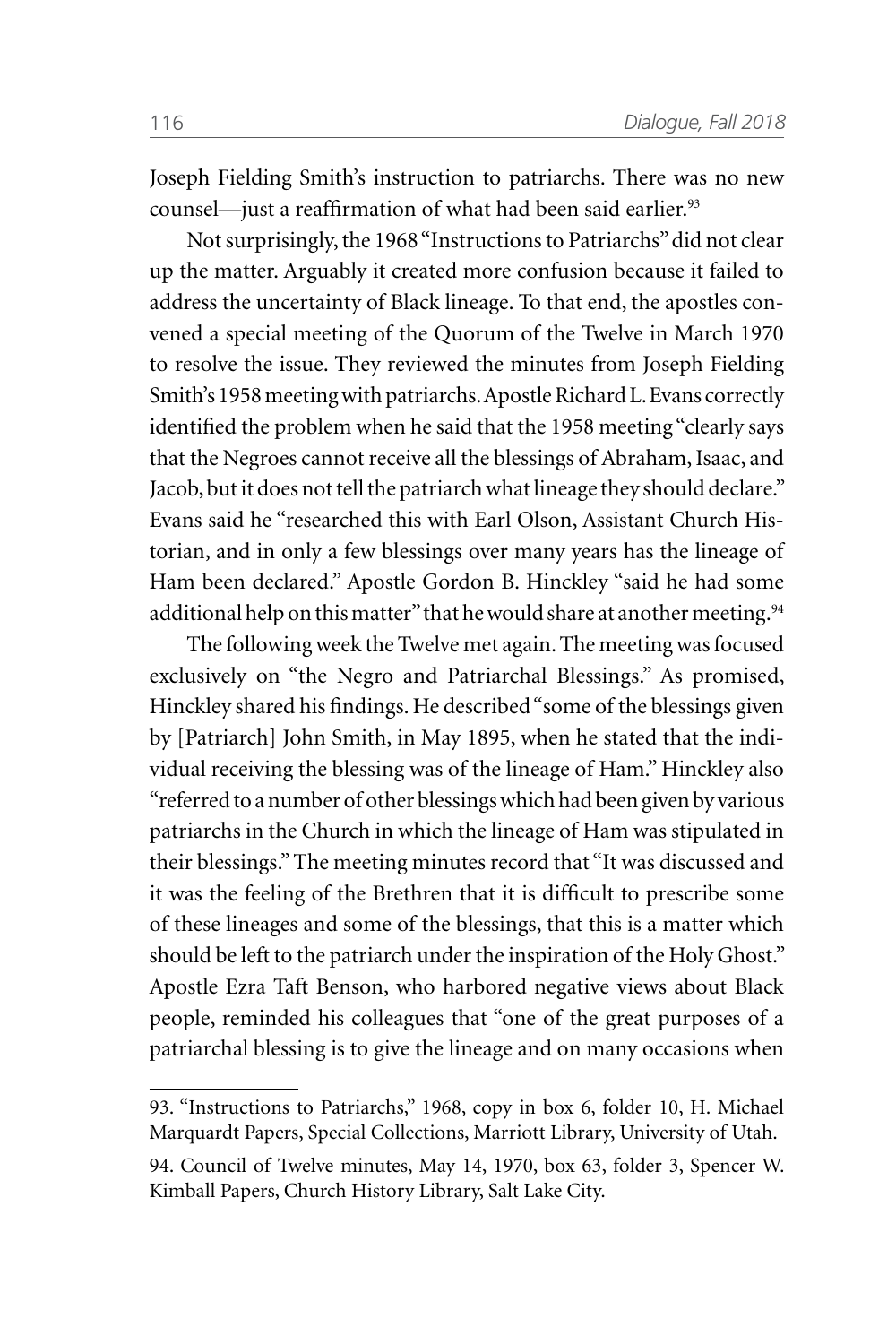the lineage is not indicated, it becomes a real concern for the recipient of the blessing." Unable to resolve their differences, the apostles decided to discuss it at another meeting in the Council of the Twelve.<sup>95</sup>

From these two quorum meetings it is clear that members of the Twelve could not agree on a lineage policy. Thus, the apostles placed the burden of determining lineage back on the patriarchs themselves. The meetings also revealed that certain members of the Twelve clashed with Patriarch Smith over his responsibilities in the Office of the Patriarch. Indeed, the differences between the apostles and Eldred Smith revealed deep fissures within Church leadership.<sup>96</sup> In 1971, Smith met with the apostles to resolve their differences. Apostle Spencer W. Kimball characterized the patriarch as "argumentative" during the meeting.<sup>97</sup> The tension between the members of the Twelve and Smith was palpable and perhaps irresolvable. Whereas Smith instructed that Black members should not receive lineage in their blessings, some apostles insisted they should. And whereas Patriarch Smith viewed blessings for Black Latter-day Saints as "father's blessings," certain apostles contested that characterization.

The apostles' inability to reach a consensus on Black lineage with Patriarch Smith and within the Quorum of the Twelve posed further problems for patriarchs. At a patriarch's meeting on April 6, 1973, some 114 patriarchs met in Salt Lake City with apostles Delbert L. Stapley and

<sup>95.</sup> Council of Twelve minutes, May 21, 1970, ibid. For Benson's anti-Black views, see my article "Martin Luther King, Civil Rights, and Perceptions of a 'Communist Conspiracy,'" in *Thunder from the Right: Ezra Taft Benson in Mormonism and Politics,* edited by Matthew L. Harris (Urbana: University of Illinois Press, forthcoming).

<sup>96.</sup> There had been a longstanding tension between Eldred Smith and various apostles over many issues over many years. For this point, see D. Michael Quinn, *The Mormon Hierarchy: Extensions of Power* (Salt Lake City: Signature Books, 1997), 116–31; Smith and Bates, *Lost Legacy,* chaps. 8–9; and Marquardt, *Later Patriarchal Blessings,* xxxi–liv.

<sup>97.</sup> Spencer W. Kimball journal, May 21, 1971, reel 35, Spencer W. Kimball Papers, Church History Library, Salt Lake City.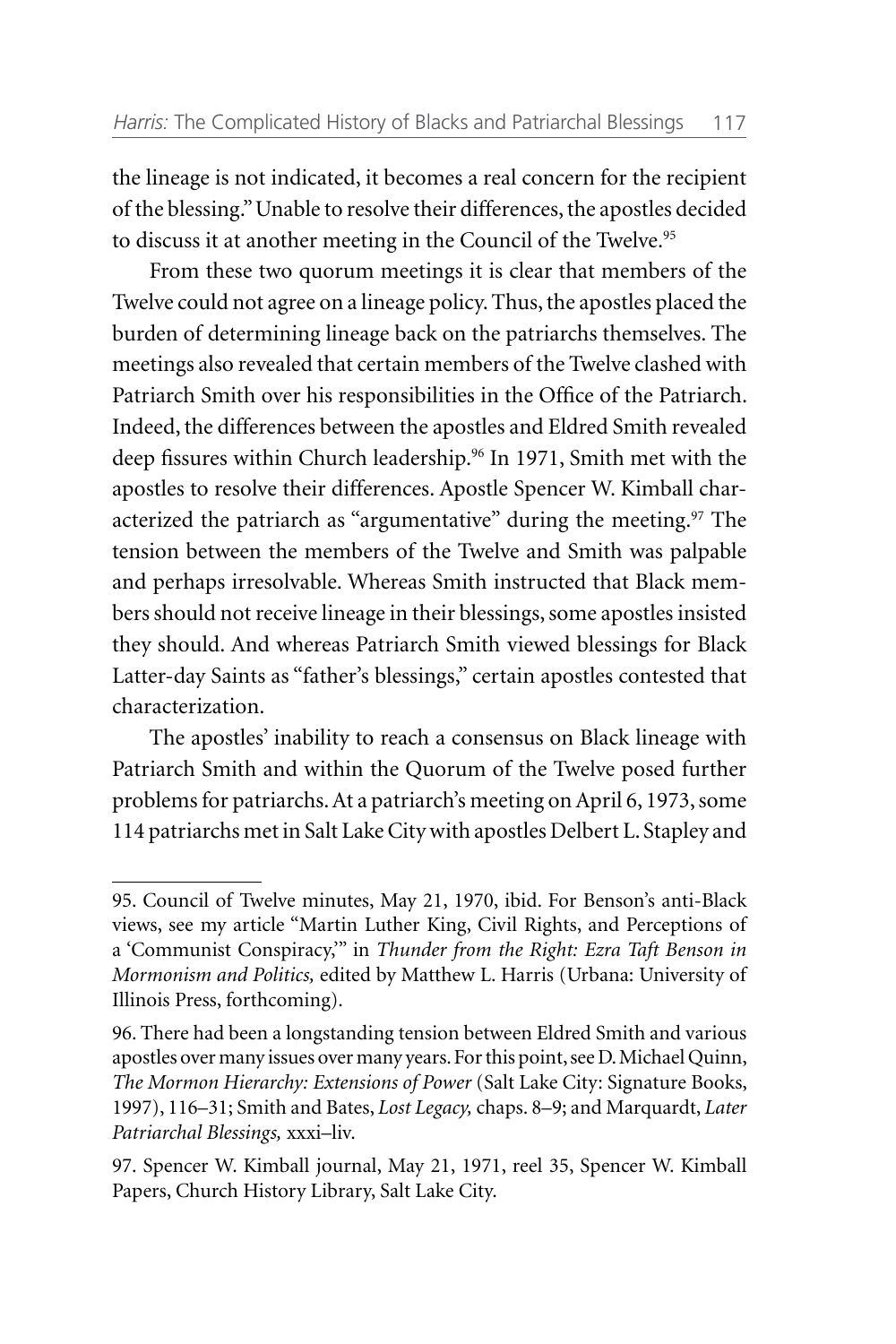LeGrand Richards, along with Eldred Smith. The questions immediately turned to lineage. "In the immediate future I am going to have the opportunity of giving a blessing to a young Negro," a patriarch asked. "I am very apprehensive about the declaration of lineage." Stapley, seemingly unconcerned about Benson's assertion that lineage should be stated, opined that he "wouldn't declare the lineage in a case of that kind." He instructed the patriarch to just tell them "they would obtain their blessings through the descendants of Abraham." He admitted his counsel was "questionable," but he felt he had no other choice.<sup>98</sup>

Patriarch Smith responded, reiterating his previously-stated views on race from his controversial BYU talk. "I have given a number of blessings to Negro members of the Church. But if you give them the declaration of the blessings of Israel, you are giving them the right to the priesthood because the blessings of Israel are leadership blessings, which is priesthood. So, you give them a father's blessing or a blessing by a patriarch. You record it the same as a patriarchal blessing, but you cannot give them any blessings of Israel." Smith reaffirmed that there should be "No declaration of lineage."99

Stapley claimed that Smith did not interpret his position accurately and let him know. "I didn't say they were descendants of Abraham. I said they receive blessings through the descendants of Abraham." The exchange had an unnerving quality about it and revealed that Church leaders had different notions of lineage for Black Latter-day Saints. Complicating matters further, a patriarch asked if "lineage is not declared" could the patriarch add "an addendum to the blessing," to which Stapley replied that he could, clearly revealing his differences with Smith. But the most pointed question focused on the precise lineage that patriarchs felt inspired to declare. "If the spirit is to indicate a lineage of Cain, is it not possible to stipulate that?" a well-intentioned patriarch asked. LeGrand Richards, who was known in Church circles for his volubility,

<sup>98. &</sup>quot;Patriarchs' Meeting Minutes," Apr. 6, 1973, copy in box 4, folder 3, Irene Bates Papers, Special Collections, Marriott Library, University of Utah. 99. Ibid.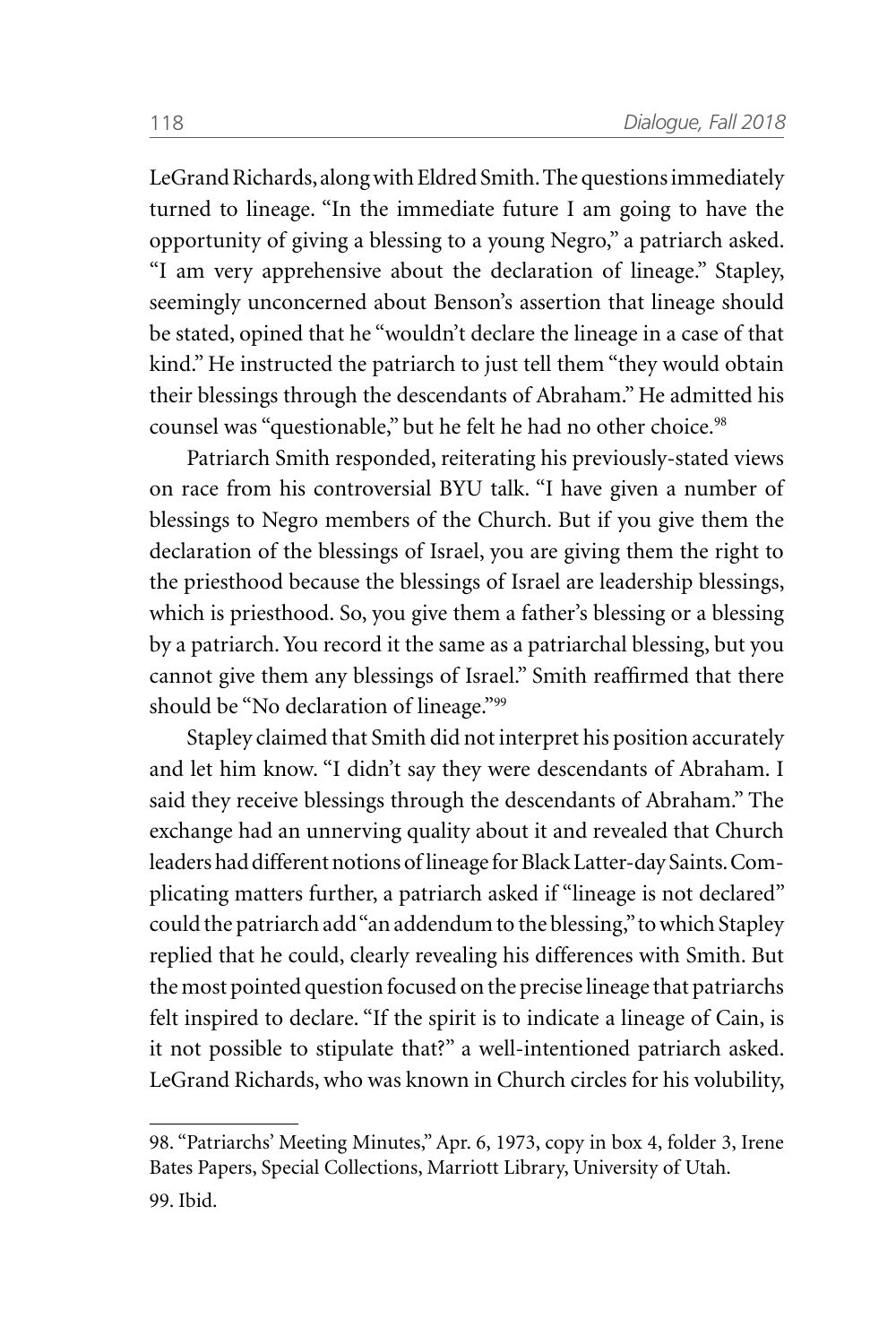had remained quiet up to this point. Richards responded, "I don't think we ever ought to say anything that will discourage people. I wouldn't tell them that they are a descendant of Cain. You can get around it easier than that, and then it won't make them feel so bad."<sup>100</sup>

The winds in the Church were certainly shifting. Richards understood that declaring the lineage of Cain would "discourage [Black] people." Ezra Taft Benson said that omitting lineage made Black members uncomfortable. More to the point: the apostles had been informed about the damaging effects of LDS racial teachings. In a letter written in 1970, just a few months after the apostles discussed Blacks and patriarchal blessings in their quorum meeting, University of Utah graduate student Sharon Pugsley, a practicing Latter-day Saint, wrote a spirited letter to the apostles. "My primary concern about the teaching that Negroes have been cursed by God . . . is the incalculable potential it has for inflicting psychological damage on persons who are affected by it." She continued: "I'm not saying that our position with regard to the Negroes is unconstitutional or illegal. I'm saying that it is immoral. It is immoral because it is degrading to certain human beings. I think it would be extremely difficult for a Negro to grow up in our country without being somewhat paranoid—regardless of the Mormon Church. But our Church, instead of being a help to him, is just one more hurt."101

To underscore the point, Pugsley sent the apostles a copy of the *Utah Daily Chronicle,* the student newspaper at the University of Utah. In it, she highlighted an ad she placed that said "Attention L.D.S." The statement called for a financial contribution to help Blacks:

As a Mormon concerned about racial problems, I am contributing \_to \_\_\_\_\_\_\_\_\_\_\_\_\_\_. Although a financial gift can never erase the psychological hurt a child may have suffered while growing up among people who believe and teach that he and all other members of his race have been cursed by God, perhaps this gesture will be serve as

<sup>100.</sup> Ibid.

<sup>101.</sup> Sharon Pugsley to the Quorum of the Twelve, Aug. 20, 1970, box 9, folder 7, Joseph Fielding Smith Papers, Church History Library, Salt Lake City.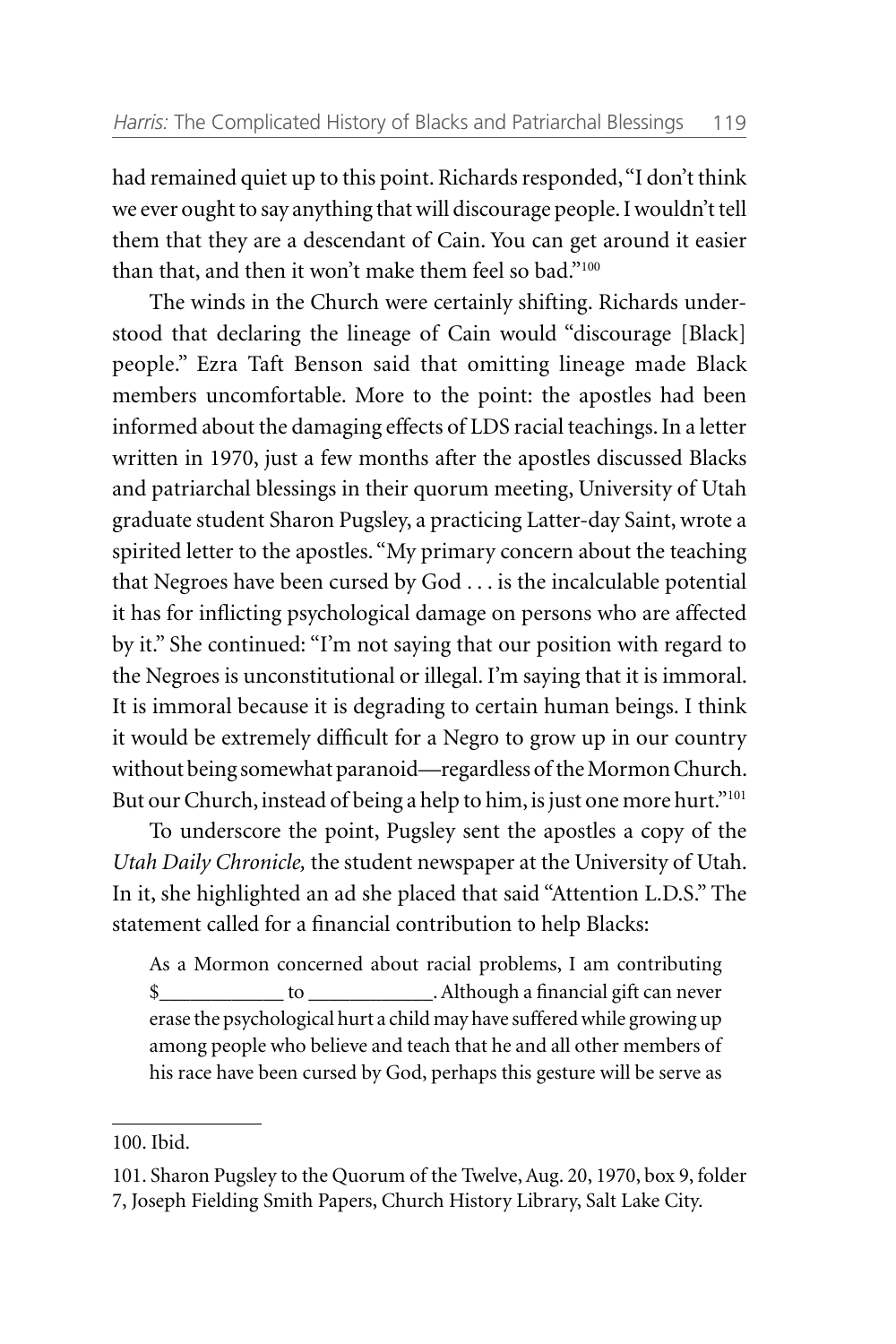evidence of my hope that the above-mentioned belief with is accompanying attitudes and practices may be changed very soon.

Pugsley urged Latter-day Saints to support a charity run by Coretta Scott King, Dr. Martin Luther King's widow.102

Meanwhile, as criticisms against LDS racial teachings persisted, the First Presidency continued to field questions about Black lineage. Some Church leaders, unaware that Blacks could even receive their blessings, queried LDS Church President Spencer W. Kimball. In 1974, J. Duane Dudley, a stake president in Provo, Utah, interviewed a woman of "Negro descent" and wondered "if she can receive a blessing." He asked if there are "any special instructions to the patriarch." Specifically, Dudley wanted to know if there is "any particular statement that should be made about her lineage, such as using the words 'adopted' into one of the tribes of the House of Israel. Could she appropriately be promised all the blessings of Abraham, Isaac, and Jacob?" he asked.<sup>103</sup> A few years earlier Kimball himself had already queried the First Presidency over these kinds of questions when he was the Acting President of the Quorum of the Twelve. First Presidency secretary Joseph Anderson responded that "Negro members may properly receive patriarchal blessings," noting that "the patriarch is entitled to inspiration in declaring the lineage of the one to whom the blessing is given." But Blacks could not be adopted into the House of Israel, he affirmed. He was "directed to tell [Kimball] that this is not the doctrine of the Church."104

Now, as Church president, Spencer W. Kimball fielded questions about Black lineage. He agonized over these questions and spent many hours in

<sup>102.</sup> *Utah Dailey Chronicle,* Nov. 19, 1969, copy in ibid.

<sup>103.</sup> J. Duane Dudley to First Presidency (Spencer W. Kimball, N. Eldon Tanner, Marion G. Romney), May 13, 1974, box 32, folder 2, David John Buerger Papers, Special Collections, Marriott Library, University of Utah.

<sup>104.</sup> Joseph Anderson to Spencer W. Kimball, May 28, 1971, box 64, folder 2, Spencer W. Kimball Papers, Church History Library, Salt Lake City.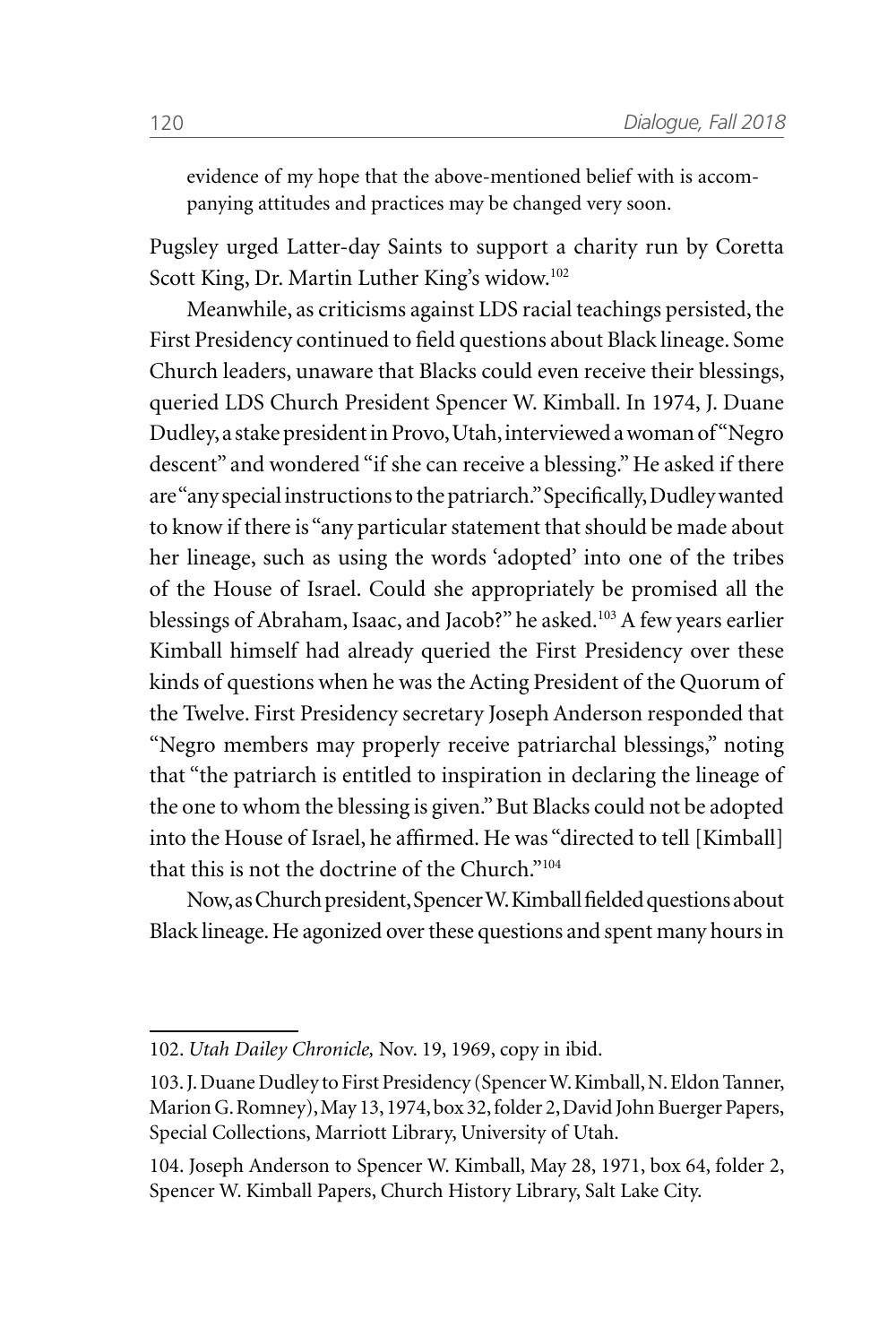prayer contemplating the issue.<sup>105</sup> Kimball explained to President Dudley that "Negro members may properly receive patriarchal blessings and the patriarch is entitled to inspiration in declaring lineage of the one to whom the blessing is given." He further noted that patriarchal blessings "should contain" a declaration of lineage, although he did not state what that lineage was.<sup>106</sup> Not surprisingly, the lack of direction from Church leaders continued to frustrate patriarchs who needed guidance from Church headquarters. Apostle L. Tom Perry recognized the problem and wrote a frank report after visiting a stake in Brazil in May 1976. Perry said that he "found a problem in interviewing . . . two patriarchs. One had been giving lineage from the line of Israel to the Negroes." Other patriarchs, he was told, pronounced "lineage from many tribes." The patriarchs he interviewed "suggested a study be made of the blessings on file in the Historians office to see if there is a problem which exists on declaring lineage in Brazil." Perry concurred "that such a survey be made."107

A survey was, in fact, already underway when Perry made his report to the First Presidency. Two months earlier in February 1976, apostle Boyd

<sup>105.</sup> For two excellent studies depicting President Kimball's views on Blacks, priesthood, and lineage, see Edward L. Kimball, "Spencer W. Kimball and the Revelation on Priesthood," *BYU Studies* 47, no. 2 (Spring 2008): 5–85; Edward L. Kimball, *Lengthen Your Stride: The Presidency of Spencer W. Kimball (Working Draft)* (Salt Lake City: Benchmark Books, 2009), chaps. 20–22. My research in the Kimball papers reveals his sensitivity to Blacks and lineage.

<sup>106.</sup> First Presidency (Spencer W. Kimball, N. Eldon Tanner, Marion G. Romney) to J. Duane Dudley, May 17, 1974, box 32, folder 2, David John Buerger Papers, Special Collections, Marriott Library, University of Utah. Kimball was remarkably consistent in this position. In 1956, he counseled patriarch George E. Jorgensen "that the matter of lineage for such a person would have to be left to the inspiration of the patriarch" (as quoted from a conversation that BYU religion professor James R. Clark had with Patriarch Jorgensen, June 1, 1956, box 90, folder 5, Paul R. Cheesman Papers, L. Tom Perry Special Collections, Harold B. Lee Library, Brigham Young University).

<sup>107.</sup> L. Tom Perry, "Quarterly Stake Conference Report by General Authorities of the Santo André Stake Conference," May 15–16, 1976, Matt Harris files (courtesy of Mark Grover of BYU).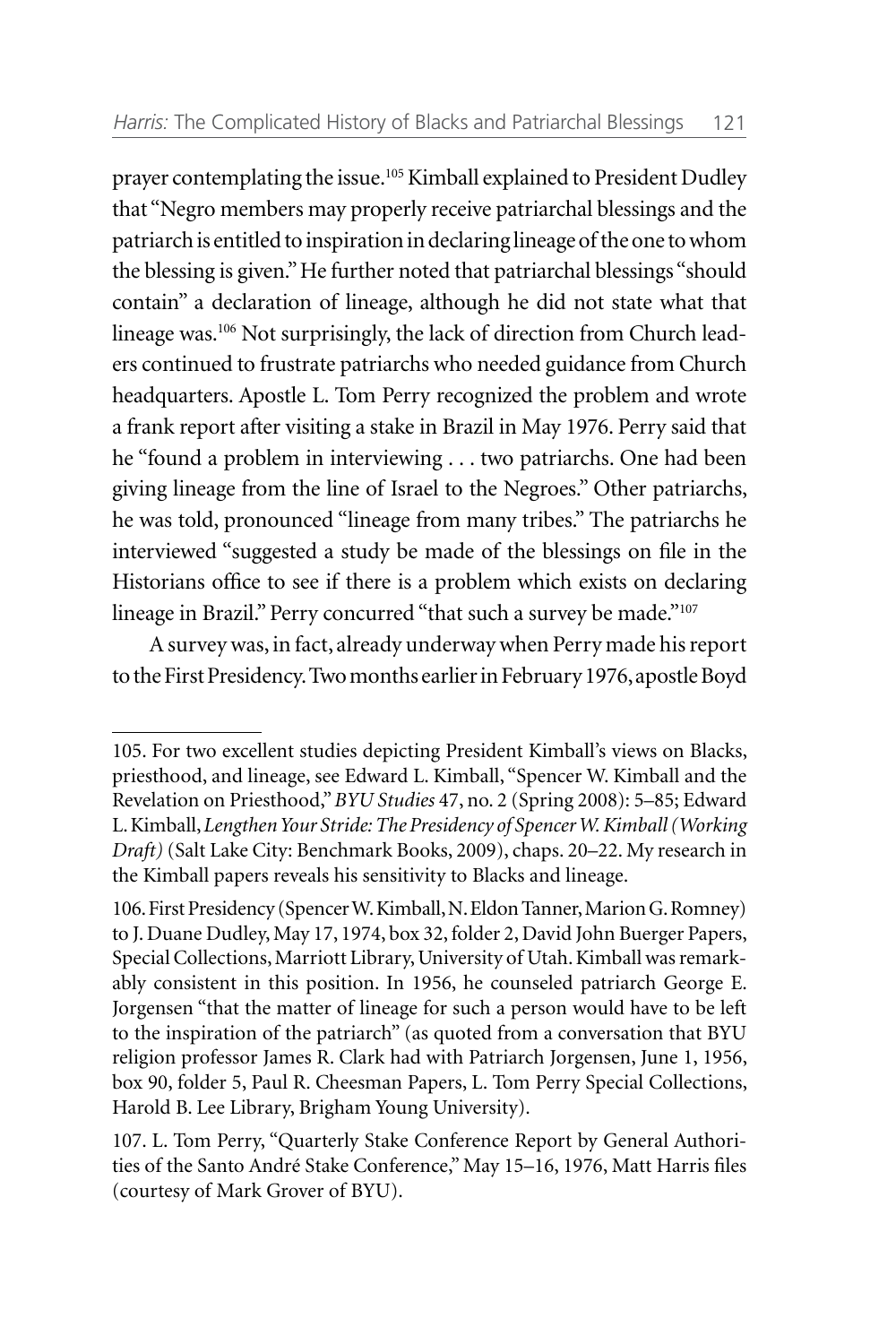K. Packer asked the Church research department to examine "precedents for stake patriarchs' giving blessings outside their stake boundaries; information on declaring lineage in patriarchal blessings; and information on whether fathers have the right to declare lineage in patriarchal blessings on their children."108 While the results of Packer's request are unknown, the fact that lineage was still a concern for Church leaders as late as 1976 illustrates a troubling problem in the LDS Church. And that problem persisted even after President Kimball lifted the priesthood and temple ban in 1978. Most importantly, the priesthood revelation did not resolve the question of whether or not Blacks were of a cursed lineage. A new edition of "Information and Suggestions for Patriarchs" that the Church published in 1981 avoided the subject altogether.<sup>109</sup>

Nor did the apostles mend their differences with Patriarch Smith. The priesthood revelation only widened the gulf between them, culminating in President Kimball's decision to place Smith on emeritus status and permanently abolish the Office of the Patriarch in 1979. While the patriarch's son, Gary Smith, writes that it is "not known what dynamics might have combined to cause Spencer Kimball to retire the office of Church Patriarch," a major cause appears to be the patriarch's obstinacy over the lineage issue, which put him at loggerheads with other General Authorities.<sup>110</sup> Smith stubbornly insisted that Blacks should not receive an assignment of lineage despite the fact that they could now attend the temple and hold

<sup>108.</sup> Bates and Smith, *Lost Legacy,* 214, 220, n. 49.

<sup>109.</sup> See "Information and Suggestions for Patriarchs," in Marquardt, *Later Patriarchal Blessings,* 565–66. On the question of the priesthood revelation not resolving Black lineage, see Harris and Bringhurst, *Mormon Church and Blacks,* 118.

<sup>110.</sup> President Kimball "retired" the Office of the Patriarch in 1979 and named Eldred Smith "Patriarch Emeritus." Bates and Smith indicate that it is "not known what dynamics might have combined to cause Spencer Kimball to retire the office of Church Patriarch" (*Lost Legacy,* 216). They speculate that "perhaps it was the desire to end more than a century of tension over the proper parameters of authority for the office and to finally put to rest the question of lineal rights of succession." For an insightful discussion of the matter, see Kimball, *Lengthen Your Stride (Working Draft),* 406–09.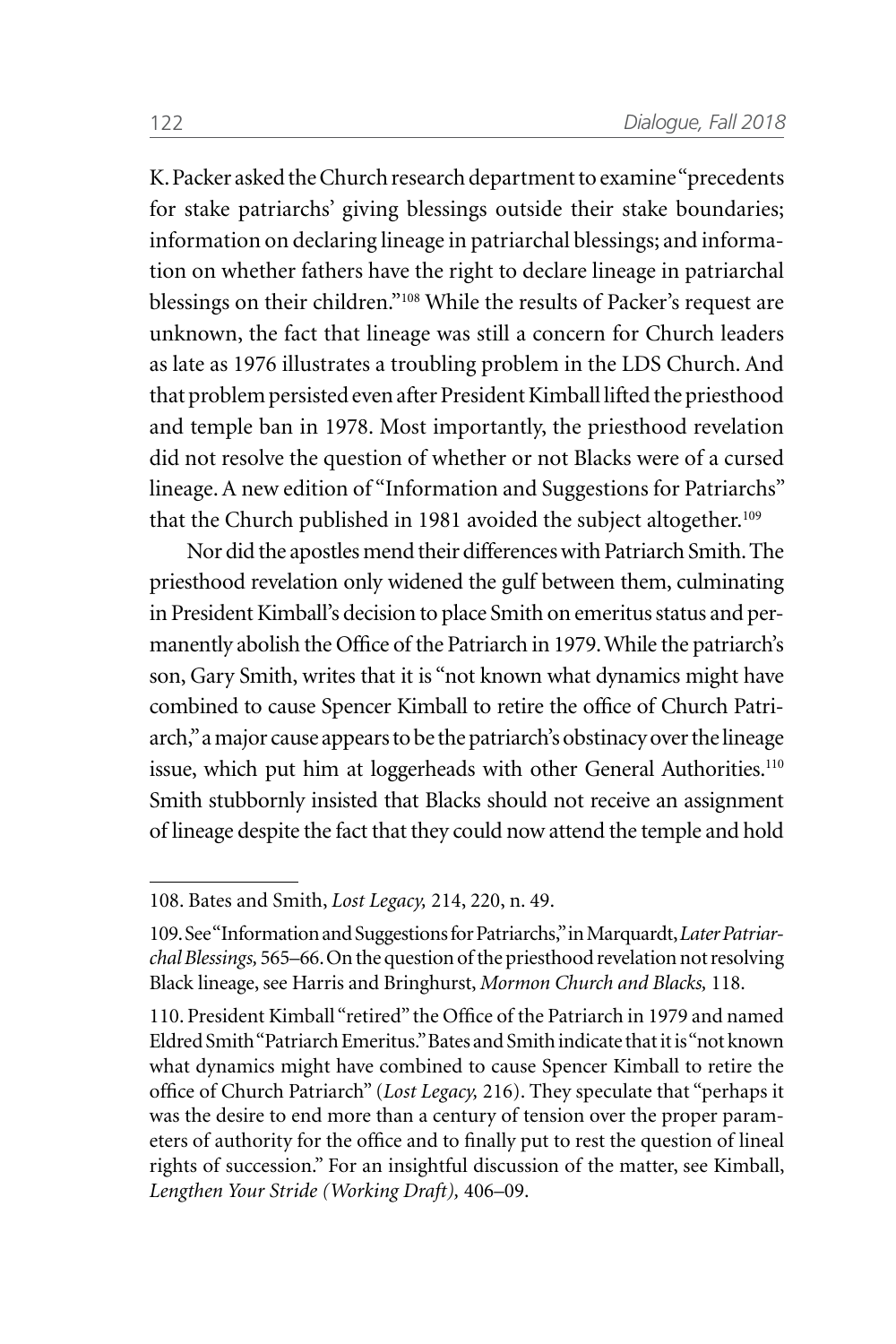the priesthood. He also asserted that Blacks could not be adopted into the House of Israel, which contrasted sharply with the apostles' teachings.<sup>111</sup>

For the apostles, however, the priesthood revelation changed the status of Blacks within the House of Israel, even as Church leaders remained steadfast in their belief that God had cursed them.112 The revelation prompted the Church hierarchy to rethink the place of Blacks within the Church, particularly their status as God's covenant people. After 1978, apostles proclaimed that Blacks could be "adopted into the House of Israel." They could now experience all the rights and privileges that descendants of Ephraim and Manasseh enjoyed, including leadership in the Church. Theologically, this meant that whatever lineage Blacks had before 1978 no longer mattered: as bearers of the priesthood and participants in the sacred ordinances of the temple, they were now equal with God's favored lineages.<sup>113</sup>

In a private memo to President Kimball, apostle Bruce R. McConkie provided a theological rationale for the change. "Negro blood," McConkie

<sup>111.</sup> The ideas expressed in this section were conveyed to me in an email on February 18, 2018, by a person with direct knowledge of Patriarch Smith's views. Because of the sensitivity of the matter, I have chosen not to identify this person.

<sup>112.</sup> Books promoting the divine curse continued to circulate in the Church well after the priesthood revelation. This includes Smith, *Way to Perfection*; Smith, *Answers to Gospel Questions*; and McConkie, *Mormon Doctrine.* It was not until 2013 that the Church officially renounced its long-standing teaching that Blacks bore the mark of a divine curse. For two expressions of this statement, see "Race and the Priesthood," Gospel Topics, Dec. 2013, https://www. lds.org/topics/race-and-the-priesthood?lang=eng; and Matthew L. Harris, "Mormonism's Problematic Racial Past and the Evolution of the Divine-Curse Doctrine," *John Whitmer Historical Association Journal* 33, no. 1 (2013): 90–114.

<sup>113.</sup> Two sermons both with the same title illustrates this point. See Bruce R. McConkie, "All Are Alike Unto God," address given at a Book of Mormon symposium for Seminary and Institute instructors at Brigham Young University, Aug. 18, 1978, Church History Library, Salt Lake City; and Howard W. Hunter, "All Are Alike Unto God," devotional assembly address at Brigham Young University, Feb. 4, 1979, available at https://speeches.byu.edu/talks/ howard-w-hunter\_all-alike-unto-god.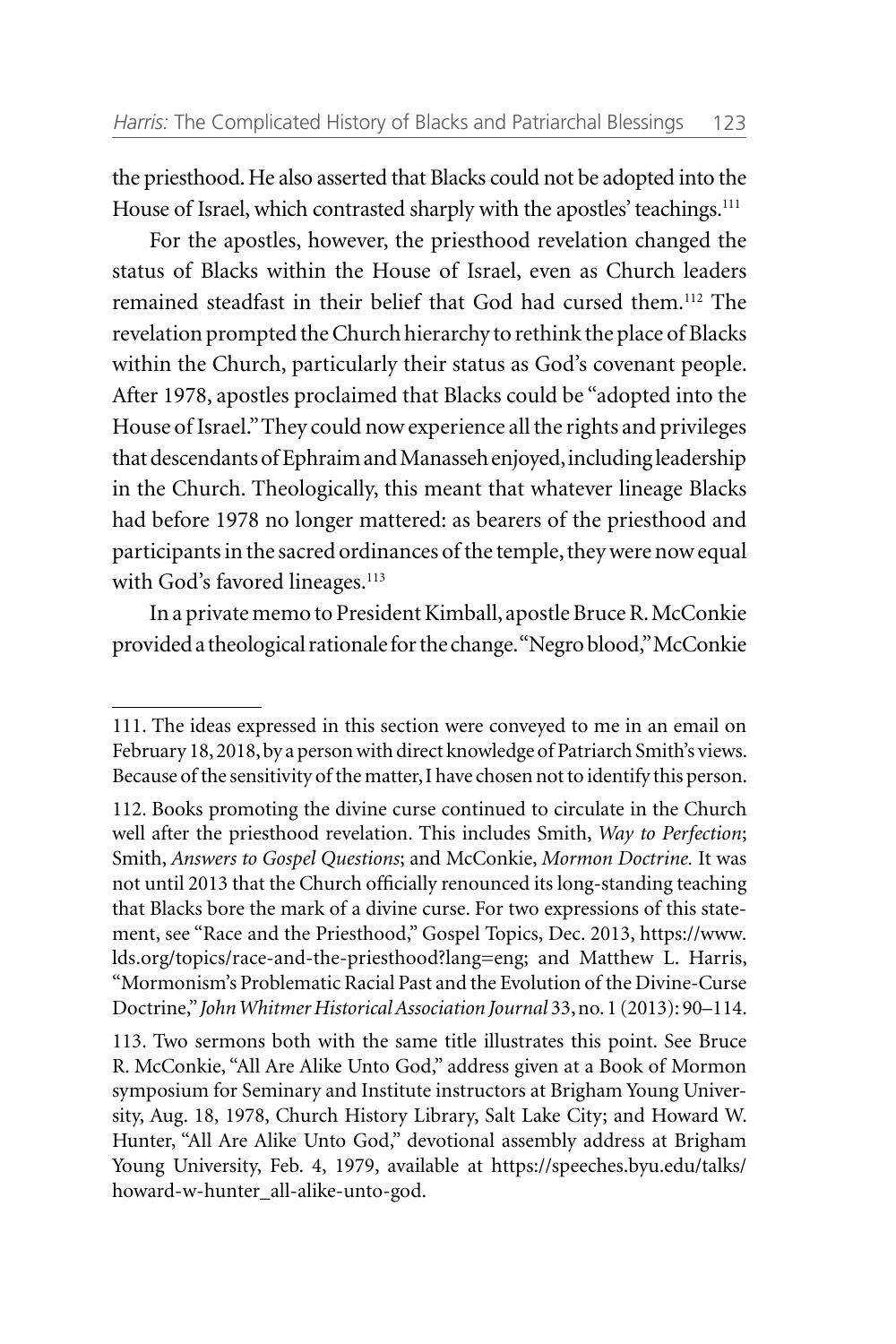reasoned, would be "purged out of a human soul by baptism [and] the receipt of the Holy Ghost and [by] personal righteousness." Blacks would be adopted into the House of Israel as the "seed of Abraham," thereby qualifying for the blessings of exaltation.<sup>114</sup> Apostle James E. Faust also addressed the point, asserting that "it really makes no difference if the blessings of the House of Israel come through the lineage or though the spirit of adoption." All could be counted as the "blood of Israel," whether figuratively or literally. A Church manual further explained: "Converts to the Church are Israelites either by blood or adoption."115

Nagging questions about lineage persisted, however. "What lineage were the Blacks?" a high priest asked a patriarch just weeks after the priesthood ban ended. The patriarch responded that he "asked some general authorities and other patriarchs about it and they will only say 'It's between you and the Lord.'" Meanwhile, some patriarchs expressed trepidation about having "to discern a declaration of lineage for a black

<sup>114.</sup> Bruce R. McConkie memo to Spencer W. Kimball, "Doctrinal Basis for Conferring the Melchizedek Priesthood Upon the Negroes," March 1978, box 64, folder 3, Spencer W. Kimball Papers, Church History Library, Salt Lake City. The context for this memo is important. In the months leading up to the priesthood revelation, President Kimball asked the apostles to prepare written memorandums justifying priesthood ordination on Black people. See Kimball, *Lengthen Your Stride (Working Draft),* 345; and Joseph Fielding McConkie, *The Bruce R. McConkie Story: Reflections of a Son* (Salt Lake City: Deseret Book, 2003), 374–75. McConkie's assertion that Gentile "blood" could be purged by baptism echoed Joseph Smith's teachings. See Smith's writings of June 27, 1839, in "History, 1838–1856, volume C-1 [2 November 1838–31 July 1842]," 8, Joseph Smith Papers, http://www.josephsmithpapers.org/paper-summary/history-1838- 1856-volume-c-1-2-november-1838-31-july-1842/543. Smith applied the term "Gentile blood" more broadly; McConkie associated it with "Negro" converts.

<sup>115.</sup> James E. Faust, "Patriarchal Blessings," Brigham Young University devotional, Mar. 30, 1980, https://speeches.byu.edu/talks/james-e-faust\_ patriarchal-blessings; and *Gospel Principles* (Salt Lake City: Church of Jesus Christ of Latter-day Saints, 2009), 273. See also Daniel H. Ludlow, "Of the House of Israel," *Ensign,* Jan. 1991, https://www.lds.org/ensign/1991/01/ of-the-house-of-israel?lang=eng.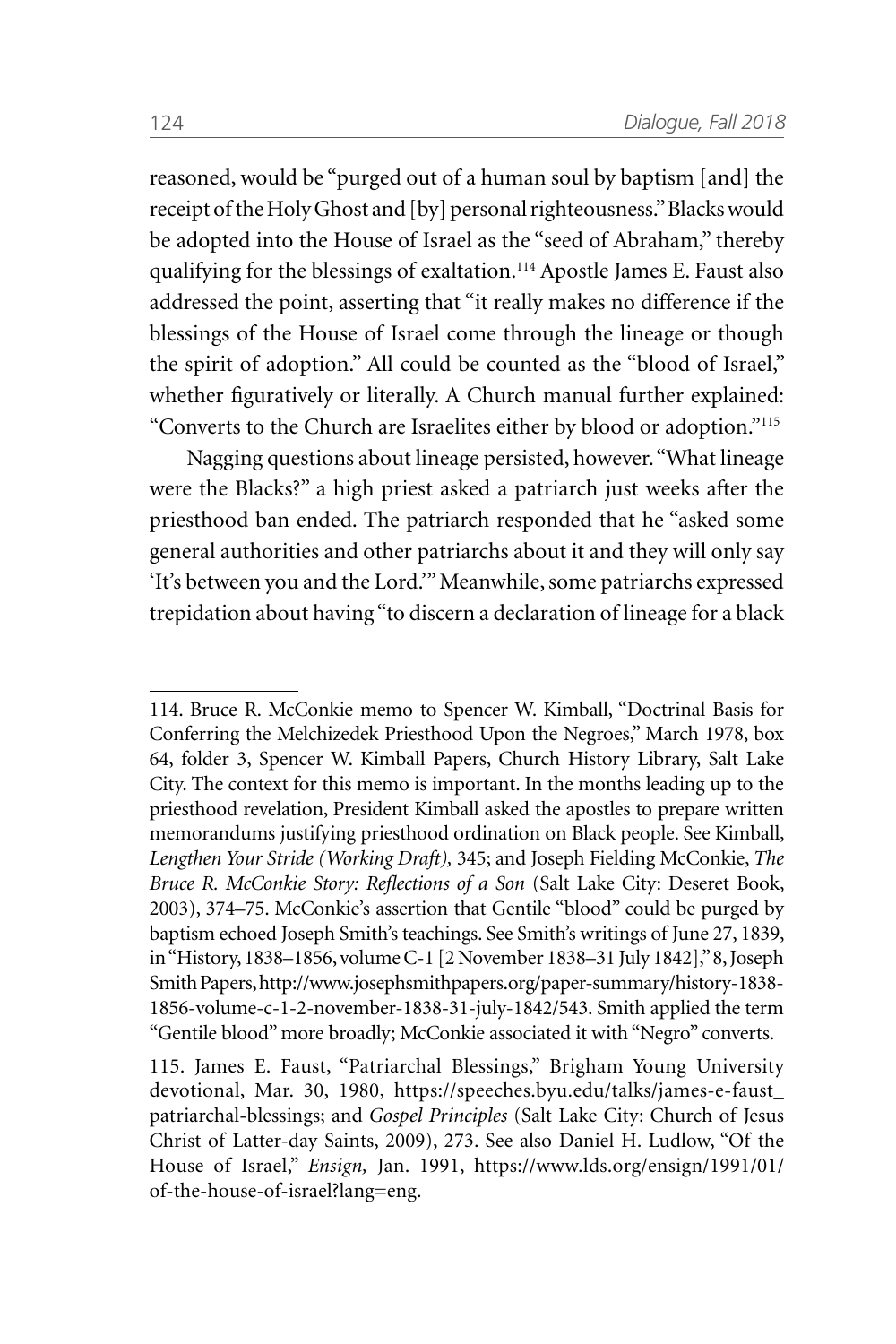person."116 Other Latter-day Saints, insensitive to Mormon racial teachings, asked Blacks about their lineage. "So what's your lineage?" a white Latter-day Saint queried Keith Hamilton, a newly-baptized Black convert. The "seed of Cain," Hamilton sarcastically replied. "The brother looked at his embarrassed wife and triumphantly proclaimed, 'See, I told you.'"<sup>117</sup>

In other instances, the priesthood revelation opened up new possibilities for Black Latter-day Saints who were denied lineage in their initial blessings. Ruffin Bridgeforth, Eugene Orr, and Darius Gray, the inaugural presidency of the Genesis Group, a Black Latter-day Saint support group, each experienced this. Orr and Gray, troubled over the omission, contacted Eldred Smith, the man who gave them their blessings. Orr demanded to know why he "was given no lineage" and Smith could only reply that he did not receive a "burning in his bosom" during the blessing. Smith's less-than-frank response frustrated Orr, prompting him to ask the patriarch why he "denied [himself] the right to receive the burning in the bosom?"<sup>118</sup> Gray expressed frustration too. "When I received my patriarchal blessing in 1966 it did not include lineage," Gray recalled. "That's the purpose of a patriarchal blessing and you're entitled to go back and get a second patriarchal blessing," his friends explained. Gray asked for a second blessing, but Patriarch Smith demurred. "It isn't time yet," Smith replied cryptically, confusing Gray. "I didn't know if it was because of my race or what," Gray affirmed. He reported that "it took twenty some years to approach [Patriarch Smith] again at the

<sup>116.</sup> As related in LDS Church Historian Leonard J. Arrington's journal, June 25, 1978, box 33, folder 4, Leonard J. Arrington Papers, Special Collections, Merrill-Cazier Library, Utah State University. Keith N. Hamilton, *Last Laborer: Thoughts and Reflections of a Black Mormon* (Salt Lake City: Ammon Works, 2011), 68 (my thanks to Hamilton for sharing a copy of his book).

<sup>117.</sup> Ibid., 69.

<sup>118.</sup> Eugene Orr interview with H. Michael Marquardt, Nov. 14, 1971, box 6, folder 3, H. Michael Marquardt Papers, Special Collections, Marriott Library, University of Utah. Also in Harris and Bringhurst, *Mormon Church and Blacks,* 90–91.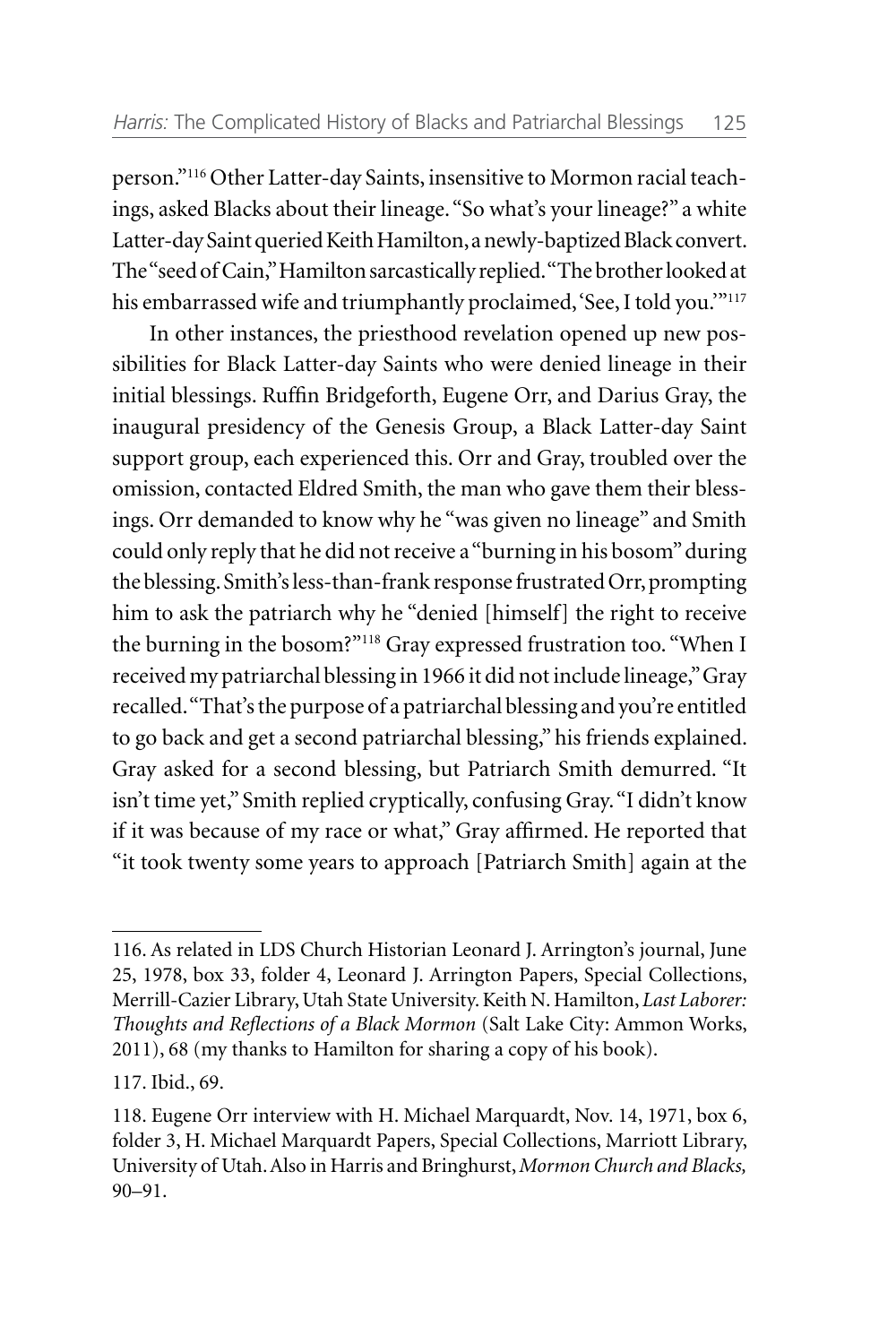urging of my then-Bishop and I received a second patriarchal blessing and my lineage [was] declared."119

Other Black Latter-day Saints also received a declaration of lineage after the priesthood revelation. "My Bl[ack] LDS fam[ily], incl[uding] Darius Gray, Joseph Freeman, Sis Jeri Harwell [and] many others all went [and] got lineage after 1978," declared Zandra Vranes, a Black Latter-day Saint, in 2017.<sup>120</sup> But lineage remained confusing and inconsistent for many Black Latter-day Saints despite the Church's quasi-official teaching that Blacks could now be adopted into the House of Israel. During the 1980s, a patriarch noted that he received "a specific directive from General Authorities of the Church" on how to deal with Black lineage. "Any descendant of negroid ancestry receiving a Patriarchal Blessing as regarding the declaration of lineage the promises need not include the tribal lineage, but . . . include the 'seed of Abraham' as sufficient. Such confirms all the blessings of the Abrahamic covenant and that is sufficient. No greater blessing of lineage can be applied."121 In 1994, it was reported that "black church members" in South Africa "were to be assigned to the lineage of Ephraim as a matter of church policy."122 By contrast, a Latter-day Saint stated that he was "aware of black people in the United

<sup>119.</sup> Darius Gray and Margaret Young, "No Johnny-Come-Lately: The 182-Year-Long BLACK Mormon Moment," address at FairMormon conference, August 2–3, 2012, https://www.fairmormon.org/conference/august-2012/no-johnnycome-lately-the-182-year-long-black-mormon-moment. Gray also discusses his patriarchal blessing in an oral history interview with Dennis and Elizabeth Haslem, Dec. 4, 1971, box 1, folder 7, African American Oral History Project, 1971–1973, Special Collections, Marriott Library, University of Utah.

<sup>120.</sup> Sistas in Zion (@SISTASinZION), "It was church policy," Twitter, June 7, 2017, 1:19 p.m., https://twitter.com/SISTASinZION/status/872548570087301120.

<sup>121.</sup> As quoted in Joseph Stuart, "Patriarchal Blessings, Lineage, and Race: Historical Background and Survey," *Juvenile Instructor* (blog), June 8, 2017, http://juvenileinstructor.org/patriarchal-blessings-lineageand-race-historical-background-and-a-survey.

<sup>122.</sup> Mauss, *All Abraham's Children,* 40, n. 32; Armand Mauss, email message to author, Feb. 2, 2018.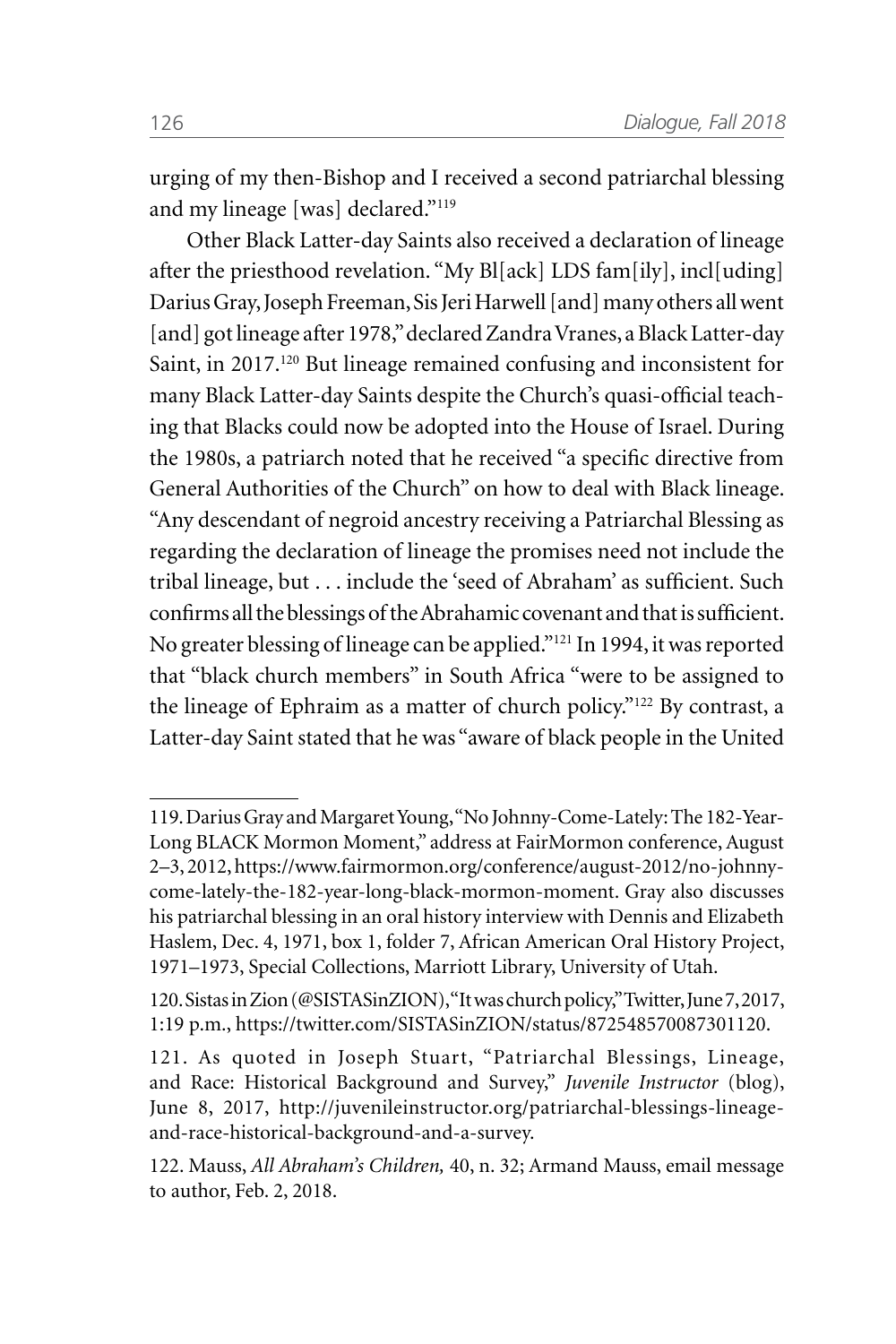Kingdom whose patriarchs declared their lineage of 'Ham' even after the momentous and long overdue 1978 change" lifting the priesthood restriction.123 Another Latter-day Saint, a biracial man, reported that his patriarchal blessing in 1987 "specifically [omitted] reference to belonging to any tribe but [offered] him blessings 'by reason of adoption into the House of Israel.'" Confused, the young man sought another blessing in 1991 prior to his LDS mission, and the patriarch explained that his lineage "was that of Cain and that he would be entitled to the blessings of Israel only by way of adoption into the House of Israel." This lineage designation disturbed the young missionary who "lived believing he was truly a descendant of Cain." He grew weary trying "to prove himself worthy of the fullness of the Lord's blessings."124

These stories and more underscore the difficult experience that many Black Latter-day Saints undergo when they receive their patriarchal blessings. Indeed, some Black Mormons feel uncomfortable and ashamed when denied lineage or given vague promises through "Abraham, Isaac, and Jacob."125 Insensitive patriarchs are only part of the problem, though. The

<sup>123.</sup> As quoted in Stuart, "Patriarchal Blessings, Lineage, and Race" and confirmed in an email message to author, Feb. 14, 2018. Due to the sensitivity of the subject, I have chosen to keep the person's identity anonymous.

<sup>124.</sup> John Dehlin, "Dustin Jones and the Lingering Legacy of the LDS Negro Doctrine," *Mormon Stories* (podcast), May 31, 2011, http://www.mormonstories. org/256-258-dustin-jones-and-the-lingering-legacy-of-the-lds-negro-doctrine.

<sup>125.</sup> A point conveyed to me by numerous Black Latter-day Saints. After 1978, many Black Latter-day Saints claim lineage through Ephraim and Manasseh by adoption into the House of Israel—this according to persons knowledgeable on the subject. Because of the sensitivity of the matter, I have agreed not to identify them. Also instructive is that Black Mormons who have written about their conversion to the LDS Church have not discussed lineage in their books. See, for example, Alan Gerald Cherry*, It's You and Me, Lord!* (Provo: Trilogy Arts Publication, 1970); Wynetta Willis Martin, *Black Mormon Tells Her Story* (Salt Lake City: Hawkes Publications, 1972); Joseph Freeman, *In the Lord's Due Time* (Salt Lake City: Bookcraft, 1979); and Darron Terry Smith, *What Matters Most: A Story of Human Potential* (Salt Lake City: Scribe Publishing, 1999). Apologetic works by Black Latter-day Saints also omit lineage and dis-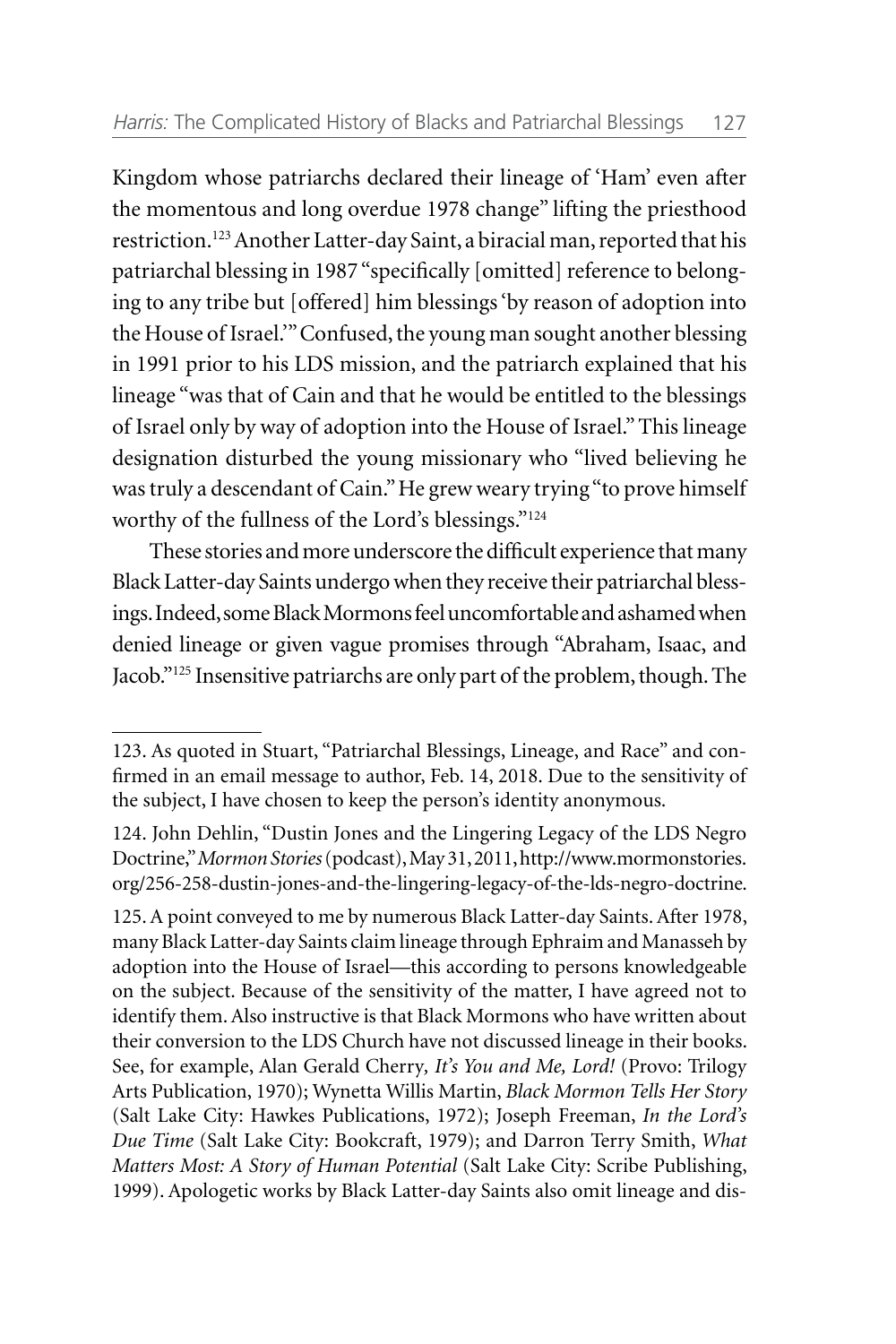other is the Church handbook, which neither addresses nor repudiates the Cain and Ham lineage designations. The handbook stipulates that patriarchs do not have "to declare lineage from a particular tribe," but instructs patriarchs to assign "blessings through [Israel]."126 Recognizing the problem, Darius Gray has forcefully explained that this is a deficiency that needs to be addressed. As Gray ruefully noted to an apologetic Mormon group in 2012, "We have Patriarchs who still aren't aware that lineage can and should be declared, regardless of race or ethnicity." He bore testimony affirming that "we can do that, get there, [and] get to be what [God] would have us be." But Gray was cautiously optimistic. He believed that Latter-day Saints "have a long way to go."<sup>127</sup>

From Gray's experience and those of the participants in this story it is clear that lineage for Black Latter-day Saints has been applied unevenly and inconsistently throughout Mormon history. But the problem goes deeper than just omitting lineage. In teaching that Blacks derived from Cain and Ham, Church leaders boxed themselves into a theological corner. They discouraged patriarchs from declaring the blessings of Abraham, Isaac, and Jacob on Black Latter-day Saints because those were priesthood and temple blessings; but neither did they encourage patriarchs to declare lineage through Cain or Ham, notwithstanding Joseph Fielding Smith's statement that a "Negro may have a patriarchal blessing, but it would declare him to be of the lineage of Cain or

cussions of patriarchal blessings. See Luckner Huggins, *A Son of Ham: Under the Covenant* (Salt Lake City: Noah's Family Publishing, 2005); and Marcus H. Martins, *Setting the Record Straight: Blacks and the Mormon Priesthood* (Orem, Utah: Millennial Press, 2007). Two exceptions discussing patriarchal blessings in their books include Black LDS authors Mary Sturlaugson Eyer, *A Soul So Rebellious* (Salt Lake City: Deseret Book, 1981), 66–67; and Wain Myers with Kelly L. Martinez, *From Baptist Preacher to Mormon Teacher* (Springville, Utah: Cedar Fort, 2015), 64. Neither discuss lineage, however.

<sup>126. &</sup>quot;Information and Suggestions for Patriarchs," 4.

<sup>127.</sup> Gray and Young, "No Johnny-Come-Lately."